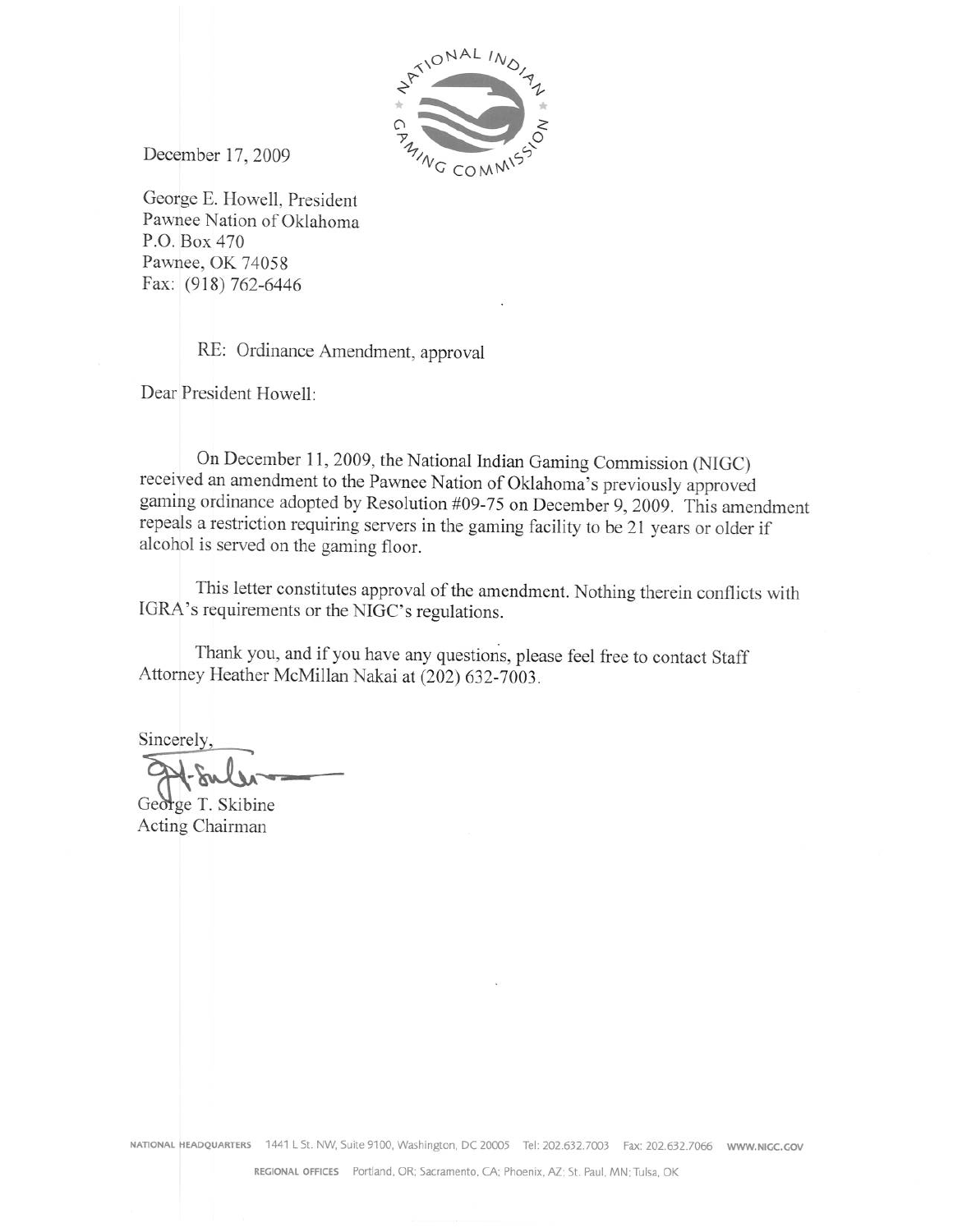# **PAWNEE NATION OF OKLAHOMA**





**Approved by National Indian Gaming Commission December 17, 2009**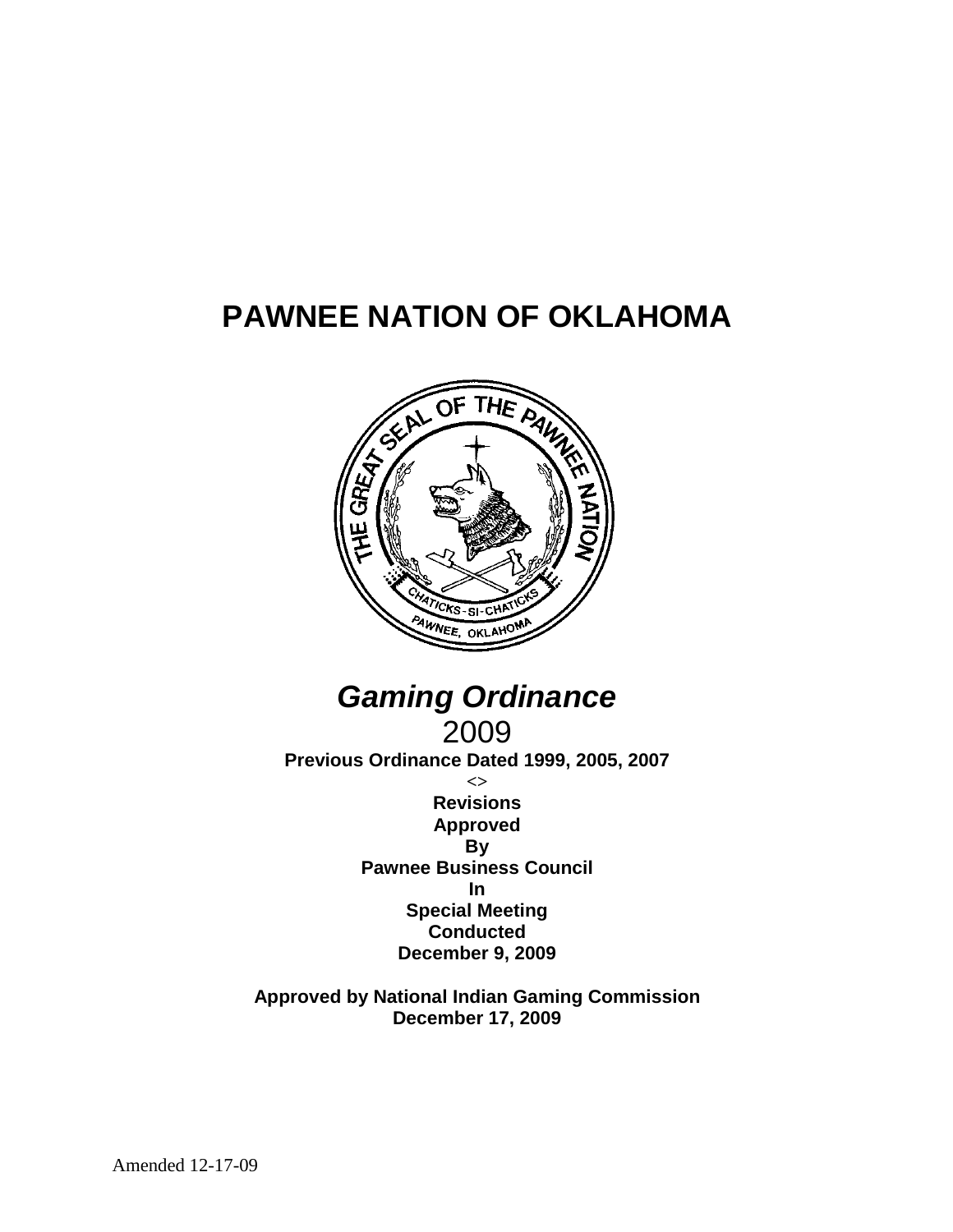# **TABLE OF CONTENTS**

#### **Article I INTRODUCTION**

| <b>Section 1.1</b> | <b>Declaration of Policy</b>           |
|--------------------|----------------------------------------|
| <b>Section 1.2</b> | <b>Scope</b>                           |
| <b>Section 1.3</b> | <b>General Prohibition- Exceptions</b> |
| <b>Section 1.4</b> | <b>Definitions</b>                     |

#### **Article II GENERAL PROVISIONS**

| <b>Section 2.1</b>  | <b>Gaming Authorized</b>               |
|---------------------|----------------------------------------|
| <b>Section 2.2</b>  | <b>Class II Licensing</b>              |
| <b>Section 2.3</b>  | <b>Class III Licensing</b>             |
| <b>Section 2.4</b>  | <b>Interest and Responsibility</b>     |
| <b>Section 2.5</b>  | <b>Eligibility for Employment</b>      |
| <b>Section 2.6</b>  | <b>Audit Provisions</b>                |
| <b>Section 2.7</b>  | <b>Environmental Protection</b>        |
| <b>Section 2.8</b>  | <b>Age Restrictions</b>                |
| <b>Section 2.9</b>  | <b>Civil Penalties</b>                 |
| <b>Section 2.10</b> | <b>Criminal Penalties</b>              |
| <b>Section 2.11</b> | <b>Requirements to Receive a Prize</b> |
|                     |                                        |

#### **Article III TRIBAL GAMING COMMISSION**

- **Section 3.1 Tribal Gaming Commission Created**
- **Seconflict of Interest**<br>Voting
- **Section 3.3**<br>**Section 3.4**
- **Section 3.4 Appointment of Members**
- **Section 3.5 Terms of Office**
- **Section 3.6 Appointment of Officers**
- **Section 3.7 Authority and Responsibility**
- **Section 3.8 Reports**
- **Section 3.9 Staffing of Tribal Gaming Commission**
- **Access to Information**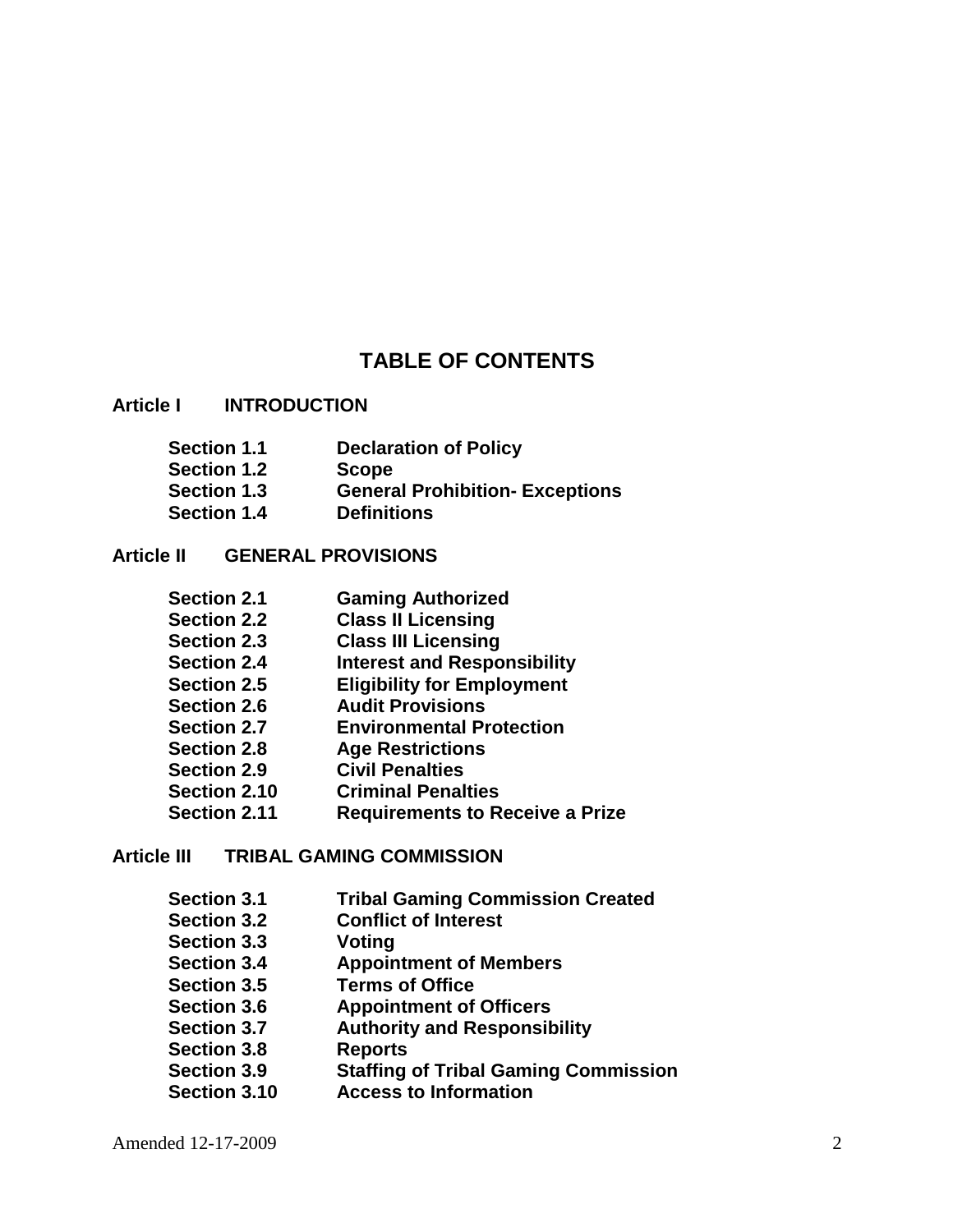- **Section 3.11 Assessment of Fees**
- **Section 3.12 Judicial Review**
- **Section 3.13 Subpoena and Deposition Authority**
- **Section 3.14 Referrals for Prosecution**
- **Authorization for Appropriations**

# **Article IV GAMING LICENSE REQUIREMENTS**

- **Section 4.1 License for Location**
- **Section 4.2 Types of Licenses to be Issued**
- **License Fees**

#### **Article V LICENSE APPLICATION PROCEDURE**

| <b>Section 5.1</b> | <b>Application Forms</b>             |
|--------------------|--------------------------------------|
| <b>Section 5.2</b> | <b>Submissions with Applications</b> |
| <b>Section 5.3</b> | <b>Notice Features</b>               |
| <b>Section 5.4</b> | <b>Payment of Application Fee</b>    |
| <b>Section 5.5</b> | <b>Description on Application</b>    |
| <b>Section 5.6</b> | <b>Manner of Filing Instruments</b>  |

#### **Article VI BACKGROUND INVESTIGATIONS**

- **Section 6.1 Required Background Investigations**
- **Section 6.2 Authority to Conduct Background Investigations**
- **Section 6.3 Fingerprinting**
- **Section 6.4 Investigative Procedures**
- **Eligibility Determination**<br>**Procedures** for For
- **Section 6.6 Procedures for Forwarding Applications and Background Investigation Reports to the National Indian Gaming Commission**
- **Section 6.7 Report to the National Indian Gaming Commission**

#### **Article VII LICENSE ISSUANCE, RENEWAL, AND SUSPENSION**

| <b>Section 7.1</b> | <b>General</b>                                              |
|--------------------|-------------------------------------------------------------|
| <b>Section 7.2</b> | <b>Validity</b>                                             |
| <b>Section 7.3</b> | <b>Assignment, Transfer, and Display of Gaming Licenses</b> |
| <b>Section 7.4</b> | <b>No Class III Gaming License</b>                          |
| <b>Section 7.5</b> | <b>License Suspension</b>                                   |
| <b>Section 7.6</b> | <b>License Renewals</b>                                     |
| <b>Section 7.7</b> | <b>No Property Rights in Licenses</b>                       |

#### **Article VIII TRIBAL GAMING**

| <b>Section 8.1</b> | Use of Net Revenue |
|--------------------|--------------------|
|                    |                    |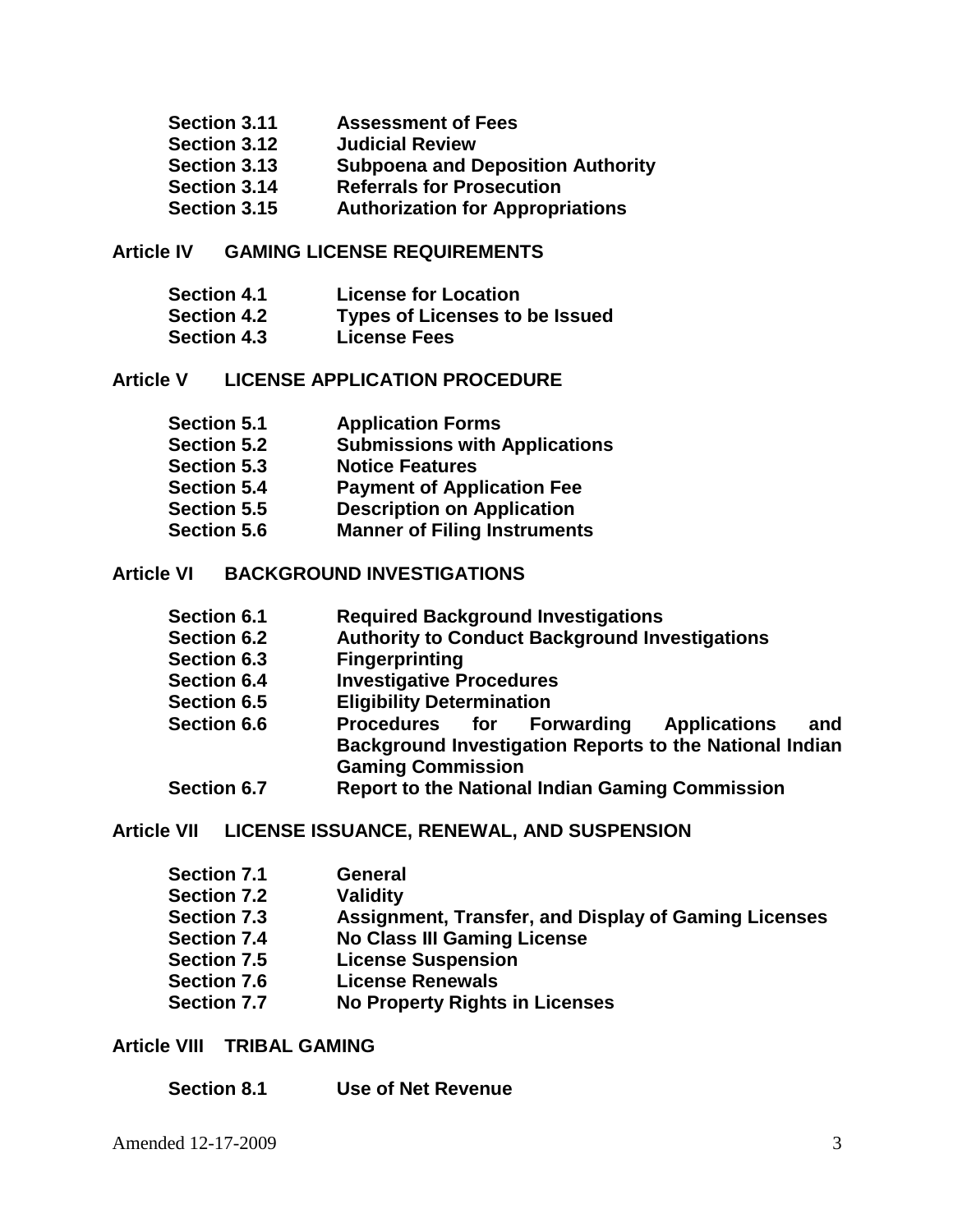- **Section 8.2 Regulations of Tribal Subdivision**
- **Section 8.3 Duties of the Designated Business Entity**
- **Location of Gaming Sessions**
- **Section 8.5 Report of Winners**<br> **Section 8.6 Report of Receipts**
- **Section 8.6 Report of Receipts and Disbursements**
- **Section 8.7 Verification of Report**
- **Section 8.8 No Tribal Liability**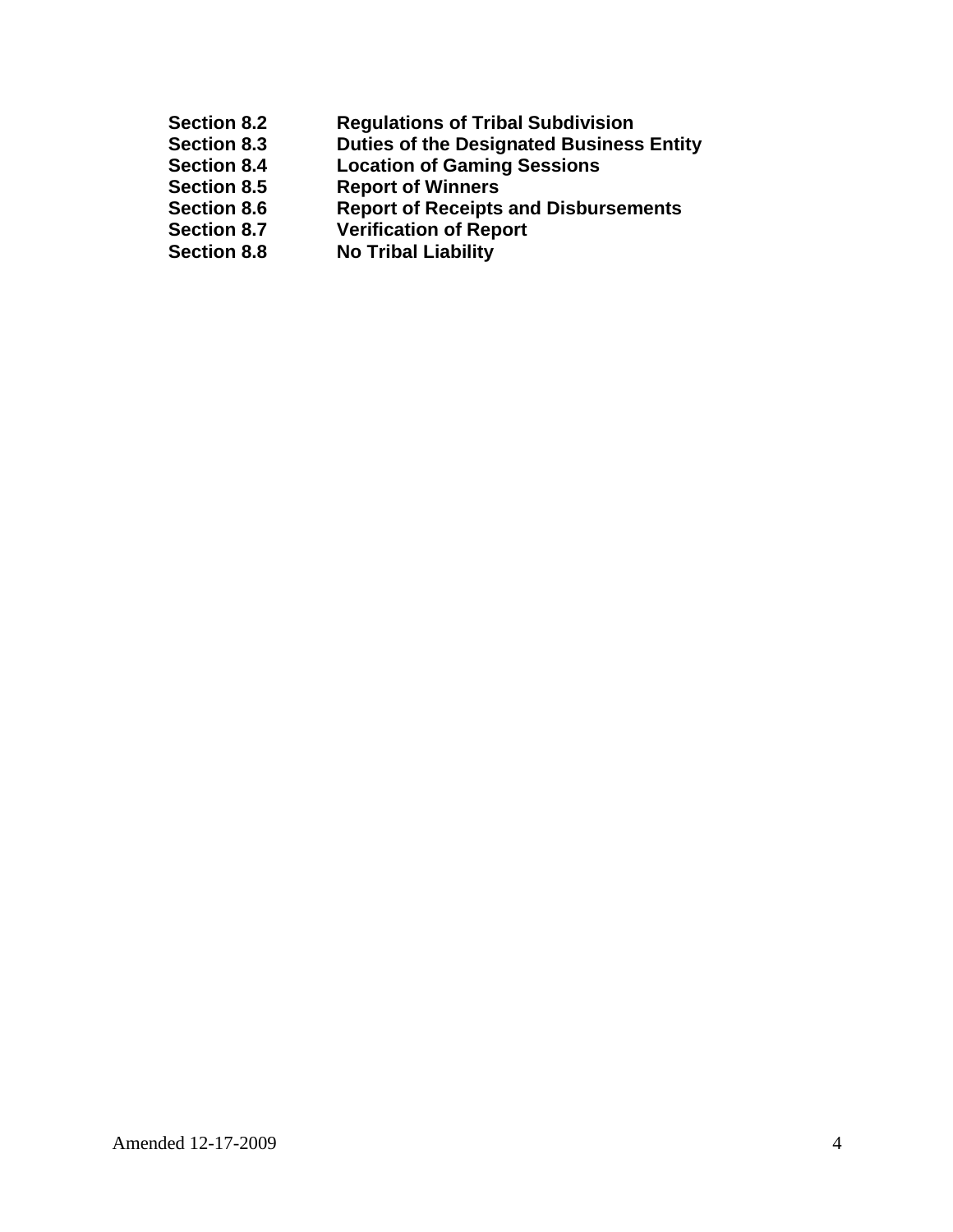# **Article IX NON-PROFIT GAMING**

| <b>Section 9.1</b> | <b>License of Certain Non-Profit Organizations</b> |
|--------------------|----------------------------------------------------|
| <b>Section 9.2</b> | <b>Licensing Procedure</b>                         |

# **Article X RECORDS AND REPORTS**

| <b>Section 10.1</b> | <b>Record Retention and Maintenance</b>                    |
|---------------------|------------------------------------------------------------|
| <b>Section 10.2</b> | <b>Statement of Gross Gaming Receipts and Net Revenues</b> |
| <b>Section 10.3</b> | <b>Falsification of Books and Records</b>                  |
| Section 10.4        | <b>Inspection by Tribal Gaming Commission</b>              |
| Section 10.5        | <b>Insurance Policies</b>                                  |

# **Article XI VIOLATIONS**

| Section 11.1        | <b>General</b>                                         |
|---------------------|--------------------------------------------------------|
| Section 11.2        | <b>Gaming License</b>                                  |
| Section 11.3        | <b>Falsifying Information</b>                          |
| Section 11.4        | <b>Age Limit</b>                                       |
| Section 11.5        | <b>Cheating</b>                                        |
| <b>Section 11.6</b> | <b>Possession of a Firearm</b>                         |
| Section 11.7        | Violation of any Provision, Rule, Regulation, or Order |
| <b>Section 11.8</b> | <b>Accomplice Liability for Violations</b>             |
| <b>Section 11.9</b> | <b>Management Contractor Compliance with Ordinance</b> |
| Section 11.10       | <b>Fraudulent Scheme of Technique</b>                  |

#### **Article XII CIVIL ENFORCEMENT**

| Section 12.1        | <b>Action to be Taken</b> |
|---------------------|---------------------------|
| Section 12.2        | <b>Jurisdiction</b>       |
| <b>Section 12.3</b> | <b>Notification</b>       |
| Section 12.4        | <b>Acknowledgement</b>    |

#### **Article XIII HEARINGS AND APPEALS**

| <b>Section 13.1</b> | <b>Petition for Payment of Penalty</b>          |
|---------------------|-------------------------------------------------|
| <b>Section 13.2</b> | <b>Petition for Hearing and Reconsideration</b> |

#### **Article XIV APPLICABLE LAW**

**Section 14.1 Controversies Involving Contract**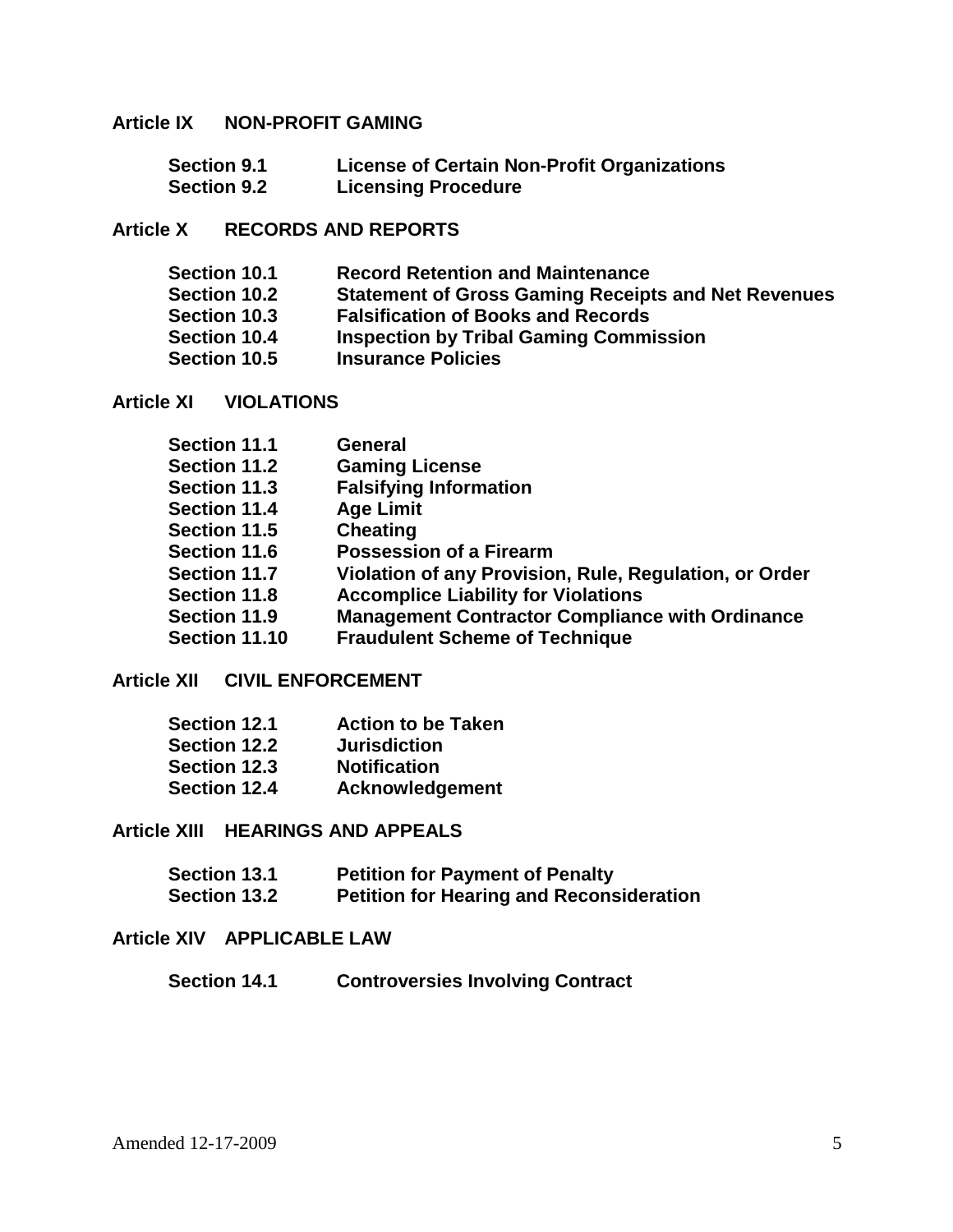# **Article XV SERVICE OF PROCESS**

| <b>Section 15.1</b> | <b>Tribal Gaming Commission Service Agent</b> |
|---------------------|-----------------------------------------------|
| Section 15.2        | <b>Management Service Agent</b>               |

#### **Article XVI SAVINGS PROVISION**

| Section 16.1 | <b>Invalidity</b> |
|--------------|-------------------|
|--------------|-------------------|

#### **Article XVII DISPUTES BETWEEN MANAGER AND PATRONS**

| Section 17.1 | <b>Improper Conduct by Patrons</b>              |  |  |  |  |  |  |
|--------------|-------------------------------------------------|--|--|--|--|--|--|
| Section 17.2 | Resolving Disputes Between Patrons and Tribe or |  |  |  |  |  |  |
|              | <b>Management Officials</b>                     |  |  |  |  |  |  |

#### **Article XVIII AMENDMENT OF ORDINANCE**

**Section 18.1 Amendment by Majority Vote**

#### **Article XIX EFFECTIVE DATE/REPEAL**

**Section 19.1 Effective Date and Repeal of Prior Ordinances**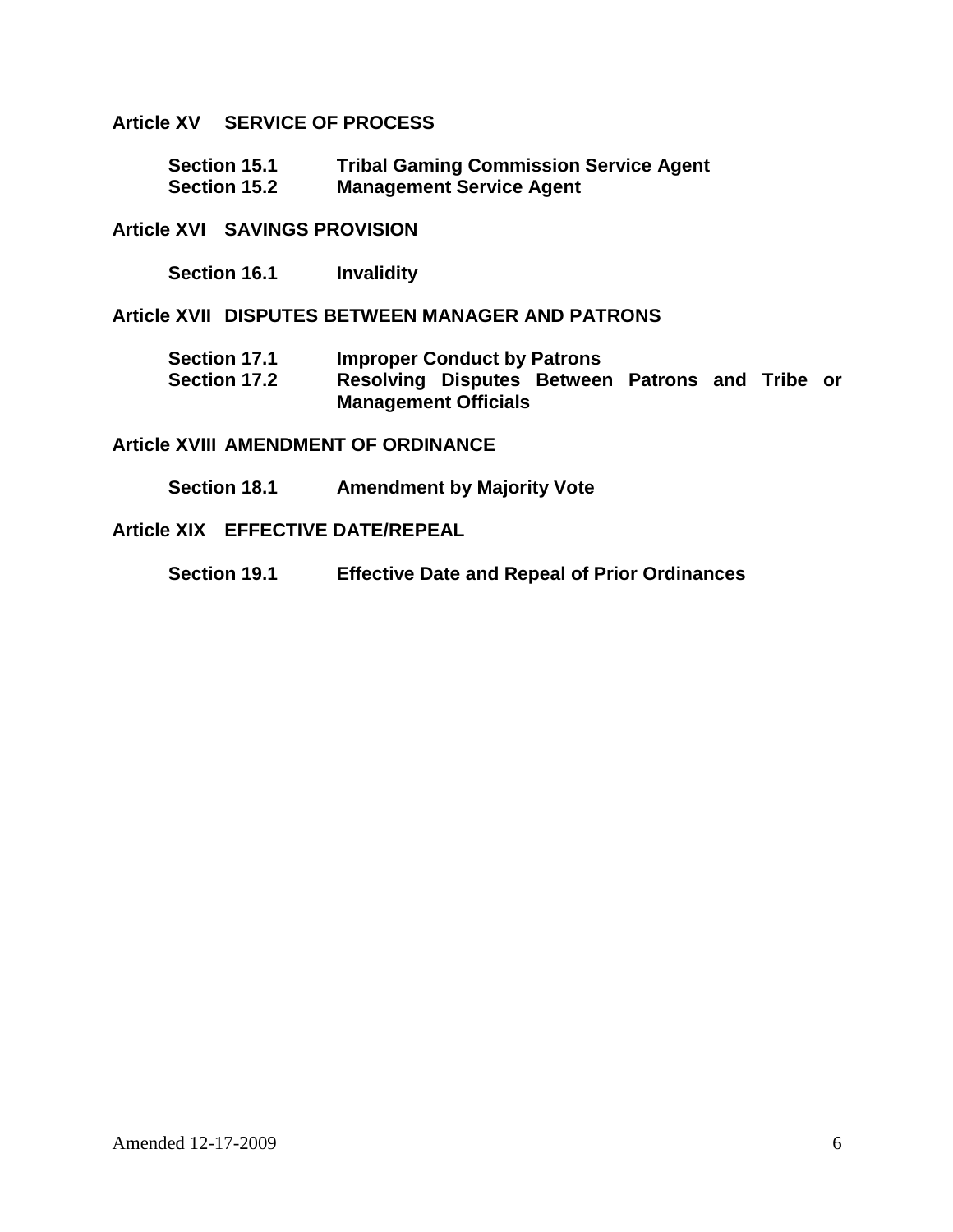#### **THE PAWNEE NATION OF OKLAHOMA**

# **GAMING ORDINANCE**

# **An Ordinance to authorize, license, regulate Class II and Class III gaming on Tribal Lands of the Pawnee Nation of Oklahoma.**

# **ARTICLE I**

# **INTRODUCTION**

#### **Section 1.1 Declaration of Policy**

It is the declared policy of the Pawnee Nation of Oklahoma that:

- (1) All gaming conducted on Tribal Lands of the Pawnee Nation shall be regulated by the Pawnee Nation Gaming Commission to protect the public health and welfare of employees and patrons from the adverse effects which may derive from unregulated gaming;
- (2) It is the objective of the Tribe to achieve and sustain the maximum Tribal revenue from gaming for the benefit of the Tribal government and membership and to promote Tribal economic self-sufficiency and the general Tribal health and welfare;
- (3) The conduct of activities provided for by this Ordinance on Tribal Lands shall conform with the Indian Gaming Regulatory Act, 102 Stat. 2467, 25 U.S.C. §§ 2701-2721, and the regulations promulgated by the National Indian Gaming Commission;
- (4) Furthermore it shall be recognized that effective regulatory oversight requires a functional separation between the operation of Tribal gaming and the regulation of Tribal gaming; and
- (5) Accordingly it is believed that the Gaming Commission shall have sufficient freedom and flexibility without undue interference and shall have a stable source of funding.

#### **Section 1.2 Scope**

This Ordinance shall apply to all Gaming conducted on Tribal Lands as defined herein, and lands otherwise within the jurisdiction of the Pawnee Nation of Oklahoma, in which a prize or reward is offered or awarded to any participant or in which a participant is required or requested to provide any legal consideration in order to participate, whether in person or through an agent.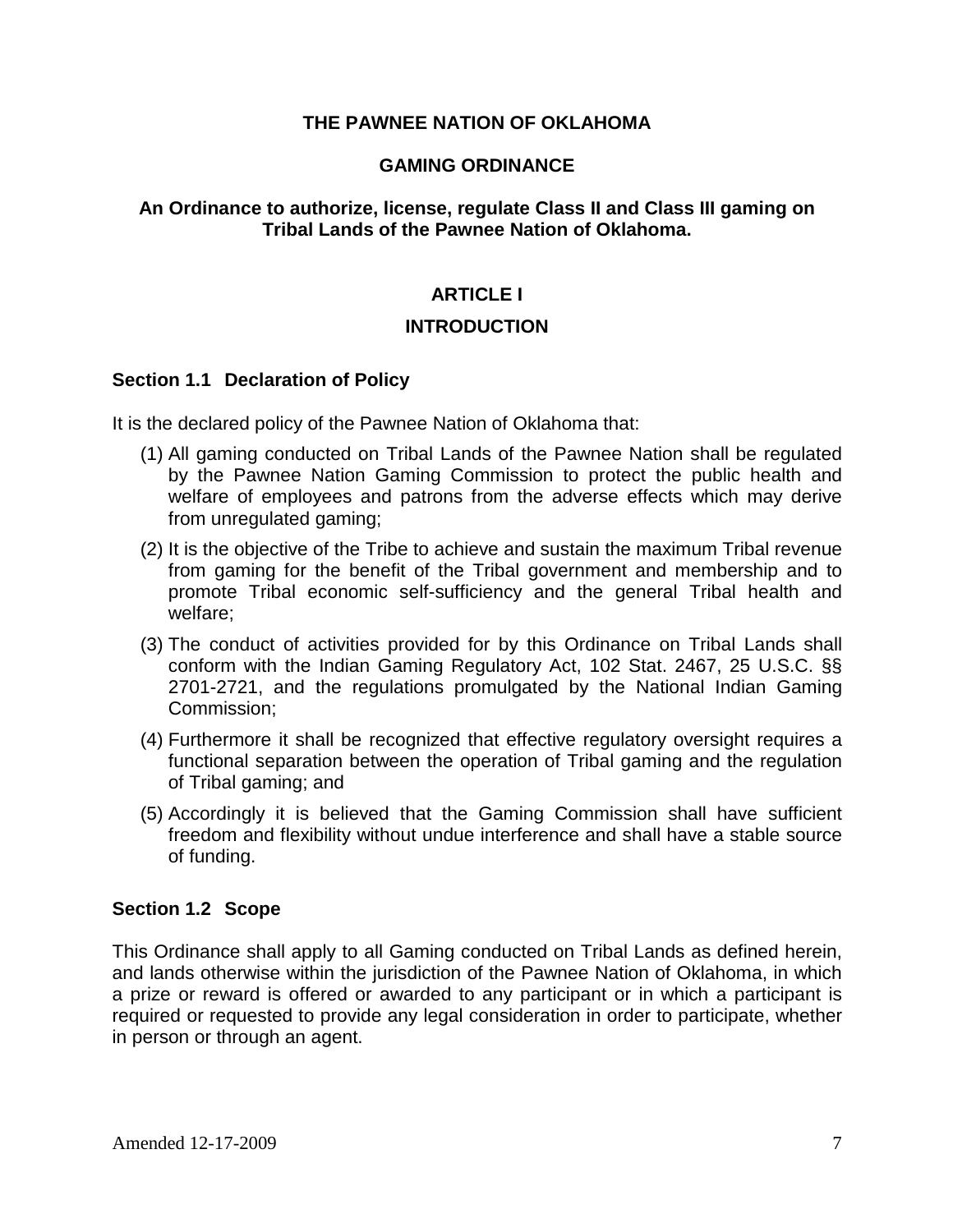# **Section 1.3 General Prohibition – Exceptions**

No person shall conduct any game of Bingo or any other Class II Gaming or any Class III Gaming within Tribal Lands for which a charge is made or other consideration requested or required for participation, or to the winner of which any prize is awarded except as licensed pursuant to this Ordinance.

#### **Section 1.4 Definitions**

As used in this Ordinance, the following definitions shall apply:

- (1) "ACT" means the Indian Gaming Regulatory Act, 102 Stat. 2467, codified at 25 U.S.C. §§ 2701-2721, as amended.
- (2) "ACCOMPLICE" means one who acts jointly with another or as an accessory before the fact to an act committed by the other or as a co-conspirator with the other.
- (3) "ADJUSTED GROSS REVENUES" means gross revenues less all cash prizes or the aggregate price of merchandise prizes paid out.
- (4) "BINGO" means a game of chance (whether or not electronic, computer, or other technologic aids are used in connection therewith):
	- (a) which is played for prizes, including monetary prizes, with cards bearing numbers or other designations,
	- (b) in which the holder of the card covers such numbers or designations when objects, similarly numbered or designated, are drawn or electronically determined, and
	- (c) in which the game is won by the first person covering a previously designated arrangement of numbers or designations on such cards, including (if played in the same location) pull-tabs, lotto, punch boards, tip jars, instant bingo, and other games similar to bingo.
- (5) "CHEATING" means operating or playing in a game in a manner in violation of the written or commonly understood rules of the game with the intent to create for oneself, directly or through any accomplice, an advantage over and above the chance of the game.
- (6) "CLASS II GAMING" means that gaming defined in 25 U.S.C. §2703(7)(A) and 25 CFR 502.3.
- (7) "CLASS III GAMING" means that gaming defined in 25 U.S.C. §2703(8) and 25 CFR 502.4.
- (8) "COMPACT" means the Tribal Gaming Compact between the Pawnee Tribe of Oklahoma and the State of Oklahoma, which is also known as the Pawnee Tribe of Oklahoma and State of Oklahoma Gaming Compact.
- (9) "CONCESSIONS" means all drinks and food sold at the Gaming Facility.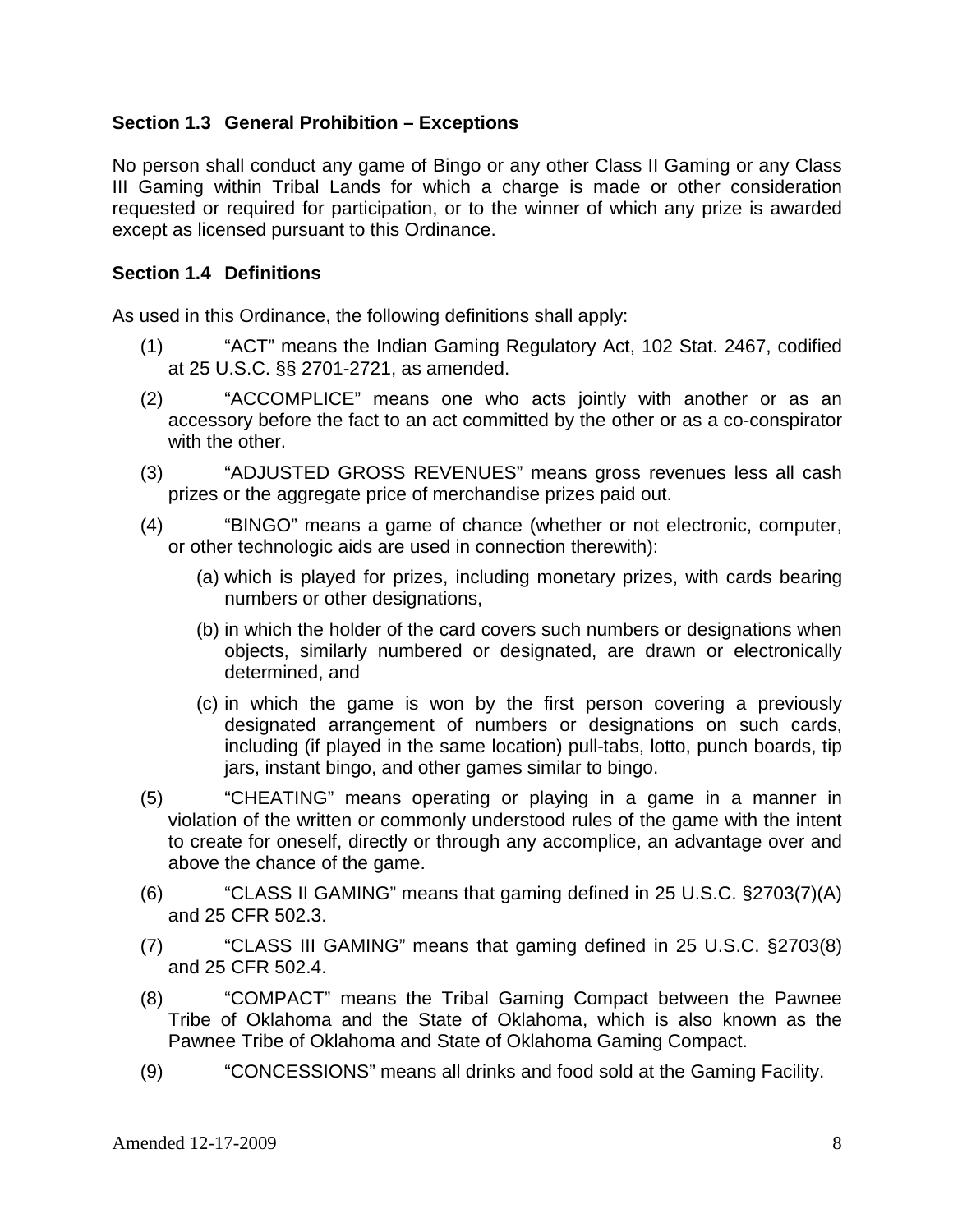- (10) "COUNCIL" means the Pawnee Business Council as described in the Constitution of the Pawnee Nation of Oklahoma.
- (11) "EQUIPMENT" means all gaming, office, concession, and maintenance equipment necessary to the operation of Class II Gaming or Class III Gaming, as applicable, and of a Gaming Facility.
- (12) "EQUIPMENT COSTS" as to any item of Equipment or period of time, means the cost at which Equipment may be acquired pursuant to competitive bidding.
- (13) "FACILITY COSTS" means the actual and direct cost of acquiring a gaming site and the development, construction, and establishment thereon of a Gaming Facility, including the Equipment Costs incurred in connection therewith.
- (14) "GAMING" means risking any money or other thing of value for gain, contingent, wholly or partially, upon lot, chance, the operation of gaming apparatus, or the happening or outcome of an event over which the person taking the risk has no control.
- (15) "GAMING FACILITY" means a building or buildings used in the operation of Class II Gaming or Class III Gaming, as applicable, including all appurtenances, access roads, parking lots, easements, outside lighting, water and sewer facilities, electrical facilities, heating and air conditioning equipment, fixtures, and any and all other improvements reasonable and necessary to a facility of similar operation and use.
- (16) "GAMING OPERATION" means each economic entity that is licensed under this Ordinance, operates the games, receives the revenues, issues the prizes, and pays the expenses. A Gaming Operation may be operated by the Tribe directly or by a licensed Management Contractor.
- (17) "GAMING SITE" or "SITE" means the tract or tracts of land upon which a Gaming Facility is located.
- (18) "KEY EMPLOYEE" of a Gaming Operation means:
	- (a) a person who performs one or more of the following functions:
		- (i) Shift leader;
		- (ii) counting room supervisor;
		- (iii) security personnel;
		- (iv) custodian of gaming supplies or cash
		- (v) floor manager;
		- (vi) pit boss;
		- (vii) dealer;
		- (viii) croupier;
		- (ix) approver of credit;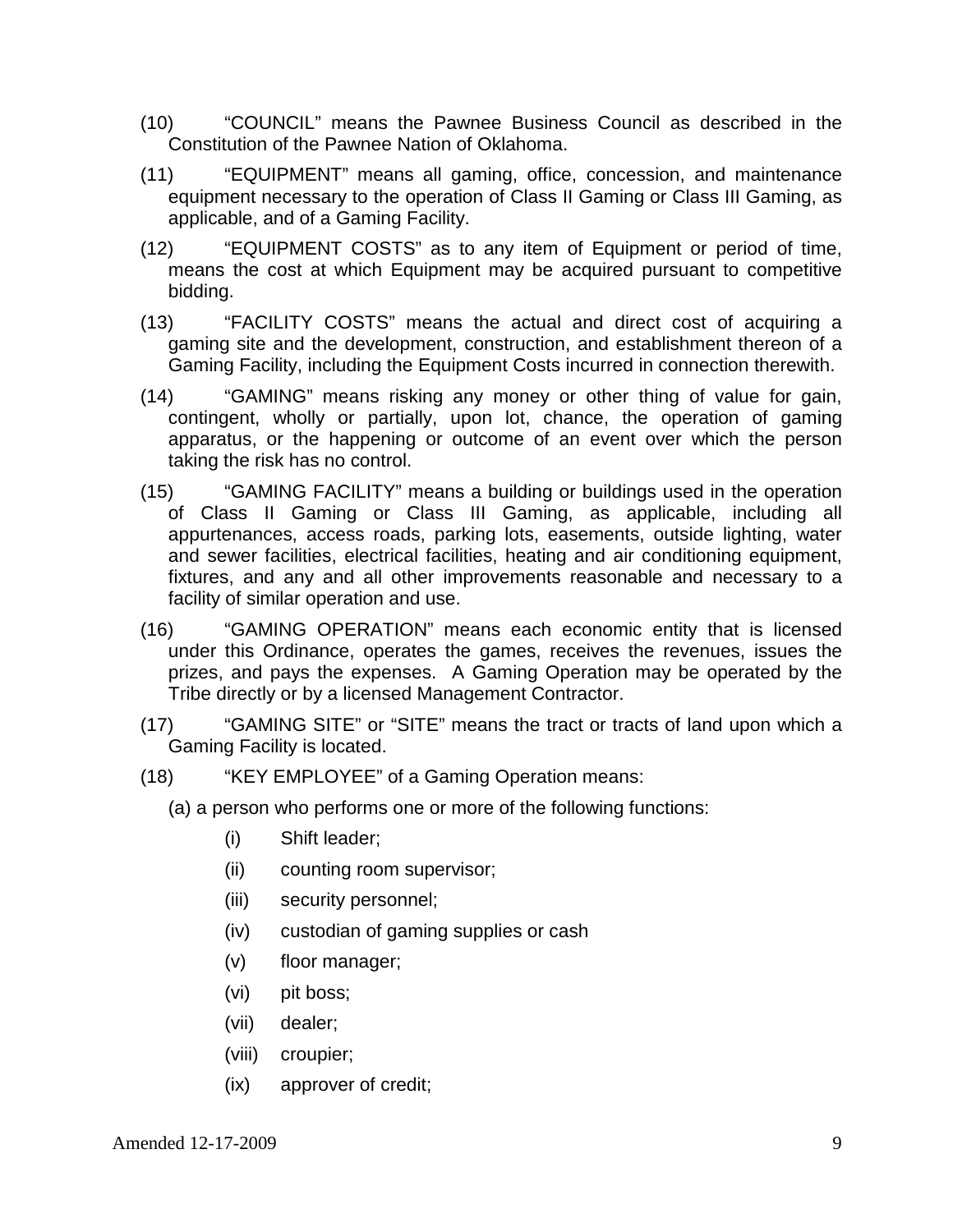- (x) bingo caller
- (xi) custodian of gambling devices including persons with access to cash and accounting records within such devices;

(b) if not otherwise included, any other person whose total cash compensation is in excess of \$50,000 per year; or

(c) if not otherwise included, the four most highly compensated persons in the gaming operation.

- (19) "LICENSE" means a license issued pursuant to and in accordance with this Ordinance the National Indian Gaming Regulatory Act and associated regulations.
- (20) "MANAGEMENT CONTRACT' means any contract or collateral agreement between the Tribally-designated entity and an outside Management Contractor, not a regular employee of the Tribe, if such contract or agreement provides for the development and/or management of all or part of a Gaming Operation at a specified Gaming Facility.
- (21) "MANAGEMENT CONTRACTOR" means the Person (other than the Tribe) holding a Management Contract entered into pursuant to 25 U.S.C. § 2710(d)(9) and 2711.
- (22) "NATIONAL GAMING CHAIRMAN" means the Chairman of the National Indian Gaming Commission or any successor authorized under the Act.
- (23) "NATIONAL INDIAN GAMING COMMISSION" means the National Indian Gaming Commission or any successor authorized under the Act.
- (24) "NET GAMING *REVENUE*" means Gross Gaming Revenues of a Gaming Operating less—
	- (a) amounts paid out as, or paid for, prizes; and
	- (b) total gaming-related operating expenses, excluding management fees.
- (25) "OPERATING EXPENSES" means any expenses incurred in the operation of Gaming that is specifically designated as an operating expense in any management contract or which by operation of Generally Accepted Accounting Principles (GAAP) consistently applied is so treated.
- (26) "PATRON" means a person participating in a game with the hope of winning money or other benefit, but does not include a licensee, or any assignee of a licensee.
- (27) "PERSON" means any individual, firm, partnership, corporation, limited liability company, association, or other business entity recognized under the laws of the State.
- (28) "PRIMARY MANAGEMENT OFFICIAL" means:
	- a. the person having management responsibility for a Management Contract;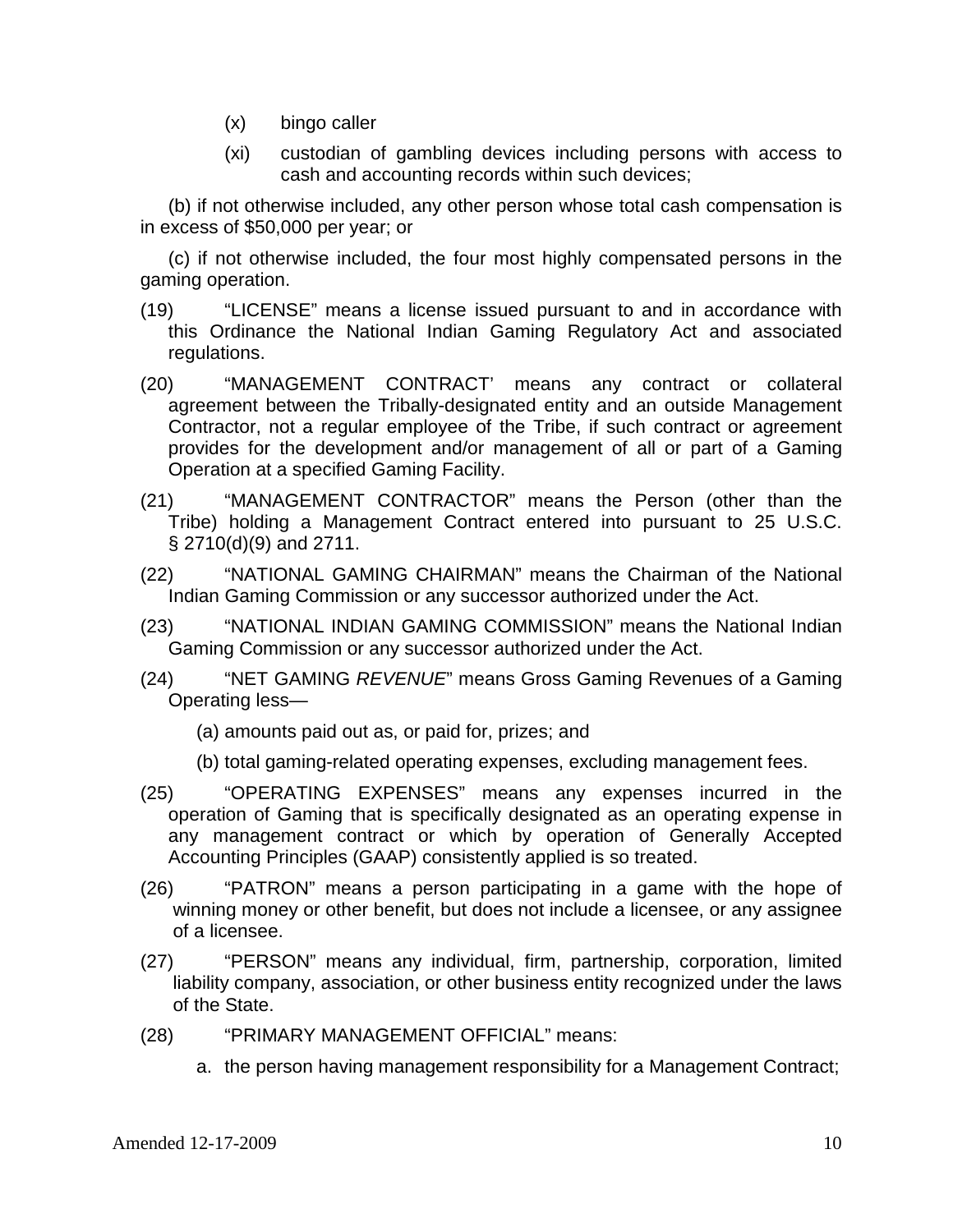- b. each person (including individuals comprising a business entity) having a direct financial interest in a Management Contract. In the case of a corporation, the term includes those Persons who serve on the Board of Directors of such corporation and every Person who owns, directly or indirectly, either individually or by agent, including Relatives, any stock in a corporate Management Contractor or equity interests in any other legal entity which is a Management Contractor however those shares or interests be designated, or a Person having sufficient voting power individually or by proxy to elect at least one member to the Board of Directors or other managing entity of a Management Contractor. The term also includes all other persons employed by a Management Contractor in any capacity, and Relatives of persons who are defined as Primary Management officials by the preceding text, having five percent (5%) or more equity ownership, either individually or by agent, including Relatives, in any other business entity hired by a Management Contractor or by doing any business with a Management Contractor with respect to an agreement entered into by the Management Contractor in a gaming operation;
- c. any person who has authority:

(i) to hire and fire employees; or

- (ii) to set up working policy for a Gaming Operation; or
- (iii) the chief financial officer or other person who has financial management responsibility.

(29) "PRIZE COSTS" means, as to any period of time, the total amount of all money and property (limited to the actual acquisition costs of property prizes) given away as prizes to bona fide participants of gaming conducted at a Gaming Facility.

(30) "RELATIVE" means an individual related to a referenced natural Person as a father, mother, son, daughter, brother, sister, husband, wife, step-father, step-mother, step-son, step-daughter, step-brother, step-sister, half-brother, or half-sister.

(31) "REVENUE" means Gross Gaming Receipts less Operating Expenses, Prize Costs, Actual Amortized Payments made to reimburse Development Advances, and a percentage of the Equipment Costs appropriate for the period for which the Revenue is to be calculated.

- (32) "STATE" means any State and any of its agencies or instrumentalities.
- (33) "TRIBAL BUSINESS COUNCIL" means the Pawnee Business Council as described in the Constitution of the Pawnee Nation of Oklahoma.
- (34) "TRIBAL COURT" means courts duly constituted under the Constitution of the Pawnee Nation of Oklahoma.
- (35) "TRIBAL GAMING CHAIRMAN" means the Chairman of the Pawnee Tribal Gaming Commission.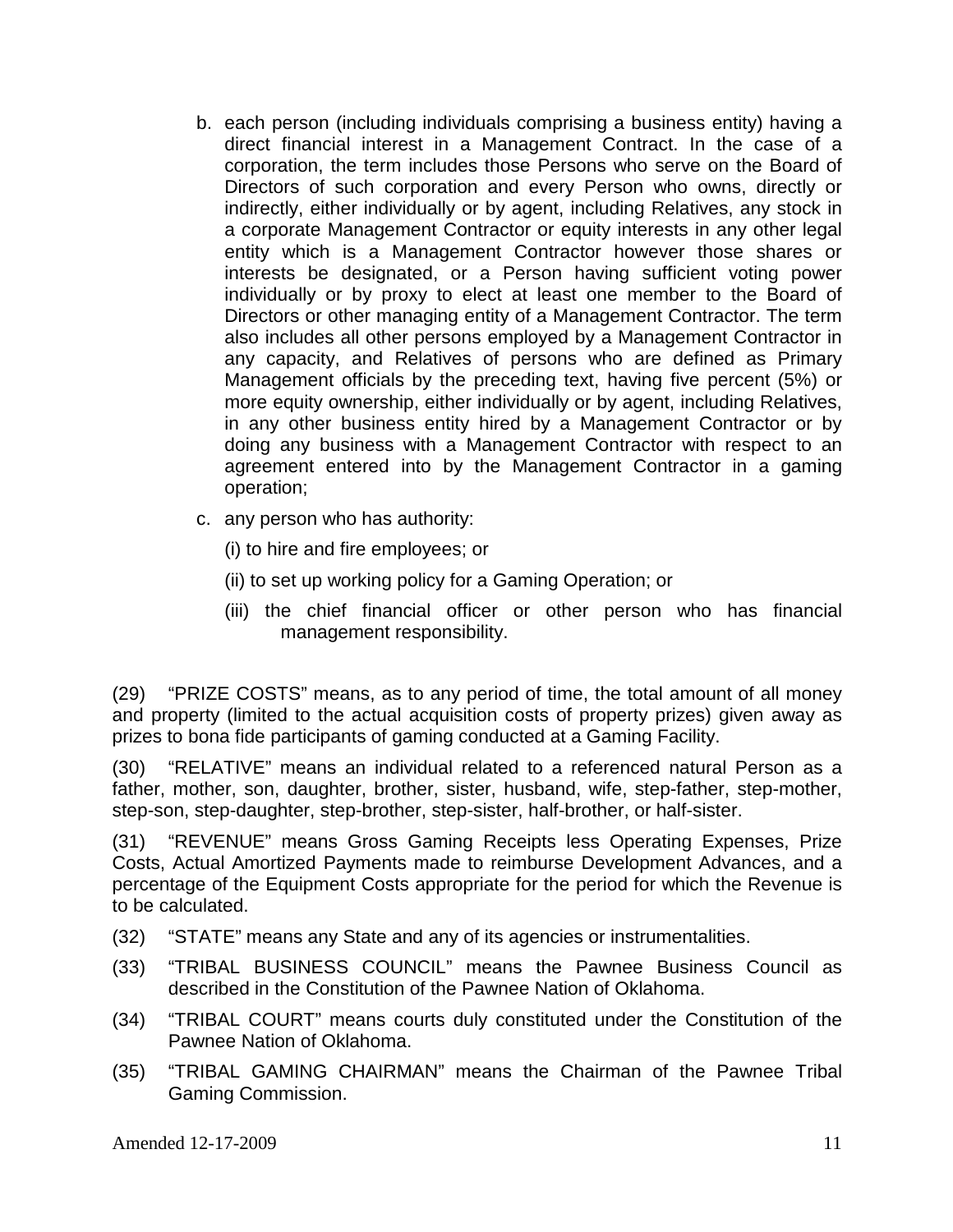- (35) "TRIBAL GAMING COMMISSION" means the Pawnee Tribal Gaming Commission created under Article III hereof.
- (37) "TRIBAL GAMING OPERATION" means a Gaming Operation owned, operated, and managed solely by the Tribe through its own employees.

*(38*) "TRIBAL LANDS" means: (a) all land within the limits of the boundaries of the Pawnee Indian Reservation; or (b) land over which the Pawnee Nation exercises governmental power and that is either  $-$  (1) held in trust by the United States for the benefit of the Pawnee Nation or individual Tribal members; or (2) held by the Pawnee Nation or individual Tribal member subject to restriction by the United States against alienation.

(39) "TRIBAL PROSECUTOR" means any attorney regularly employed as an employee of the Tribe or other special counsel retained by the Tribe as a law enforcement official.

- (40) "TRIBAL-STATE COMPACT" means an agreement between the Tribe and any state which regulates Class III Gaming pursuant to 25 U.S.C. § 2710(d).
- (41) "TRIBAL TREASURER" means the Tribal Treasurer as described in the Constitution of the Pawnee Nation of Oklahoma.
- (42) "TRIBE" means the Pawnee Nation of Oklahoma.

# **ARTICLE II**

#### **GENERAL PROVISIONS**

#### **Section 2.1 Gaming Authorized**

Class II Gaming as defined at § 2703(7)(A) and Class III Gaming as defined at § 2703(8) of the Indian Gaming Regulatory Act and by the regulations promulgated by the National Indian Gaming Commission at 25 C.F.R. §§ 502.3 and 502.4 are hereby authorized in accordance with the provisions of this Ordinance.

#### **Section 2.2 Class II Licensing**

The following Class II Games may be licensed and conducted on Tribal Lands:

- (1) Bingo as defined under this Act (whether or not electronic, computer, or other technologic aids are used in connection therewith) including, if played at the same location, pull-tabs, lotto, punch boards, tip jars, instant bingo, and other games similar to bingo.
- (2) Any game defined as Class II Gaming as defined by the Act and otherwise determined to be Class II Gaming by amendment of the Act, by regulation, by decision of the National Indian Gaming Commission, or a federal court.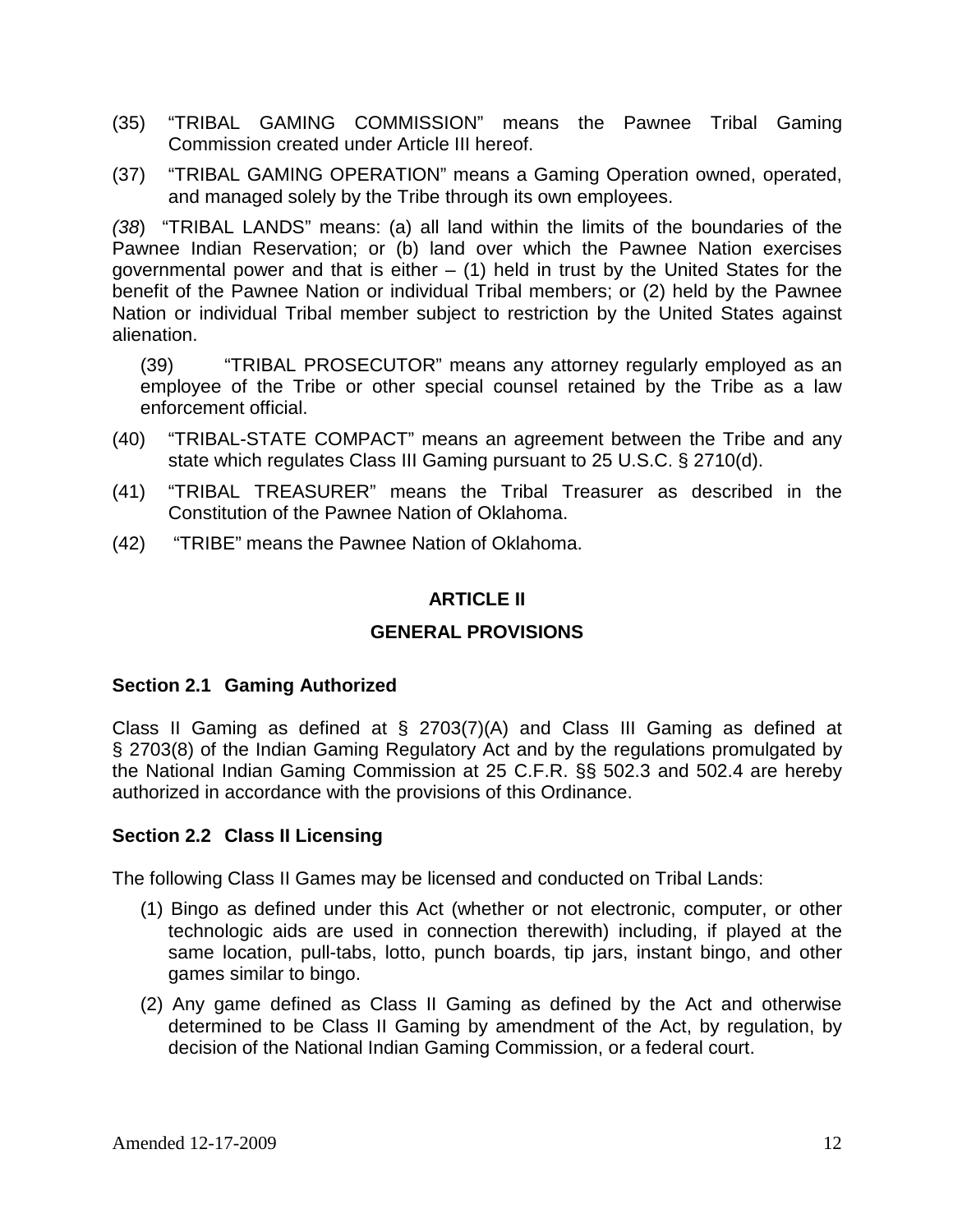# **Section 2.3 Class III Licensing**

Class III Games, as provided for in any compact between any State and the Tribe, or such procedures as prescribed by the Secretary of the Interior pursuant to the Act, may be licensed and conducted on Tribal lands.

#### **Section 2.4 Interest and Responsibility**

The Tribe shall have the sole propriety interest in and responsibility for the conduct of any Gaming Operation authorized by this Ordinance. If the Tribe, acting through the Tribal Business Council, elects to allow individually owned Gaming Operation, it shall authorize such operations in accordance with the requirements set forth in 25 C.F.R. §§ 522.10 and 522.11.

# **Section 2.5 Eligibility for Employment**

Tribal Managers and Management Contractors licensed to conduct Gaming pursuant to this Ordinance shall never allow any or the following persons to become an employee of such Tribal Manager or Management Contractor, or otherwise receive any salary, remuneration, dividend, benefit, or compensation of any kind whatsoever, either directly or indirectly, as a result of, or due to, the conduct of Gaming within Tribal Lands or the Tribe's jurisdiction:

- (1) any Person less than eighteen (18) years of age;
- (2) any Person less than twenty-one (21) years of age if alcoholic beverages are served on the gaming floorReserved;
- (3) any Person who has been convicted by any court of competent jurisdiction of a felony, a gaming offense, or other crime involving moral turpitude; or
- (4) any Person who holds an elected office of the Tribe or any member of the Pawnee Business Council or the Tribal Gaming Commission.

#### **Section 2.6 Audit Provisions**

The following audit requirements shall apply to applicants, Gaming Operations, and contracts as set forth below:

- (1) Implied Consent for Audits and Review. In return for the privilege of conducting Gaming within the Tribal jurisdiction, any Person that applies for or receives a license to conduct Gaming pursuant to this Ordinance shall be deemed to have consented to the audit and review of any of its records by authorized accounting or law enforcement agencies or officers of the Tribal Gaming Commission without notice or warrant at any reasonable time, including spot checks or field audits of its operations during Gaming sessions.
- (2) Annual Audits. At least once each calendar year, a complete audit, which may be encompassed within the existing independent Tribal audit system, will be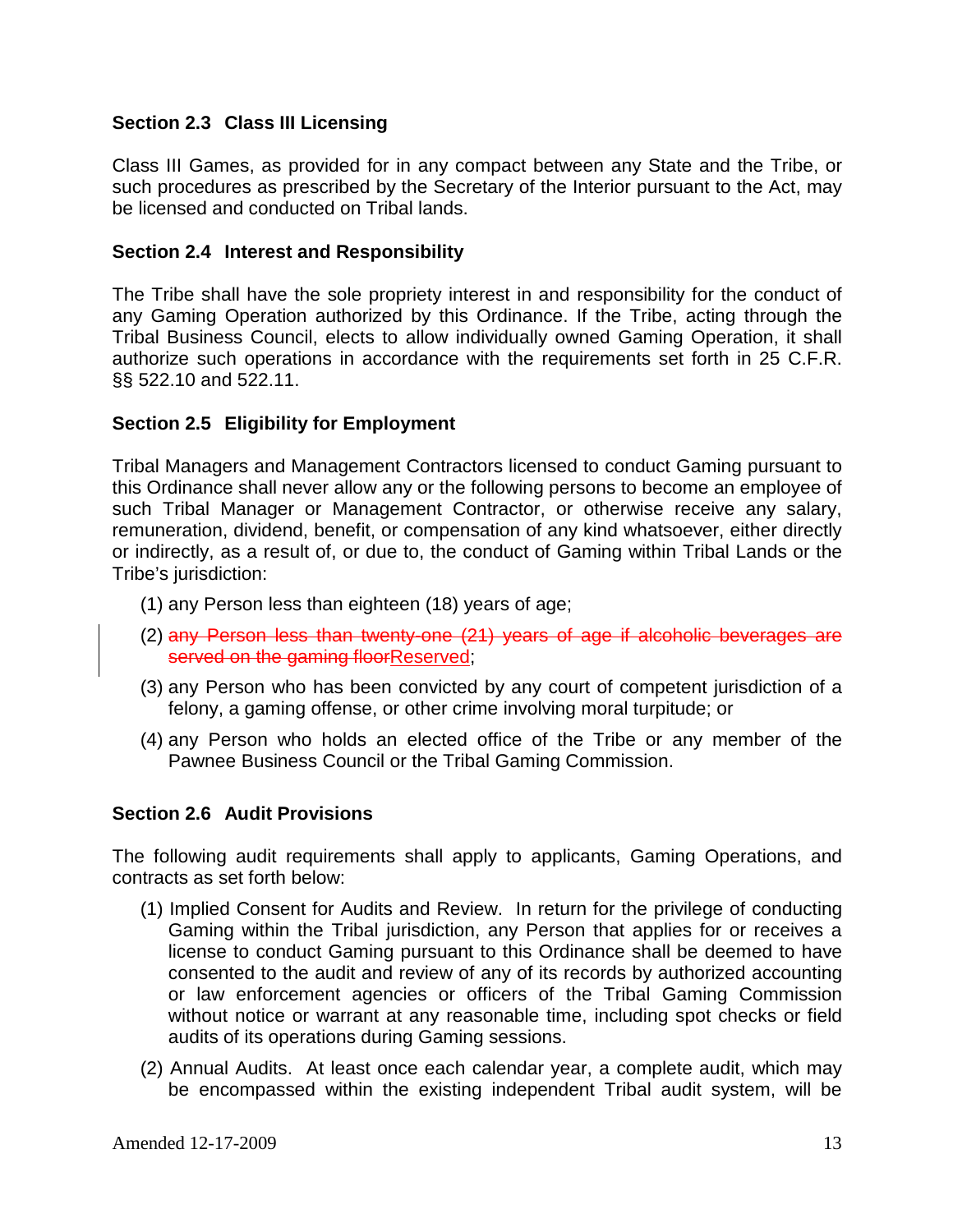conducted by a certified public accountant designated by the Tribal Gaming Commission for each Gaming Operation and Gaming Facility. The resulting audit reports shall be submitted promptly to the Tribal Gaming Commission and the National Indian Gaming Commission*.*

- (3) Audit of Contracts. All contracts for supplies, services, or concessions for a contract amount in excess of Twenty-Five Thousand and no/100 dollars (\$25,000) annually (except contracts for professional legal or accounting services) relating to a Gaming Operation shall be subject to such independent audits, and each such contract shall contain a provision whereby each party thereto agrees to cooperate and comply with the audit.
- (4) Costs of Audits. The Tribal Gaming Commission shall levy upon each Gaming Operation or Gaming Facility a fee sufficient to pay for the expenses associated with the audit or audits provided for by this Section.

# **Section 2.7 Environmental Protection**

Every Gaming Operation, including any Tribal Manager or Management Contractor shall construct, maintain, and operate a Gaming Facility in a manner which adequately protects the environment and the public health and safety and complies with applicable environmental laws, regulations, and license requirements. The Tribal Gaming Commission shall have jurisdiction to make and enforce any regulations necessary to protect the environment and the public health and safety with regard to the construction, maintenance, and operation of a Gaming Facility. In doing so, the Tribal Gaming Commission may request the assistance of the Tribal Health Department or any other interested Tribal or federal agency. Any Person or Gaming Operation, including a Tribal Manager or Management Contractor, submitting a Gaming Site for proposed Gaming Operations, shall be required to provide the Tribal Gaming Commission with an appropriate environmental report and assessment.

#### **Section 2.8 Age Restrictions**

No person under the age of eighteen (18) years shall be permitted to frequent the gaming floor areas of a Gaming Facility or otherwise participate or play in any Gaming activity regulated by this Ordinance. No person under the age of twenty-one (21) shall be permitted to patronize any area of a Gaming Facility where alcohol is sold or served, except for restaurant areas of a Gaming Facility where the primary source of income is food.

#### **Section 2.9 Civil Penalties**

Any violations of this Gaming Ordinance may be subject to Civil Penalties, as authorized. The Tribal Gaming Commission is authorized to bring a civil action in any court of competent jurisdiction, including the Tribal Court, against any Person violating the provisions of this Ordinance. Upon finding that a violation has occurred, the Tribal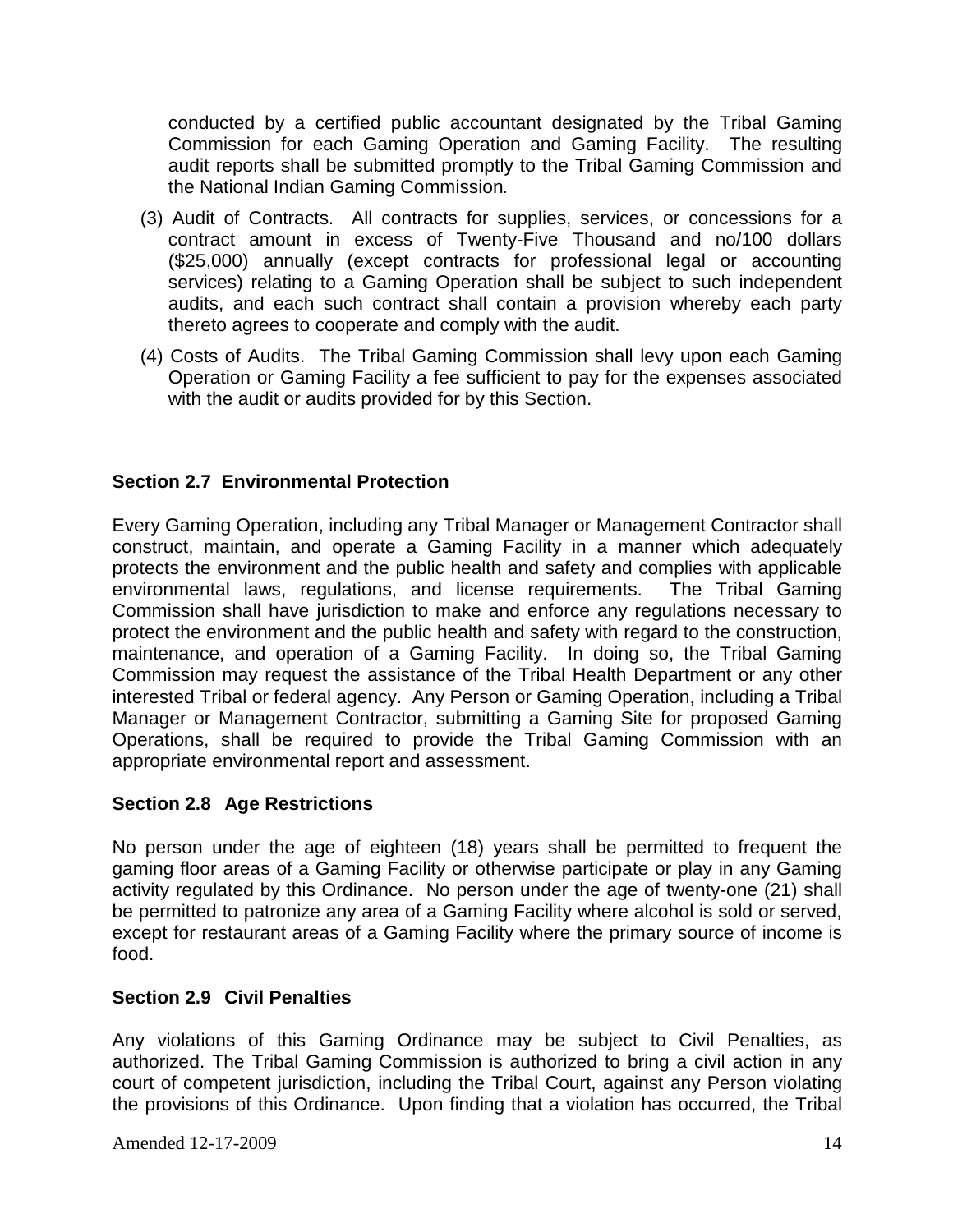Court may impose a civil penalty as provided in Section 12.1 for each separate violation in addition to any or all actual damages, administrative costs, and the fees of counsel retained by the Tribal Gaming Commission to prosecute such offense. Each game played at which a continuing violation occurs shall be deemed a separate violation.

# **Section 2.10 Criminal Penalties**

Any person subject to the criminal jurisdiction of the Pawnee Nation of Oklahoma violating the provisions of this Ordinance shall be guilty of a criminal offense and shall, upon conviction thereof, be punished by confinement for a period of not more than one (1) year, and a fine of not more than five thousand dollars (\$5,000), or by both such fine and imprisonment for each separate violation.

# **Section 2.11 Requirements to Receive a Prize**

In addition to winning any particular game without cheating, or otherwise being the first player to properly cover a predetermined and publicly announced pattern of squares upon the card being used by him, a player, in order to qualify to receive a Prize, must furnish:

- (1) Acceptable proof of said winner's name, address, and social security number. Acceptable proof may be a driver's license, photo identification, or other identification. An oral statement or the winner's social security number may be acceptable when accompanied by two forms of identification, one of which is valid photo identification; and
- (2) A signed receipt acknowledging acceptance and receipt of the prize awarded.

# **ARTICLE III**

# **TRIBAL GAMING COMMISSION**

# **Section 3.1 Tribal Gaming Commission Created**

There is hereby established a Tribal Gaming Commission which shall be called the Pawnee Tribal Gaming Commission. The Tribal Gaming Commission may meet and take official action only on Pawnee Tribal Lands. The Tribal Gaming Commission shall be subject to the Pawnee Nation Administrative Procedures Act.

# **Section 3.2 Conflict of Interest**

No member of the Tribal Gaming Commission shall engage in any business which is subject to regulation by the provisions of this Ordinance. No member, during his term of office or for two (2) years thereafter, may consult with or in any manner be employed by or own, directly or through a relative, nominee, or trustee, any interest in any business subject to regulation by this Ordinance. Members of the Tribal Gaming Commission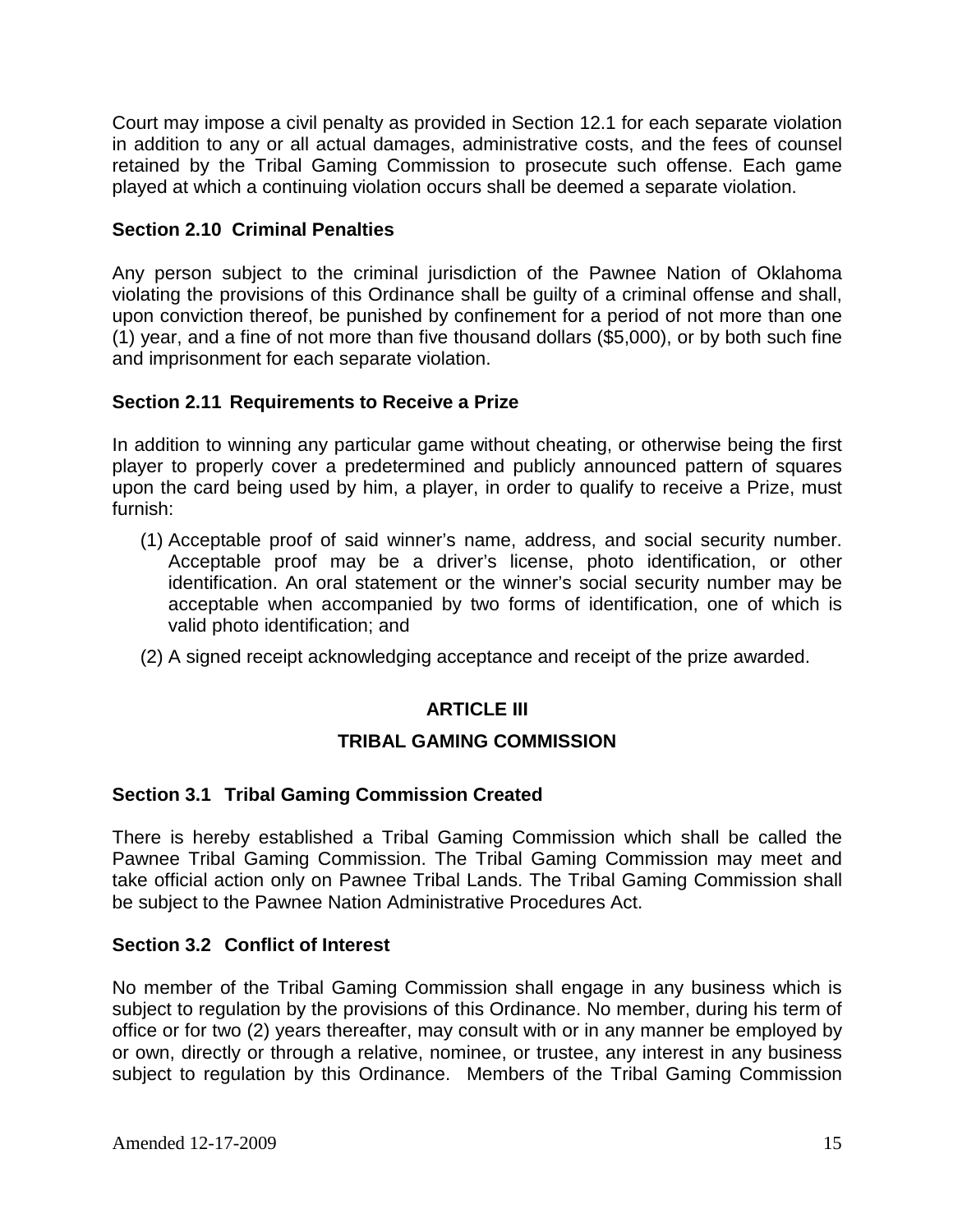and Commission employees are prohibited from playing or participating in any gaming activity in any Gaming Facility regulated by this Ordinance.

# **Section 3.3 Meetings**

- (1) The Tribal Gaming Commission shall meet at least quarterly within the jurisdiction of the Pawnee Nation.
- (2) Meetings may be called by the Chairman or by majority vote of the Commission at a duly called meeting.
- (3) Notice of a meeting shall be delivered to members of the Commission, the Business Council, the Tribal Development Corporation, and the public, at least ten days in advance or the meeting shall be rescheduled.
- (4) Members of the Commission may participate in a meeting of the Commission by means of conference telephone or similar communications equipment by means of which all persons participating in the meeting can hear each other. Participation in a meeting in such manner by any member who does not object at the beginning of such meeting to the holding thereof in such manner shall constitute presence of the member at the meeting.
- (5) The Tribal Gaming Commission shall act by majority vote of the Commissioners present.
- (6) Three Commissioners shall constitute a quorum to transact business. Each member of the Tribal Gaming Commission shall be entitled to one vote. The Chairman/Chairperson shall vote only in the event of a tie.
- (7) Any action required or permitted to be taken at a meeting of the Commission may be taken without meeting if all members sign written consents setting forth the action taken or to be taken, at anytime before or after the intended effective date of such action. Such consents shall be filed with the minutes of the Commission and shall have the same effect as a unanimous vote or resolution of the Commission at a legal meeting thereof. Any such action taken by unanimous written consents may, but need not be, set forth in such consents in the form of resolutions or votes.
- (8) Minutes of meetings shall be kept and shall at a minimum record the topics discussed, motions made and the Commissioner making such motion, and the votes on motions.
- (9) The Commission shall enter Executive Session to discuss licensing information, financial data, litigation and violations, and personnel matters. Members of the Pawnee Business Council and the Attorney General shall be entitled to attend any Executive Session. Information discussed in Executive Session shall be kept strictly confidential. Intentionally divulging Information discussed in Executive Session shall be a crime.
- (1)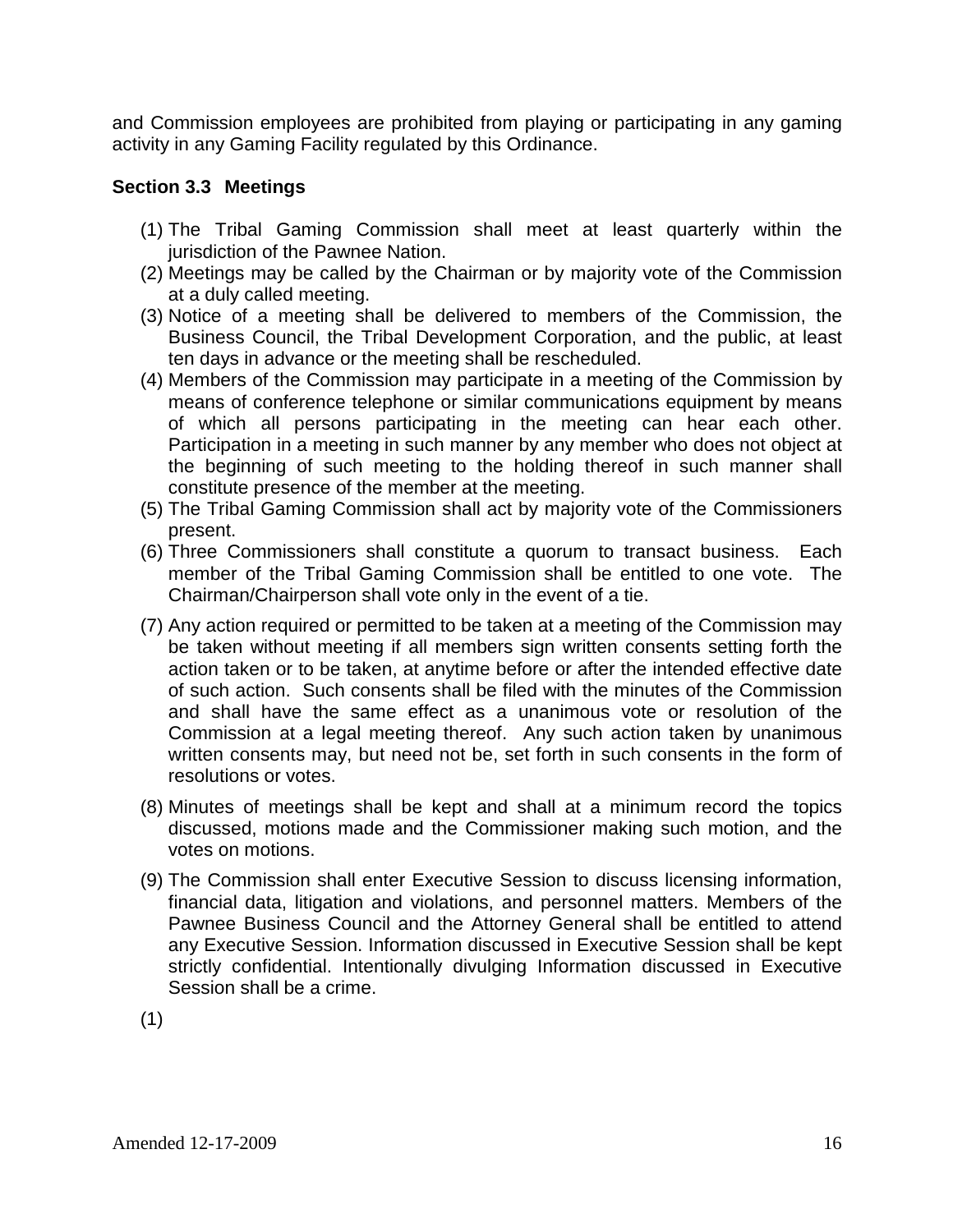# **Section 3.4 Appointment of Members**

- (1) The Tribal Gaming Commission shall be appointed by the Pawnee Business Council, and shall consist of five (5) commissioners.
- (2) No member of the Tribal Gaming Commission shall be younger than twenty-five (25) years of age at the time of appointment.
- (3) Each Commissioner nominee shall complete a license application and shall be subject to the same level of background investigation as is required for a primary management official under this chapter.
- (4) Such background investigation shall be performed at the direction of the Council by a duly appointed agent of the Council. Upon completion of the background investigation, the Council shall by majority vote, either
	- a. issue a License, or
	- b. notice the commissioner for a hearing before the Council, or
	- c. Deny the license.
- (5) All information gathered in such investigation shall be held in strict confidence and the consideration by the Pawnee Business Council shall be held in Executive Session.
- (6) No member of the Pawnee Business Council may serve on the Tribal Gaming Commission during the Council member's term of office.

# **Section 3.5 Terms of Office**

- (1) The term of office for each Commissioner shall be a period of [three (3)] years from the date of their appointment, unless appointed for a shorter term in order to stagger the terms.
- (2) Commissioners may be removed for cause by majority vote of the Pawnee Business Council [meeting in Executive Session].

# **Section 3.6 Appointment of Officers**

The Chairman, Vice-Chairman, and Secretary/Treasurer of the Tribal Gaming Commission will be appointed by the Tribal Gaming Commissioners. The Chairman shall be the official spokesperson for the Tribal Gaming Commission and may delegate this role only by written instrument. In the absence of the Chairman, the Vice-Chairman will serve as Chairman. Absence is defined for purposes of this paragraph as physical absence from a duly called meeting and inability to be reached by telephone, The Tribal Gaming Commission may also elect such other officers as the Commission deems appropriate.

# **Section 3.7 Authority and Responsibility of Tribal Gaming Commission**

The Tribal Gaming Commission shall have the power, authority, and responsibility to:

(1) Collect all funds, including but not limited to application fees, license fees, fines, penalties, and guaranteed monthly payments due to the Tribe from any

Amended 12-17-2009 17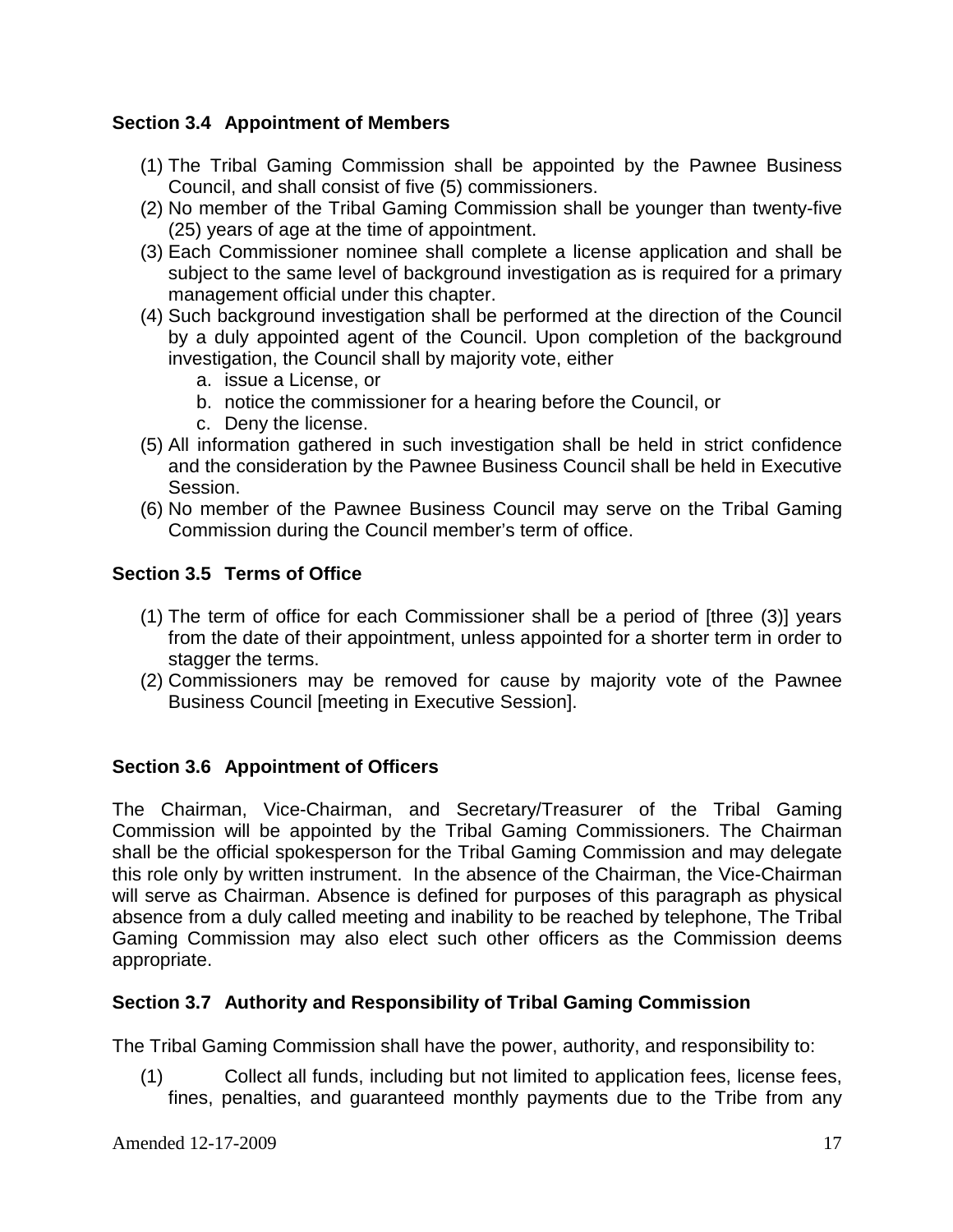Gaming Operation on Tribal Lands in accordance with the relevant provisions of this Ordinance;

- (2) Request by requisition to the Pawnee Business Council the disbursement of payroll, expenses, and any and all other funds with such requisitions requiring the signature of the Chairman and/or the Secretary/Treasurer and made thereafter by the Pawnee Business Council;
- (3) Issue and renew gaming licenses for the conduct of Class II Gaming and Class III Gaming activity on Tribal Lands;
- (4) Issue and renew gaming licenses for the conduct of Class II Gaming and Class III Gaming activity on Tribal Lands upon such terms and conditions which may be provided for in a Tribal-State Compact or otherwise authorized by federal law;
- (5) Enforce and administer the provisions of this Ordinance and any regulations promulgated by the Tribal Gaming Commission;
- (6) Revoke, suspend, or condition a gaming license, or deny an application for a gaming license for violations of this Ordinance, the Act, regulations promulgated by the National Indian Gaming Commission, and regulations promulgated by the Tribal Gaming Commission;
- (7) Promulgate regulations regarding Class II Gaming and Class III Gaming on Tribal Lands;
- (8) Review Management Contracts for specific Gaming Operations and report any and all findings to the Pawnee Business Council;
- (9) Monitor all Gaming conducted on Tribal Lands and oversee the conduct of the management and employees of Gaming Operations on a continuing basis;
- (10) Inspect and examine all Gaming Sites and Gaming Facilities on Tribal Lands at such times as the Tribal Gaming Commission or the Pawnee Business Council may deem proper to determine and verify compliance with this Ordinance and any Management Contract;
- (11) Conduct, or cause to be conducted, such background investigations as may be necessary and advisable or required by this Ordinance, the Act or federal gaming regulations; and, in particular, the Commission may conduct thorough checks of the background and suitability of Gaming Commissioners, Key Tribal Gaming Commission Employees, Management Contractors, and Primary Management Officials and Key Employees of any Gaming Enterprise;
- (12) Demand access to and inspect, examine, photocopy, and audit all papers, books, and records respecting of Gross Gaming Receipts, Operating Expenses and Revenues, and operations of Gaming Operations conducted on Tribal lands and any other matters necessary to carry out the duties of the Tribal Gaming Commission pursuant to the purposes, policies, and provisions of this Ordinance;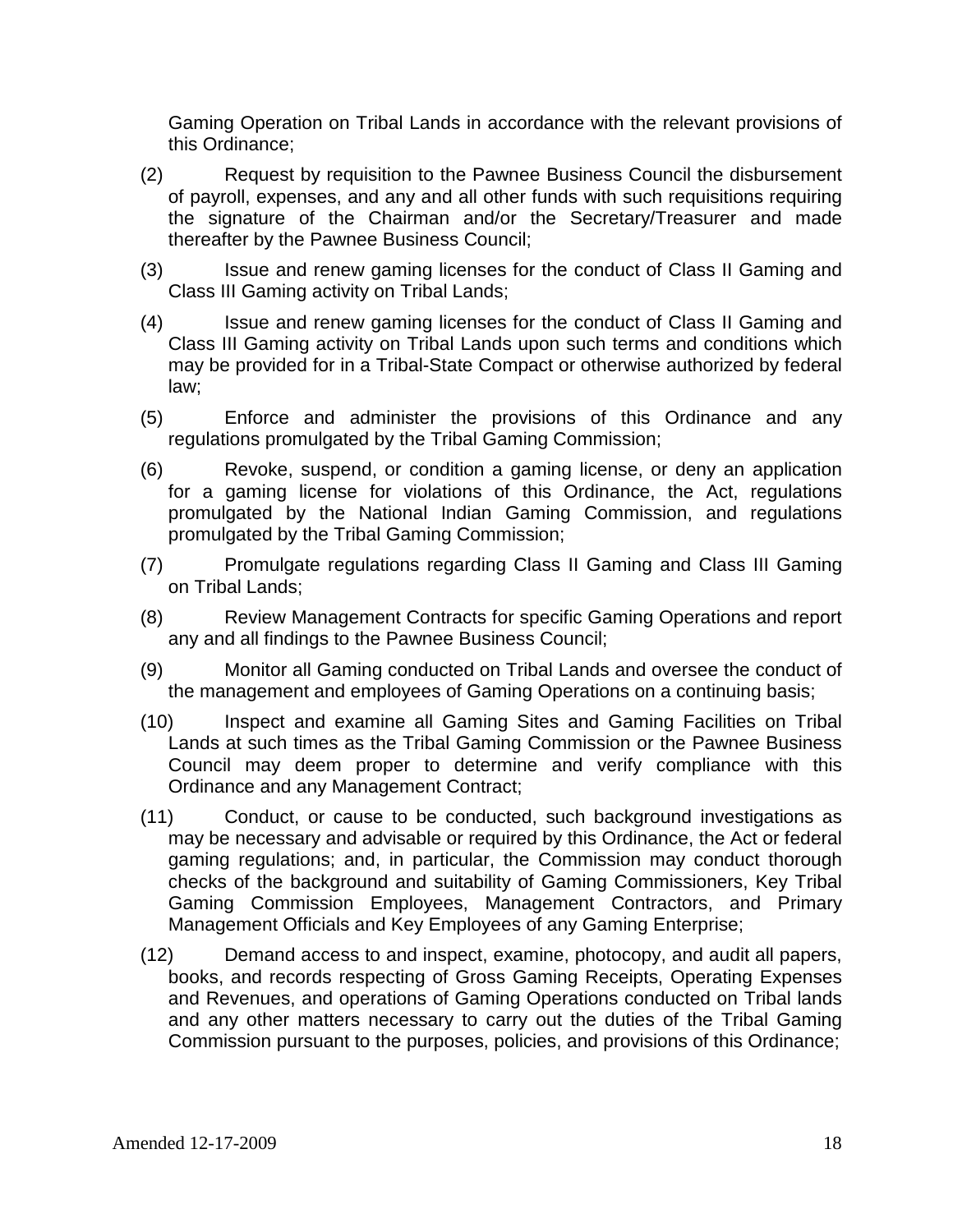- (13) Use such Tribal buildings and other Tribal property in the performance of its duties as shall be approved by the Pawnee Business Council or the Tribal agency having jurisdiction or use of said buildings or other property;
- (14) Procure supplies, services, and property by contract in accordance with applicable Tribal laws and regulations;
- (15) Enter into contracts with federal or other Tribal governments or their subdivisions and private entities for activities necessary to the discharge of the duties of the Tribal Gaming Commission, and, to the extent feasible, contract with the National Indian Gaming Commission for the responsibility to enforce the regulations of the National Indian Gaming Commission;
- (16) Hold such hearings, sit and act at such times and places, take such testimony, and receive such evidence as the Tribal Gaming Commission deems appropriate to fulfill its duties and responsibilities pursuant to this Ordinance;
- (17) Administer or cause to be administered oaths or affirmations to witnesses appearing before the Tribal Gaming Commission;
- (18) Order the temporary or permanent closing of a Gaming Operation or Gaming Facility upon a violation of this Ordinance, any regulations promulgated hereunder, any Management Contract, the Act and its associated regulations, or other applicable laws of the Tribe, with any such order for permanent closure being appealable to the Tribal Court;
- (19) By majority vote, authorize the Chairman of the Tribal Gaming Commission to issue, or cause to be issued, subpoenas, which subpoenas shall be of like effect as issued by the Tribal Court;
- (20) Promulgate such regulations and guidelines as it deems appropriate to implement the provisions of this Ordinance, and to provide for its own rules of procedure, provided that all such rules and regulations shall be filed with the Tribal Secretary and shall be public records open to inspection by any person during normal business hours;
- (21) Conduct or cause to be conducted the annual audit of all Gaming Operations required by 2.6 of this Title, and to report the results to the Pawnee Business Council and the National Indian Gaming Commission;
- (22) Approve, issue, disapprove, suspend, cancel, or renew licenses as provided in this Ordinance;
- (23) Collect fees and assessments as provided for in this Ordinance;
- (24) Levy and collect civil penalties and fines as provided for in this Ordinance;
- (25) Review, on demand, such books and records and inspect the Gaming Facilities and operations of applicants and licensees as it deems necessary or proper for the enforcement of this Ordinance;
- (26) Prepare such forms as it deems necessary to fulfill its duties, responsibilities, and powers hereunder;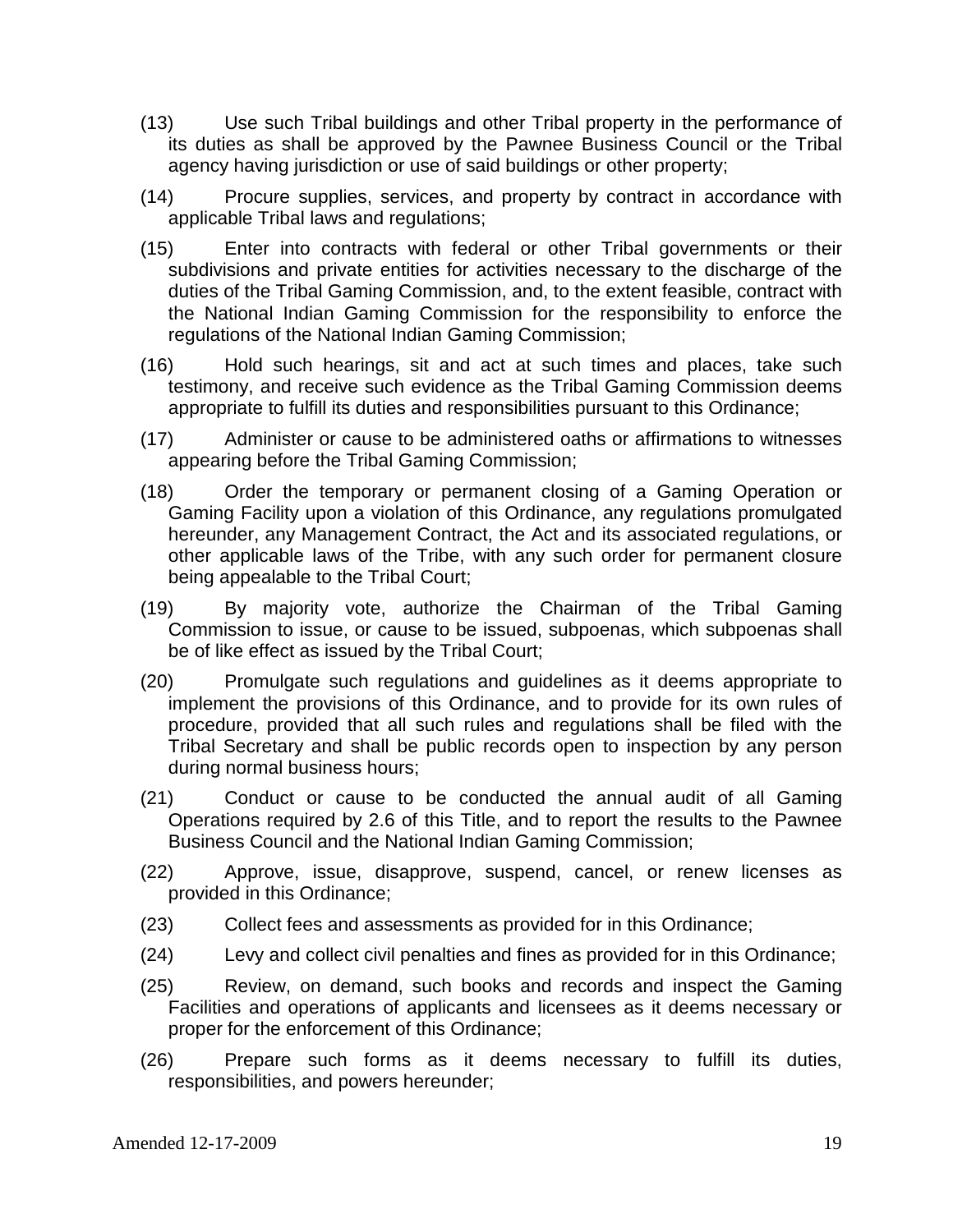- (27) Institute such legal proceedings in federal, state, or Tribal Court as the Commission deems necessary for the enforcement of this Ordinance and regulations promulgated pursuant thereto;
- (28) Conduct hearings as provided in this Ordinance and regulations promulgated hereunder;
- (29) Deposit all payments, fees, assessments, penalties, interest, and civil fines collected under authority of this Ordinance into accounts designated by the Tribal Gaming Commission to the credit of the Tribe;
- (30) Maintain a correct and full accounting of all payments, fees, penalties, interest, and civil fines received under authority of this Ordinance; and
- (31) Take such other actions and issue such orders as the Tribal Gaming Commission may deem necessary or proper to perform properly and fully its duties and responsibilities under this Ordinance.

# **Section 3.8 Reports**

The Tribal Gaming Commission shall submit a report, including the views of individual members, if submitted, to the Council on a quarterly basis each calendar year. The report shall include information concerning:

- (1) Funding, including income and expenses, of the Tribal Gaming Commission;
- (2) Net Revenue and Adjusted Gross Revenues received by the Tribe from Gaming Operation;
- (3) Recommendations for amendments to this Ordinance;
- (4) A summary of gaming licenses issued and denied, by type, during the preceding quarterly reporting period; and
- (5) Any other matter considered appropriate to report by the Tribal Gaming Commission.

#### **Section 3.9 Staffing of Tribal Gaming Commission**

- (1) General Counsel. The Tribal Gaming Commission shall designate a licensed attorney to act as General Counsel to the Tribal Gaming Commission
- (2) Other Staff. The Tribal Gaming Commission may appoint and supervise other staff for the Tribal Gaming Commission in accordance with the personnel policies and procedures of the Gaming Commission, at such rates of pay as shall be reflected in the budget of the Tribal Gaming Commission as approved by the Council, provided that no Person may be appointed to the staff of the Tribal Gaming Commission who is a relative of a member of the Tribal Gaming Commission, Tribal Manager, Management Contractor, Primary Management Official, Key Employee, or a member of the Pawnee Business Council.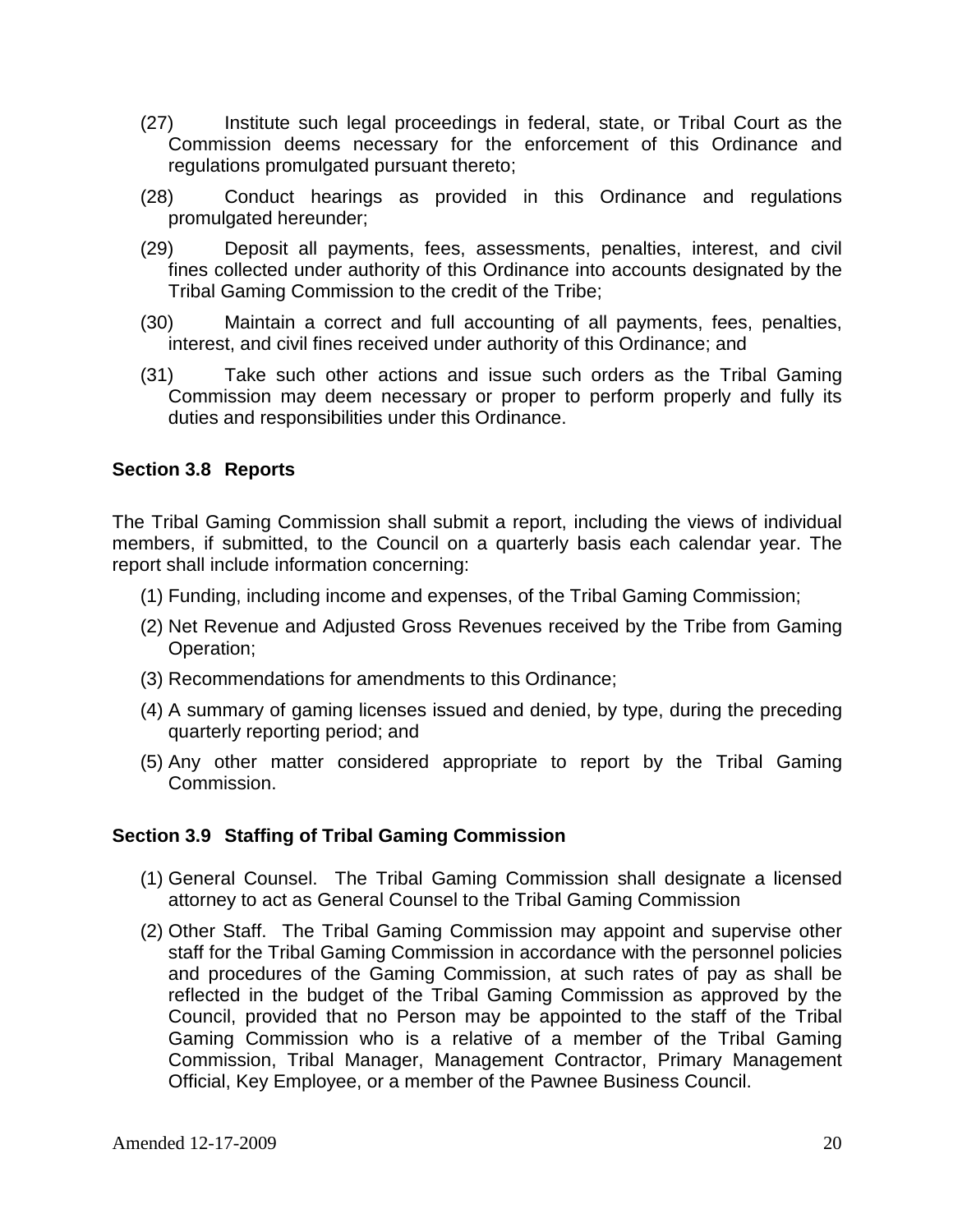(3) Assignment of Other Personnel. The Tribal Gaming Commission may request the assignment of personnel to assist the Tribal Gaming Commission in carrying out its duties under this Ordinance, unless otherwise prohibited by law or contract, and as authorized by the Program Director, Executive Director and/or Personnel Director.

#### **Section 3.10 Access to Information**

- (1) General Authorization. The Tribal Gaming Commission may secure from any department or agency of the Tribal government, and from cooperating agencies or departments of the government of any Indian Tribe, any State, or the United States information necessary to enable it to carry out its function hereunder. Upon request of the Tribal Gaming Commission, the head of any department or agency of the Tribe shall furnish such information to the Tribal Gaming Commission unless otherwise prohibited by law.
- (2) Distribution. The Tribal Gaming Commission is authorized, upon request for law enforcement purposes or as required by law, to distribute to the National Indian Gaming Commission, and any agency of another federally recognized tribe or state having authority to regulate gaming or prosecute offenders for violations of the appropriate gaming laws within the jurisdiction of such Tribe or state, such information as it may have available, unless otherwise prohibited by law.

#### **Section 3.11 Assessment of Fees**

- (1) Authorization. The Tribal Gaming Commission shall, from time to time, promulgate regulations establishing a uniform schedule of fees to be paid annually by each Gaming Operation that is regulated by this Ordinance, and shall review said schedule annually during its budget process. The fee imposed on a Gaming Operation may be reduced or waived by the Gaming Commission in the event a Gaming Operation experiences a severe economic hardship or serious natural disaster. The rate of fees imposed under this Section shall be the assessment percentage to be:
	- (a) no less than 0.5 percent nor more than 2.5 percent of the first One Million Dollars (\$1,000,000) of the Gross Receipts, and
	- (b) no more than 5 percent of the Gross Receipts in excess of the first One Million Dollars (\$1,000,000) of the Gross Receipts from each entity regulated by this Ordinance.
- (2) Non-Payment. Failure to pay the appropriate fees required under any provision of this Ordinance shall, subject to the regulations of the Tribal Gaming Commission, be grounds for revocation or suspension of the license of the nonpaying Person.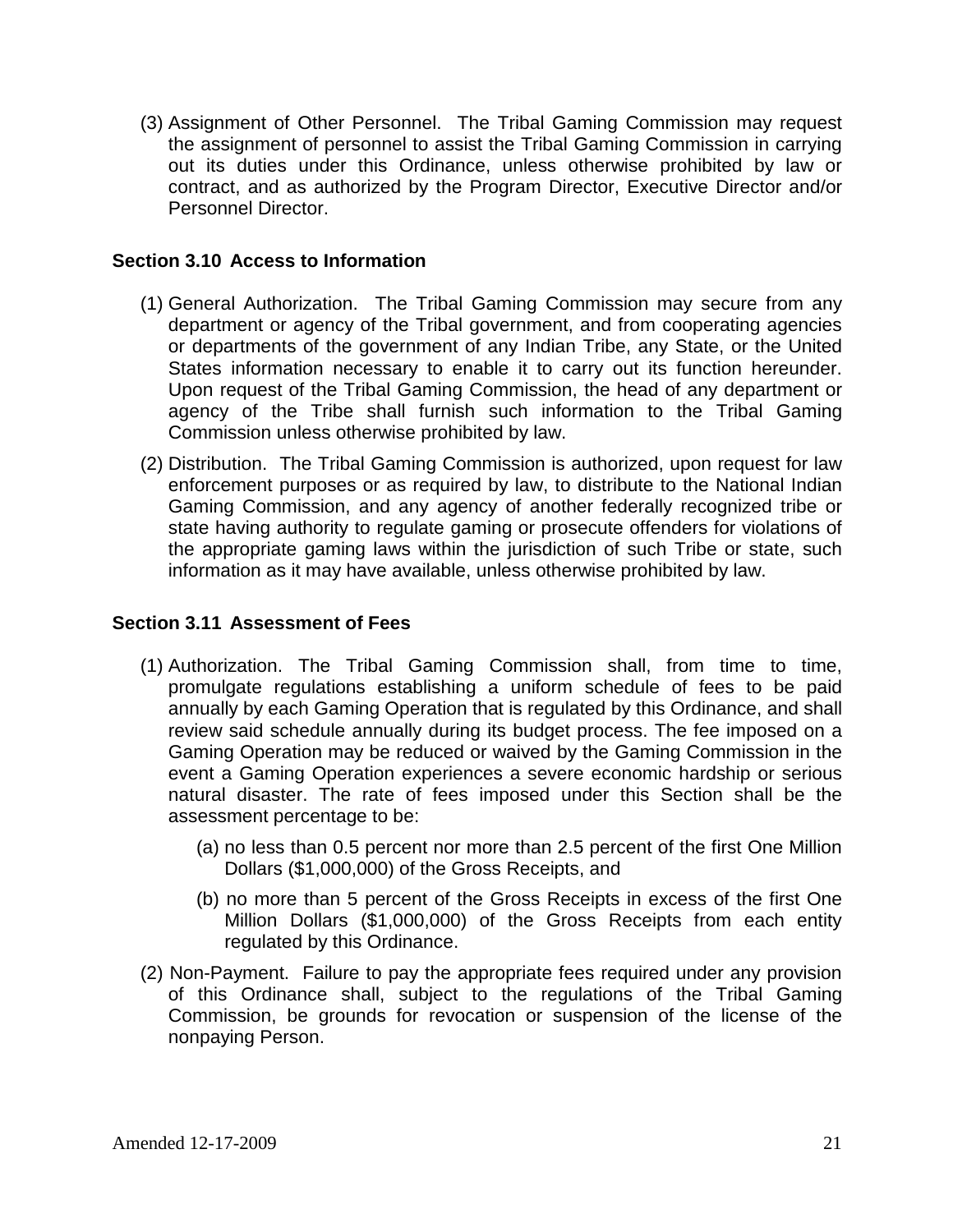#### **Section 3.12 Judicial Review**

- (1) Scope and Procedure. The decisions of the Tribal Gaming Commission denying, suspending, or revoking a license, or ordering permanent closure of a Gaming Operation or Gaming, shall be subject to judicial review in the Tribal Court only, naming the Tribal Gaming Commission as the sole defendant to the extent that the suit seeks prospective injunctive relief and does not claim monetary damages of any kind. The Tribal Court may enter declaratory and injunctive relief only against the Tribal Gaming Commission and may not enter a money damage judgment of any nature, PROVIDED, that the limited waiver of immunity herein contained is conditioned upon the plaintiff in such action posting a bond with good and sufficient sureties in an amount that shall be determined by the Court as deemed necessary for cause shown, for the payment of the attorney's fees and court costs incurred by the Tribal Gaming Commission, which costs and fees shall be awarded by the Tribal Court as a part of any judgment or decree; and PROVIDED FURTHER, that no temporary restraining order may be issued under any circumstances and no preliminary injunction may be issued in favor of such plaintiff absent a noticed hearing wherein the plaintiff presents substantial and credible evidence that:
	- (a) the plaintiff is likely to prevail upon the law and facts, and the evidence in favor of plaintiff is clear and convincing;
	- (b) that the public health, welfare, and safety will not be harmed by such temporary relief;
	- (c) that the balance of equity is strongly in favor of such plaintiff;
	- (d) the plaintiff will suffer irreparable harm absent such temporary relief other than simply economic loss; and
	- (e) at least forty-eight (48) hours notice is given to the legal counsel appointed by the Tribal Gaming Commission and the Secretary of the Commission.
- (2) Immunity. The individual members of the Tribal Gaming Commission shall be absolutely immune from civil suit in all actions at law or in equity for any actions taken or statements made within the scope of their authority as members of the Tribal Gaming Commission, or in a good faith belief that their actions or statements were within the scope of their authority. The Pawnee Nation of Oklahoma may defend and indemnify the individual members against any civil suit even if the civil suit alleges actions outside the scope of authority; PROVIDED, however, that if a final judgment determines that actions were, in fact, outside the scope of authority, with no good faith belief that they were otherwise, then the costs of defense may be determined by the Tribal Court.

#### **Section 3.13 Subpoena and Deposition Authority**

(1) Authority. The Tribal Gaming Commission shall have the power to require or cause to be required by subpoena the attendance and testimony of witnesses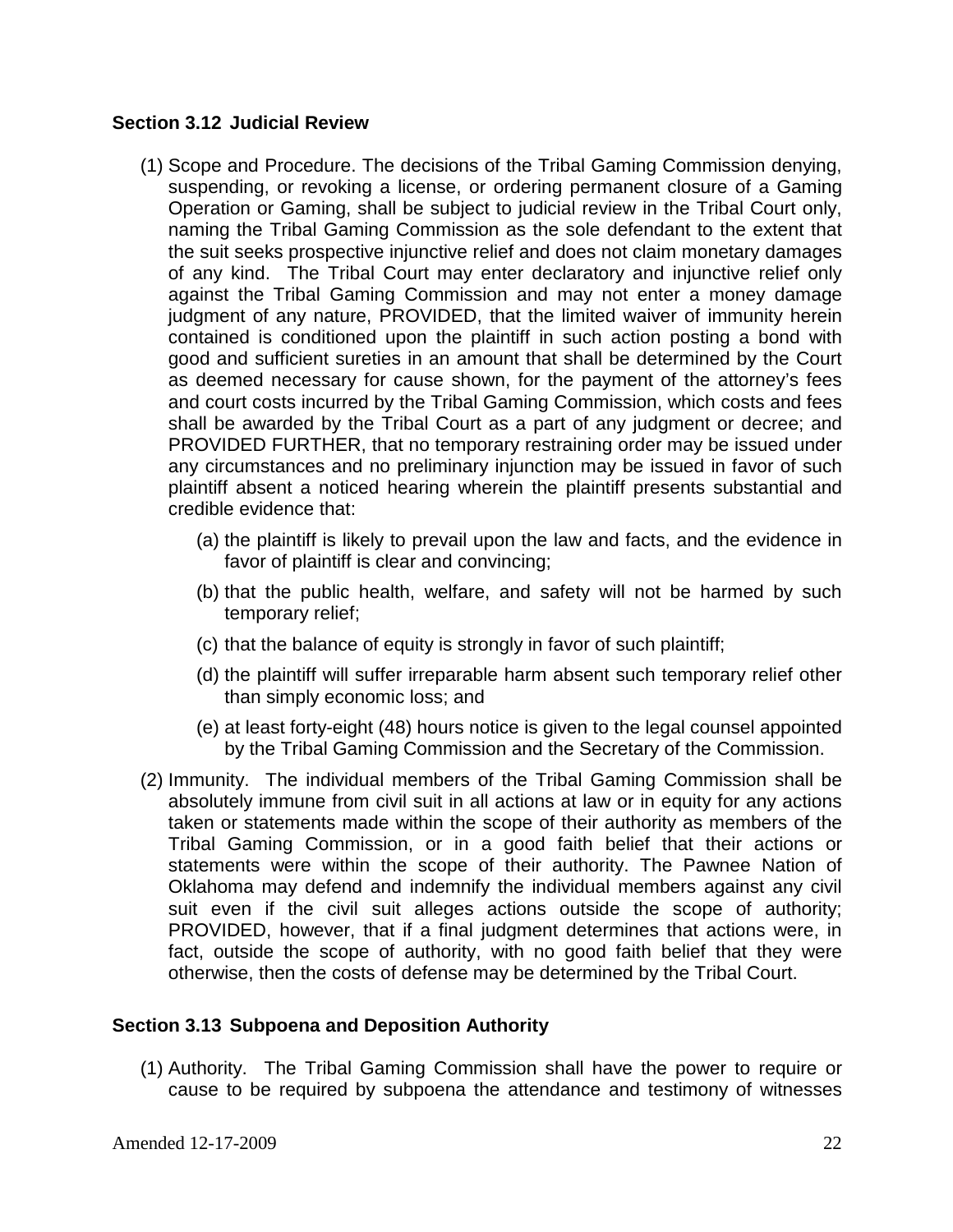and the production of all books, papers, documents, and things relating to any matter under consideration of investigation.

- (2) Enforcement Power. The attendance of witnesses and the production of books, papers, and documents may be required from any place in the United States at any designated place of hearing. The Tribal Gaming Commission may request the National Indian Gaming Commission to bring appropriate action to enforce any subpoena under this Section.
- (3) Failure to Appear or Comply. A Tribal Court, in case of contumacy or refusal to obey a subpoena for any reason, may issue an order requiring such person to appear before the Tribal Gaming Commission, and produce books, papers, documents, or things as so ordered, and give evidence concerning the matter in question, any failure to obey such order a Tribal Court may be punished by the Tribal Court as a contempt thereof.
- (4) Depositions. The Tribal Gaming Commission may order, or cause to be ordered, testimony to be taken by deposition in any proceeding or investigation pending before the Tribal Gaming Commission at any stage of such proceeding or investigation. Such depositions may be taken before any person designated by the Tribal Gaming Commission and having the power to administer oaths. Reasonable notice must first be given to the Tribal Gaming Commission in writing by the party or his attorney proposing to take such deposition, and, in cases in which the Tribal Gaming Commission proposes to take a deposition, reasonable notice must be given. The notice shall state the name of the witness and the time and place of the taking of his deposition. Any person may be compelled to appear and depose, and to produce books, papers, documents, or things in the same manner as witnesses may be compelled to appear and testify and produce like physical or documentary evidence before the Tribal Gaming Commission as hereinbefore provided.
- (5) Transcription. Every person deposing as herein provided shall be cautioned and shall be required to swear or affirm to testify to the whole truth, and shall be carefully examined. The person's testimony shall be reduced to writing where possibly by the person taking the deposition, or under his direction, and shall, after it has been reduced to writing, be subscribed by the deponent in the same manner as depositions in civil cases. All depositions shall be promptly filed with the Tribal Gaming Commission.
- (6) Presumptions. Where any current or proposed Tribal Manager, Management Contractor or licensee, or a Primary Management Employee, Key Employee, or other employee or Relative of a potential licensee or current licensee fails or refuses to comply with a subpoena issued, pursuant to this Section, the Tribal Gaming Commission may presume that the testimony and evidence which would have been presented to the Tribal Gaming Commission would be adverse to the interests of the current or potential license in the matter under investigation and shall be grounds for immediate suspension or termination.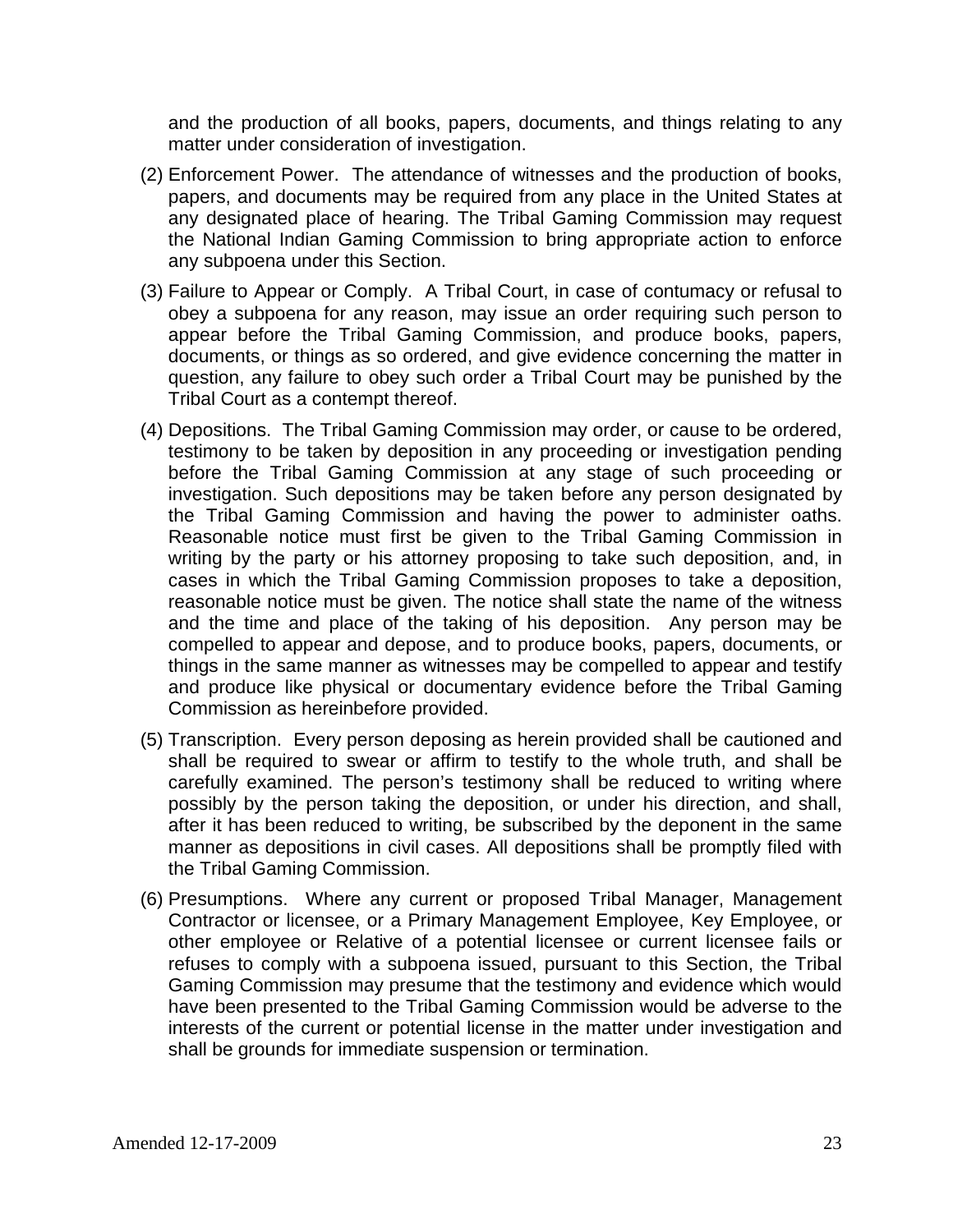#### **Section 3.14 Referrals for Prosecution**

The Tribal Gaming Commission shall, when information received during an investigation indicates a violation of Tribal, Federal, or State statutes, ordinances, or resolutions, provide such information to thetribal police and Attorney General for possible prosecution.

#### **Section 3.15 Authorization for Appropriations**

The Pawnee Business Council is hereby authorized to appropriate such sums as may be necessary for the adequate operation of the Tribal Gaming Commission.

#### **ARTICLE IV**

#### **GAMING LICENSE REQUIREMENTS**

#### **Section 4.1 License for Location**

The Tribal Gaming Commission shall issue a separate license to each place, facility, or location conducting Class II and/or Class III Gaming Operations.

#### **Section 4.2 Types of Licenses to be Issued**

- (1) Third Party Management. The Tribal Gaming Commission shall issue the following licenses with respect to Gaming Operations operated by a Management Contractor under a Management Contract or by an individual operator, and each license shall be valid for a term of two (2) years commencing from the date the license is issued:
	- (a) Gaming Facility License;
	- (b) Management Contractor's License;
	- (c) Primary Management Official License;
	- (d) Gaming Manager License;
	- (e) Key Employee License; and
	- (f) General Employee License.
- (2) Tribal Management. The Tribal Gaming Commission shall issue the following licenses with respect to Tribal Gaming Operations owned and operated directly by the Tribe and each license shall be valid for a term of two (2) years commencing from the date the license is issued, except General Employee, Key Employee, and Primary Management Official Licenses shall be reviewed for renewal purposes no more than two (2) years from date of issuance:
	- (a) Gaming Facility License;
	- (b) Primary Management Official License;
	- (c) Gaming Manager License;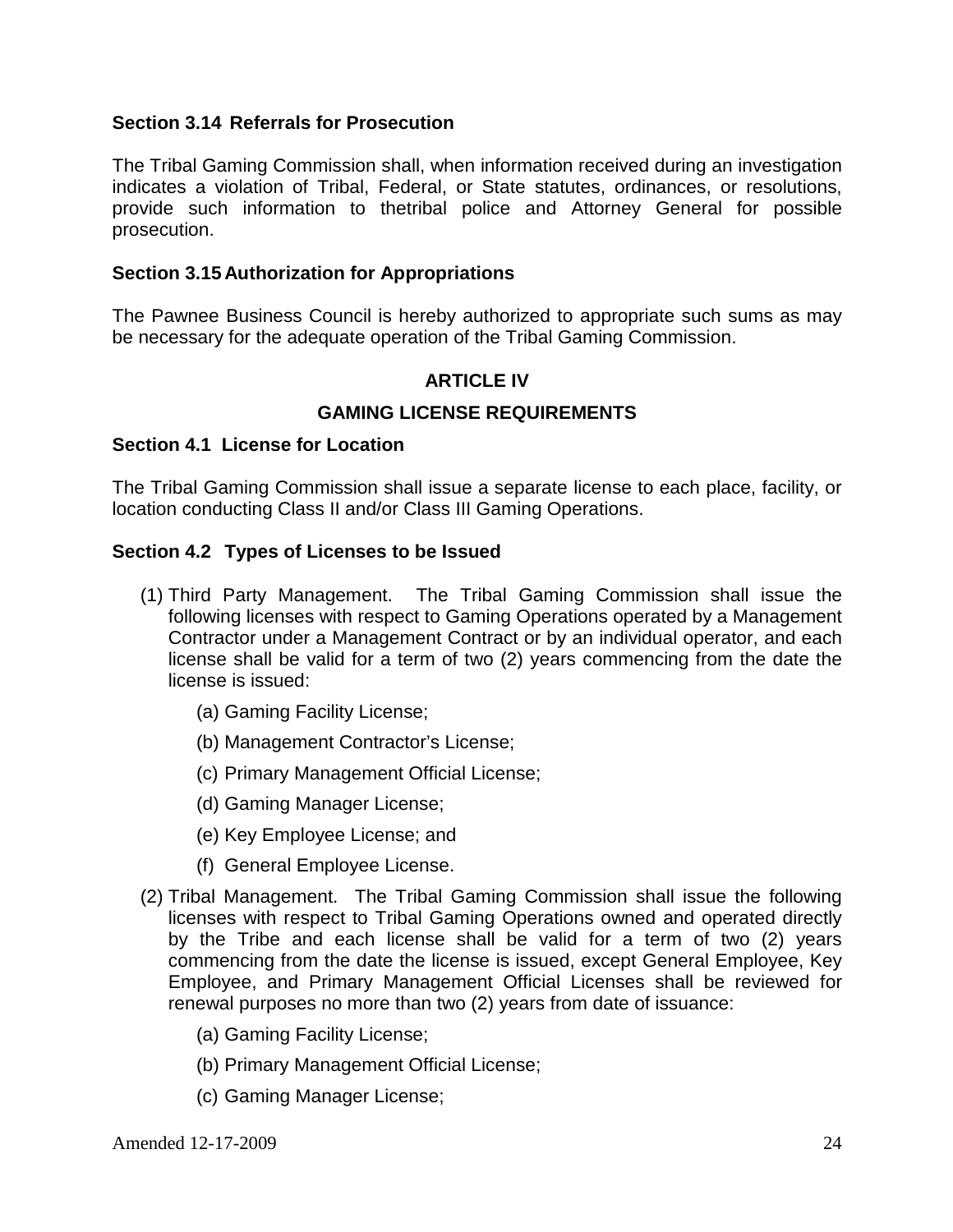- (d) Key Employee License; and
- (e) General Employee License.
- (3) Other Licenses. Business entity licenses and other licenses, as referred to in Part 10 of the Pawnee Tribe of Oklahoma and State of Oklahoma Gaming Compact and associated rules and regulations, are required. Each such license shall be valid for no more than two (2) years from the date of issuance.

#### **Section 4.3 License Fees**

- (1) License Fees will be reviewed annually.
- (2) Fees for Third Party Operations. For Gaming Operations to be conducted by a Management Contractor pursuant to a Management Agreement, the Management Contractor shall tender the designated fee or fees to the Tribal Gaming Commission at the time application is made for a license:
	- (a) Gaming Facility License
	- (b) Management Contractor's License
	- (c) Primary Management Official License
	- (d) Gaming Manager License
	- (e) Key Employee License
	- (f) General Employee License
- (3) Fees for Facilities Operated by Tribe. License fees for Tribal owned and operated Gaming Facilities shall tender the designated fee or fees to the Tribal Gaming Commission at the time application is made for a license.
	- (a) Gaming Facility
	- (b) Primary Management Official License
	- (c) Gaming Manager License
	- (d) Key Employee License
	- (e) General Employee License
- (4) Rates of any and all license fees shall be reviewed by the Tribal Gaming Commission annually for the purpose of determining and revising rate amounts if deemed necessary.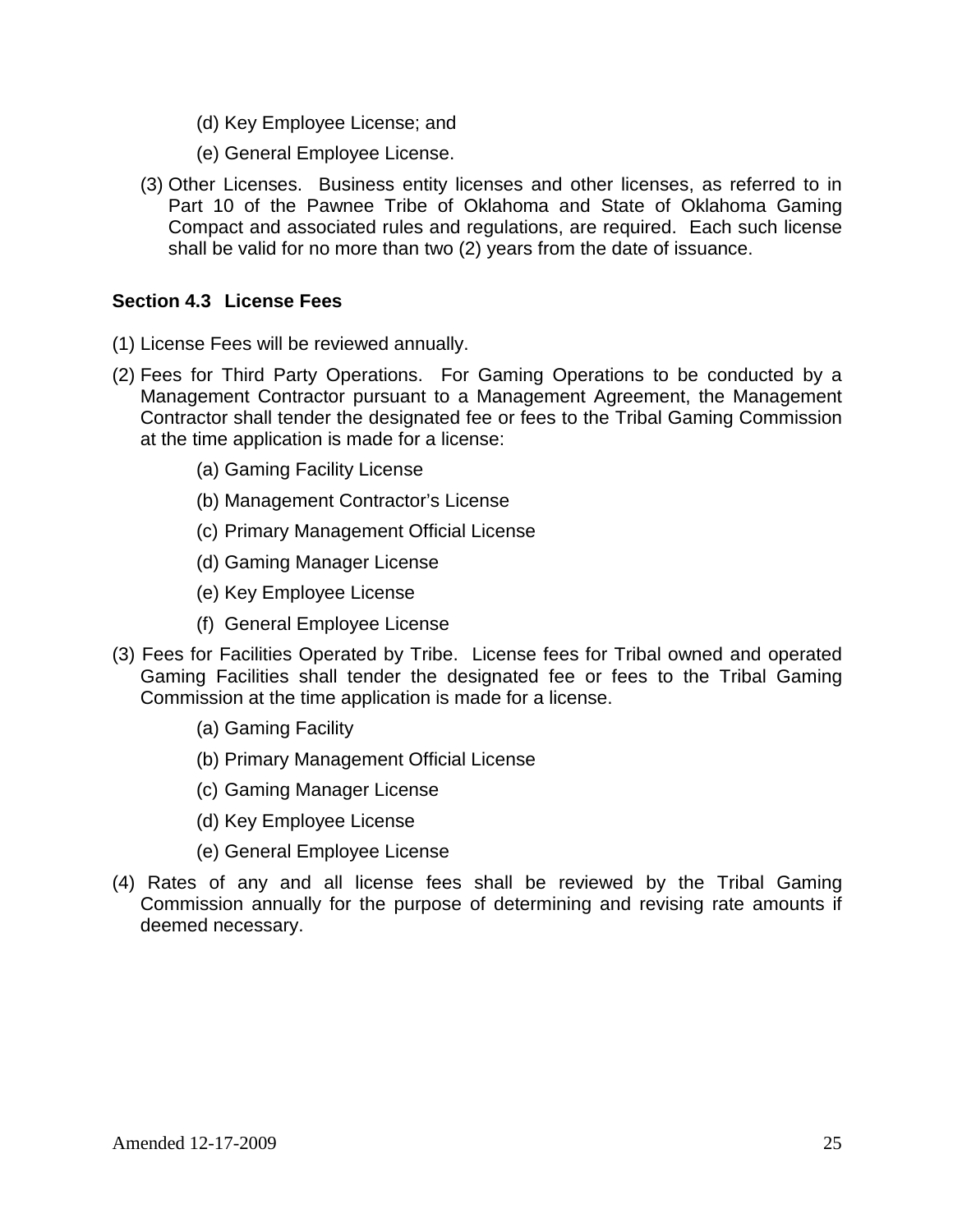# **Article V**

## **License Application Procedure**

# **Section 5.1 Application Forms**

- (1) Each Person having a Management Contract, each Primary Management Official and each Key Employee shall complete any application for an initial license or renewal of an existing gaming license on an application form prescribed by the Tribal Gaming Commission. Each gaming license or renewal license shall be valid for a term of *two* (2) years period commencing from the date the license is issued. The application shall set forth:
	- (a) the name under which the applicant transacts or intends to transact business on Tribal Lands;
	- (b) the location of the Gaming Facility for which the gaming license is sought; and
	- (c) the application shall be signed by the applicant if a natural person, or, in the case of an association or partnership, by a member or partner thereof, or in the case of a limited liability company, by a manager thereof, or in the case of a corporation, by an executive officer thereof. The applicant shall provide evidence of authority of the signatory or any other representative to act for and bind the applicant. If any change is made in that authority, the Tribal Gaming Commission shall be immediately informed in writing and, until that information is filed with the Tribal Gaming Commission, any action of the representative shall be presumed to be that of the applicant.

# **Section 5.2 Submissions with Applications**

- (1) Minimum Requirements for Natural Persons. All individuals to be licensed in any capacity shall submit at a minimum:
	- (a) a complete personal resume, on a form to be developed by the Tribal Gaming Commission;
	- (b) a statement whether the applicant is a member, or a Relative of a member, of the governing body of the Tribe, any other constitutional or statutory agency or body of the Tribe, or an employee of the Tribe;
	- (c) whether the individual has been convicted of any felony, gaming offense, or offense involving moral turpitude;
	- (d) all prior experience or contact with Indian gaming enterprises in any capacity, and the gaming industry generally, including specifically the name, address, and telephone number of any regulatory or licensing agency having jurisdiction over or records of such prior actions;
	- (e) any previous contact the applicant has had with persons involved in organized crime; and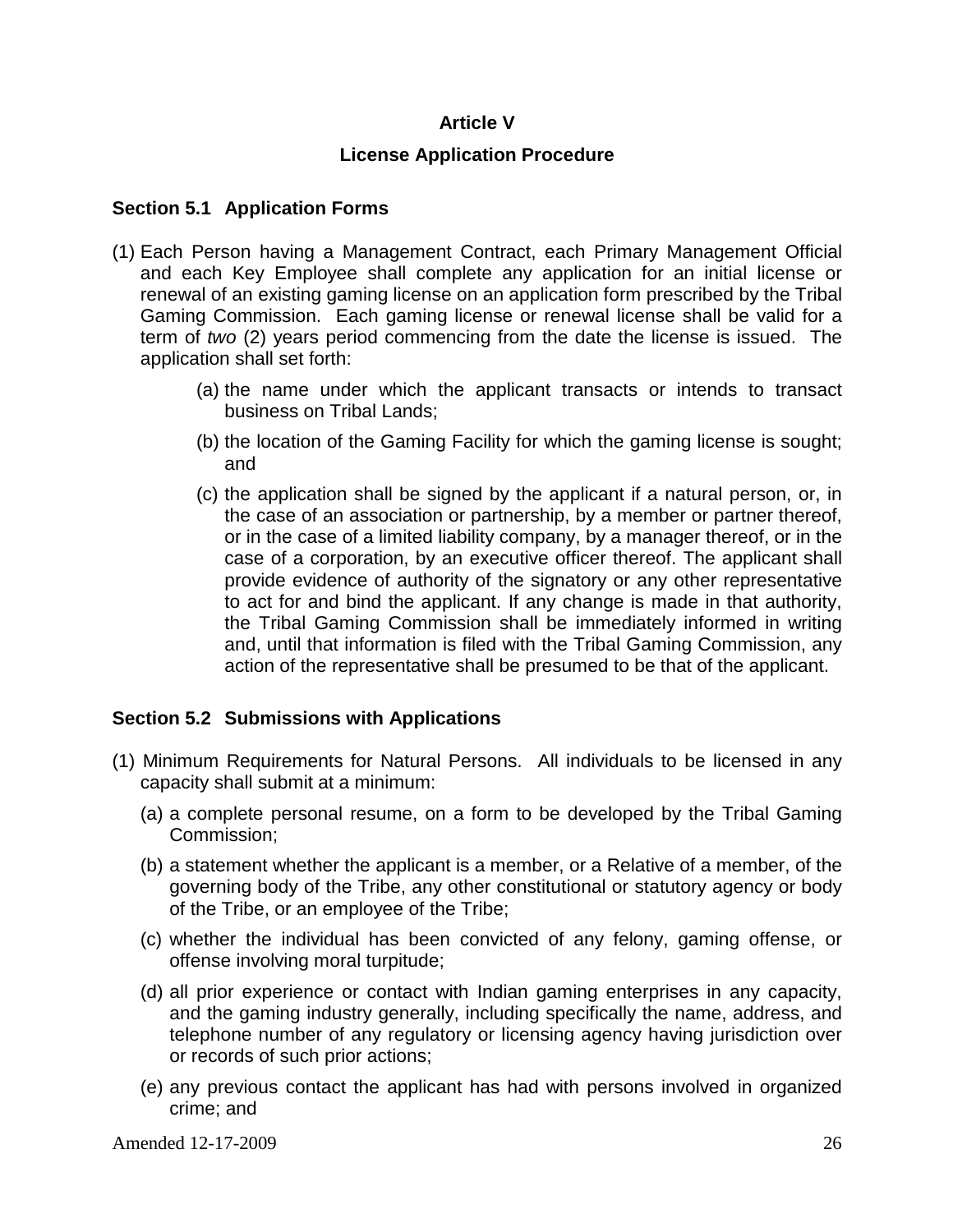- (f) a complete financial statement showing assets, liabilities, net worth, all debts owed and, including specifically, any financial agreements made relative to the Gaming Operation with any person.
- (2) Minimum Requirements for Business Entities. Each business entity seeking to be licensed in any capacity shall submit the following minimum information with its license application:
	- (a) a complete statement as to the form of the organizational and governing documents and the name, address, and telephone number of the governmental authority having copies of such records on file or responsible for oversight of the organization;
	- (b) a complete certified copy of the entity's minute book(s), records relating to ownership, governance, and management of the entity, and a complete list of all owners of equity interests in the entity or other interests convertible to equity interests;
	- (c) the entity's federal tax identification number;
	- (d) the address and telephone number of all places which it has or does conduct its business, and the name, address, and telephone number of its service agent, if any;
	- (e) a statement as to whether any Primary Management Official or Key Employee of the business entity is a member, or Relative of a member, of the governing body of the Tribe, any other Constitutional or statutory agency or body of the Tribe, or a tribal employee;
	- (f) a statement as to whether the business entity, or any Primary Management Official of Key Employee of the organization, has been convicted of any felony, gaming offense, or offense involving moral turpitude;
	- (g) a statement setting forth all prior experiences or contact of the business entity, its Primary Management Officials and Key Employees with Indian gaming enterprises in any capacity, and the gaming industry generally, including specifically, the name, address, and telephone number of any regulatory or licensing agency having jurisdiction over or records of such prior activities;
	- (h) a statement describing any previous contact that the business entity, its Primary Management Officials and Key employees have had with persons involved with organized crime;
	- (i) a complete statement as to prior arrests, convictions, and civil suits, whether as plaintiff or defendant, involving the business entity, its Primary Management Officials and Key Employees, including the name of the Court, the style and number of the case, a description of the claims by each of the parties, and the outcome. Whenever possible, the final judgment, and any opinion, if available, of the Court should be attached to the application;
	- (j) a complete list of every other organization with which the business entity is affiliated, including without limitation, a parent, subsidiary, owner of equity interests sufficient to name one person to a managing entity, organizations with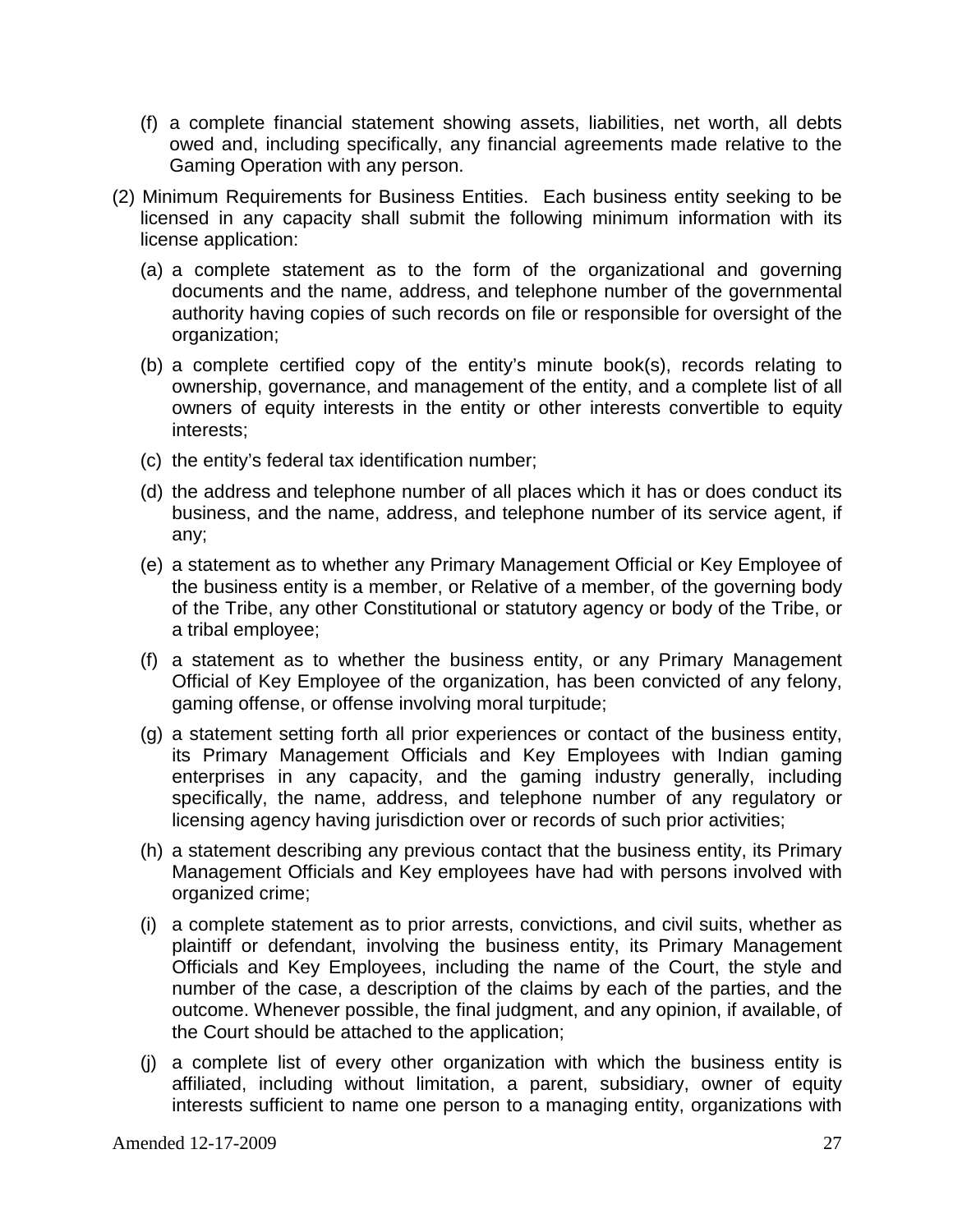which the applicant has at least one common director, officer, Primary Management Official, or Key Employee even though the individual's status may not be the same in both organizations; and

- (k) a description of the safeguards the organization has in place to prevent any person from becoming a Primary Management Official or Key Employee of said organization without first obtaining a license from the Tribal Gaming Commission.
- (3) Additional Information Required of a Management Contractor. The following additional information shall be submitted with an application for a Management Contractor license:
	- (a) an organizational chart of the proposed management organization and job description of the employees of the proposed Gaming Operation. The chart shall identify which employees are or will be Primary Management Officials and the Key Employees of the Gaming Operation;
	- (b) a statement describing all other prior and current management contracts the Management Contractor has providing for the operation of any Indian or non-Indian gaming location and, if so, the description of the location and the name, address, and telephone number of the party with whom such contract was entered;
	- (c) a list of all jurisdictions in which the Management Contractor regularly conducts business or maintains an office or other place of business; and
	- (d) all other information required by 25 U.S.C. § 2711 and 25 C.F.R. § 537.1.
- (4) Gaming Facility License. Applications for a Gaming Facility license must contain at a minimum:
	- (a) a complete legal description of the Gaming Site, including evidence that the Gaming Site is within the territorial jurisdiction of the Tribe and qualifies as Indian Land;
	- (b) a complete and accurate description of the Gaming Facility, including where possible, blueprints, drawings, floor plans, including square footage, utility services, waste services, parking plans, and photographs (or renderings for a facility to be constructed);
	- (c) evidence that the proposed Gaming Facility complies with national building and fire codes; and
	- (d) evidence that the proposed Gaming Facility is insurable against fire and other hazards, and that liability insurance may be obtained to protect the public from hazards which may exist in or around the proposed Gaming Facility.
- (5) Verification. Every application for a license shall be verified under oath of affirmation.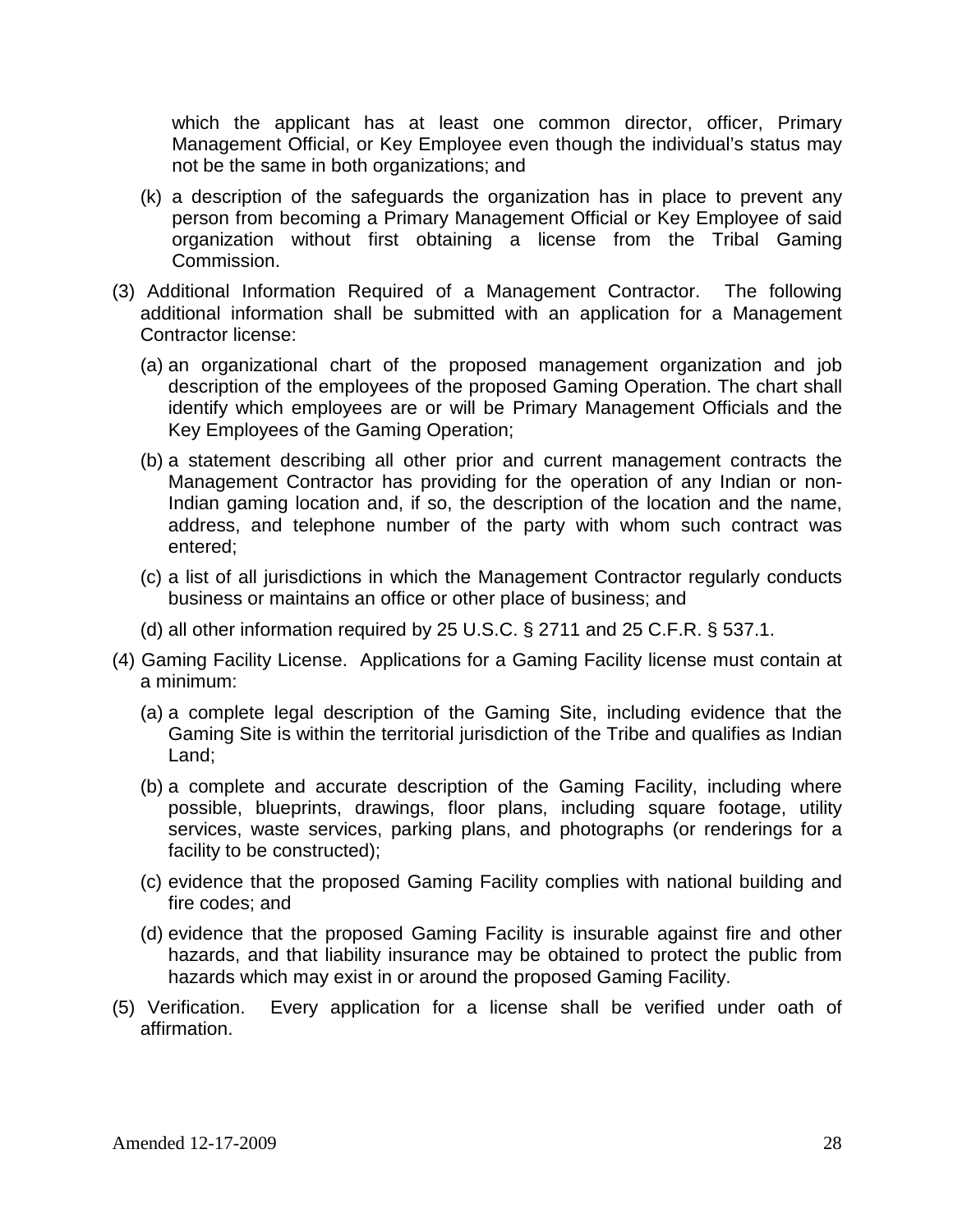#### **Section 5.3 Notice Features**

(1) Privacy Act Notice. The following notice shall be placed on the application form of a Key Employee or a Primary Management Official before that form is filled out by an applicant:

"In compliance with the Privacy Act of 1974, the following information is provided: Solicitation of the information on this form is authorized by 25 U.S.C. § 2701 et seq. The purpose of the requested information is to determine the eligibility of individuals to be employed in a gaming operation. The information will be used by National Indian Gaming Commission members and staff who have need for the information in the performance of their official duties. The information may be disclosed to appropriate Federal, Tribal, State, Local, or foreign law enforcement and regulatory agencies when relevant or civil, criminal or regulatory investigations or prosecutions or when pursuant to a requirement by a tribe or the National Indian Gaming Commission in connection with the hiring or firing of an employee, the issuance or revocation of a gaming license, or investigations of activities while associated with a tribe or a gaming operation. Failure to consent to the disclosures indicated in this notice will result in a tribe being unable to hire you in a primary management official or key employee position."

The disclosure of your Social Security Number (SSN) is voluntary. However, failure to supply a SSN may result in errors in processing your application".

- (2) Existing Key Employees and Primary Management Officials, if any, shall be notified in writing that they shall either:
	- (a) complete a new application form that contains a Privacy Act notice; or
	- (b) sign a statement that contains the Privacy Act notice and consent to the routine uses described in that notice.
- (3) Notice of Consequences of False Statement. The following notice shall be placed on the application for a Key Employee or Primary Management Official before that form is filled out by an applicant:

"A false statement on any part of your application may be grounds for not hiring you, or firing you after you begin work. Also you may be punished by fine or imprisonment. (U.S. Code, Title 18, Section 1001)."

The Tribal Gaming Commission shall notify existing Key Employees and Primary Management Officials, if any, that they shall either:

(a) complete a new application form that contains a notice regarding false statements; or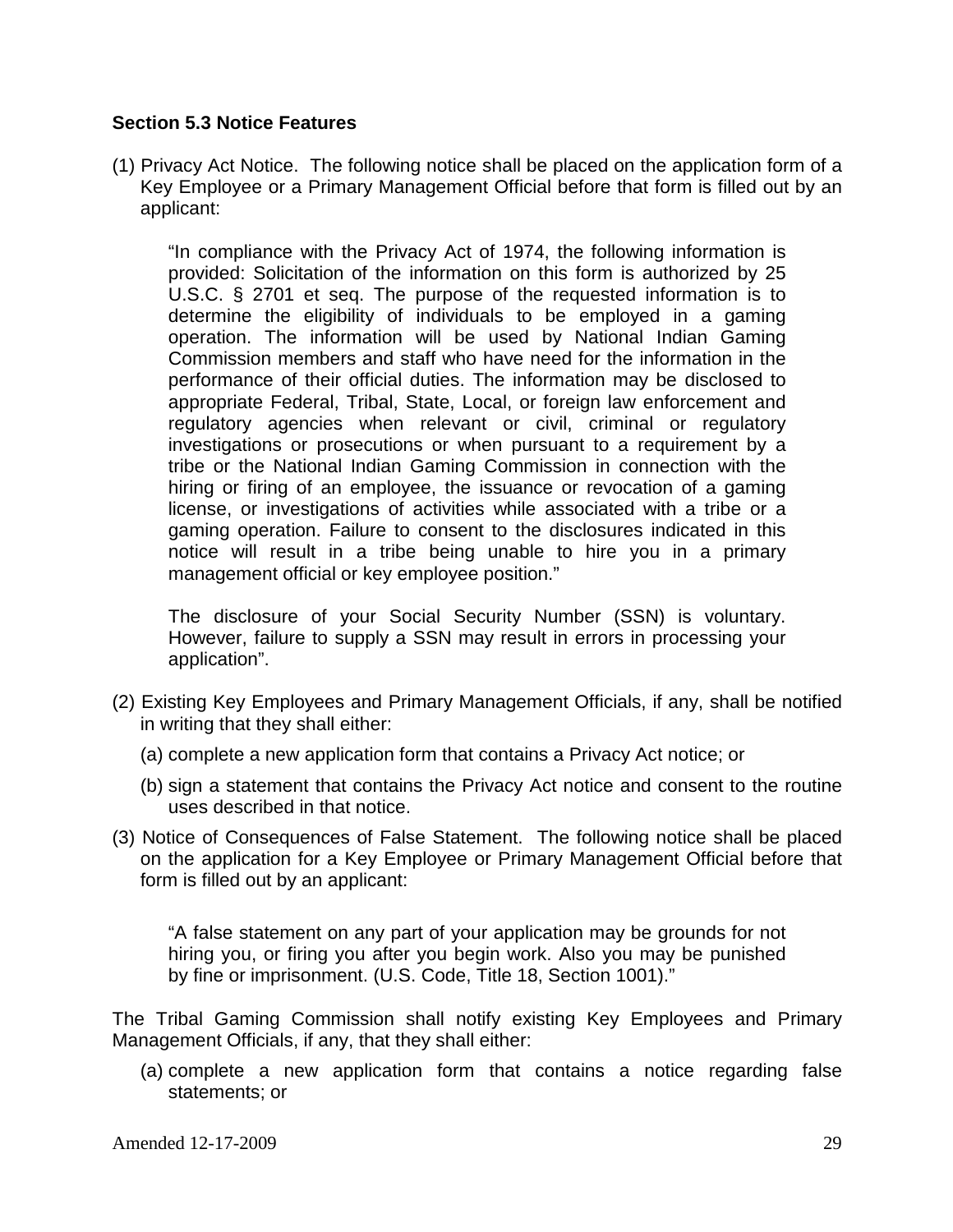(b) sign a statement that contains the notice regarding false statements.

# **Section 5.4 Payment of Application Fee**

The Tribal Gaming Commission shall establish a license application fee schedule. The application fee must be paid to the Tribal Gaming Commission upon submission of a license application. The purpose of the application fee is to defray the direct and indirect costs to be incurred by the Tribal Gaming Commission in reviewing and evaluating license applications and management contracts, including without limitation, costs and expenses for conducting background investigations and employing independent third-party consultants, accountants, and legal counsel to assist in the license application review and evaluation process.

# **Section 5.5 Description on Application**

An application for a gaming license shall include a description of the place, facility, or location on Tribal Lands where the applicant will operate a Gaming Operation or where the applicant will be employed.

# **Section 5.6 Manner of Filing Instruments with Tribal Gaming Commission**

Any application, affidavit, return, report, fee, or other instrument, or payment required to be filed with, delivered to, or served upon the Tribal Gaming Commission by this Ordinance shall be deemed to be properly filed, delivered, or served, as the case may be, if it is filed, delivered or served upon the Chairman of the Tribal Gaming Commission at the Pawnee Tribal Reserve, or such Tribal employee at the Pawnee Tribal Reserve as the Tribal Gaming Commission shall designate in writing.

# **ARTICLE VI**

# **BACKGROUND INVESTIGATIONS**

#### **Section 6.1 Required Background Investigations**

Upon receipt of any appointment, contract, or application of a Tribal Gaming Commissioner, Management Contractor, Key Tribal Gaming Commission Employee, or Primary Management Official or Key Employee of a Gaming Enterprise, the Tribal Gaming Commission shall conduct, or cause to be conducted, a background investigation of the above-referenced individual(s). The Tribal Gaming Commission shall keep confidential the identity of each person interviewed and the documents gathered or reviewed in the course of each background investigation.

# **Section 6.2 Authority to Conduct Background Investigations**

The Tribal Gaming Commission shall have the authority to contract with private investigative agencies or individuals licensed under the laws of any state to conduct the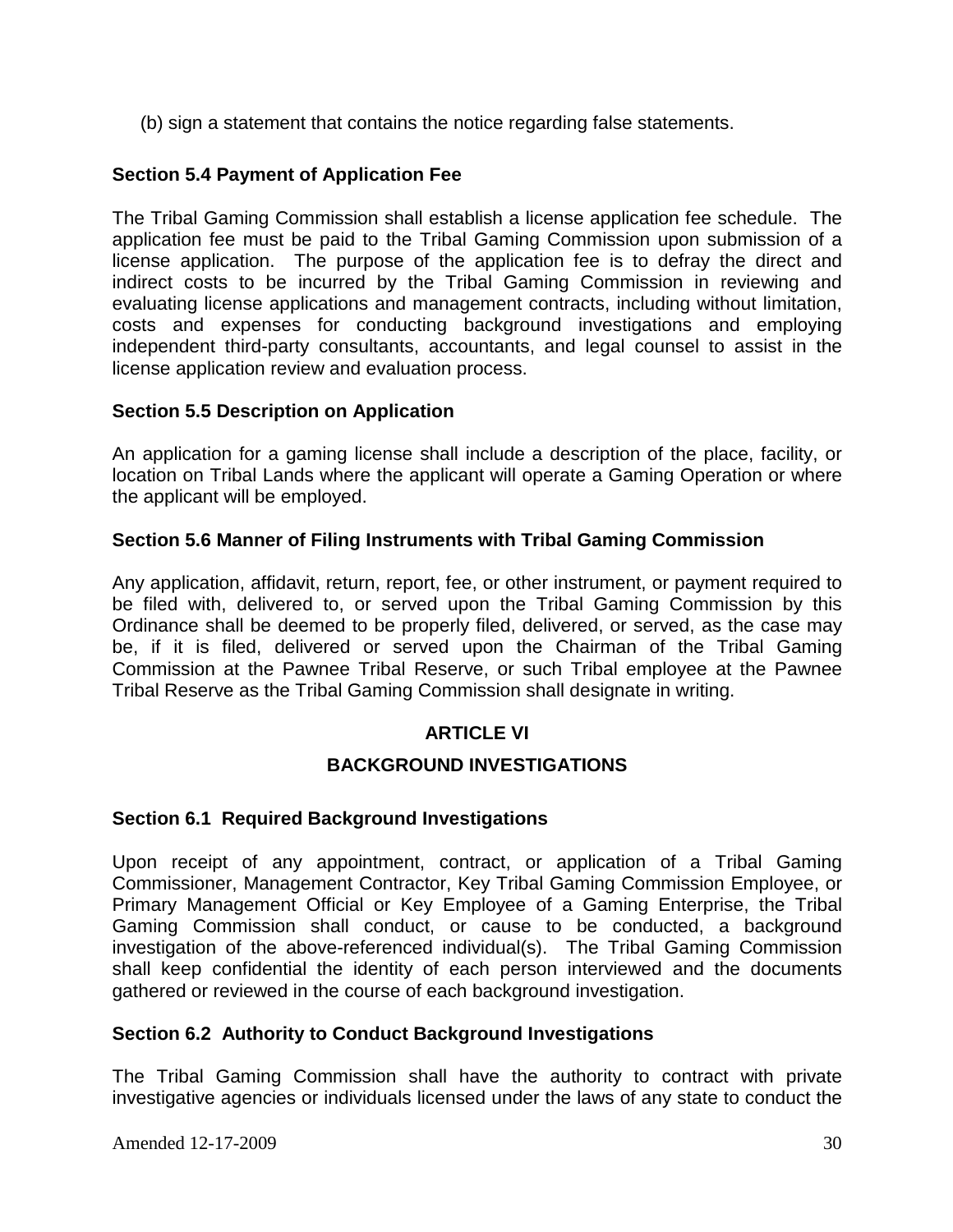required background investigations. All such investigative agencies employed by the Tribal Gaming Commission shall have appropriate experience in investigative techniques in the subject matter of the specific area of inquiry for which they are retained. Any private investigative agency or individual retained by the Commission shall, except for communication with the Commission and authorized Commission Employees, keep confidential the identity of each person interviewed and the documents gathered or reviewed in the course of each background investigation.

# **Section 6.3 Fingerprinting**

The Tribal Gaming Commission shall obtain or cause to be obtained a current set of fingerprints on each person for whom background investigations are required, using forms supplied by the National Indian Gaming Commission, which shall be referred to the Federal Bureau of Investigation (FBI) Fingerprint Identification Division. The Tribal Gaming Commission shall refer applicants for fingerprinting to the Pawnee Nation Law Enforcement Department. The Pawnee Nation Law Enforcement Department will take fingerprints pursuant to 25 C.F.R. § 522.2(h) and forward the completed forms to the Tribal Gaming Commission.

# **Section 6.4 Investigative Procedures**

Minimum background investigative procedures, that are followed by the Tribal Gaming Commission's designated investigator, shall include the following:

- (1) Verify by written or oral communication the information submitted by applicant. Such application information will include all of the following:
	- (a) full name, other names used (oral or written), social security number(s), birth date, place of birth, citizenship, gender, all languages (spoken or written);
	- (b) currently, and for the previous five (5) years, the business and employment positions held, ownership interests in those business*es*, business and residence addresses for previous five (5) years, and drivers license numbers;
	- (c) the names and current addresses of at least three (3) personal references, including one personal reference who was acquainted with the applicant during *each* period of residence listed under paragraph (b) of this Section;
	- (d) current business and residence telephone numbers;
	- (e) a description of any existing and previous business relationships with the Tribe and any other Indian Tribes, including ownership interests in those businesses;
	- (f) a description of any existing and previous business relationships with the gaming industry generally, including ownership interests in those businesses;
	- (g) the name and address of any licensing or regulatory agency with which the person has filed an application for a license or permit related to gaming, whether or not such license or permit was granted;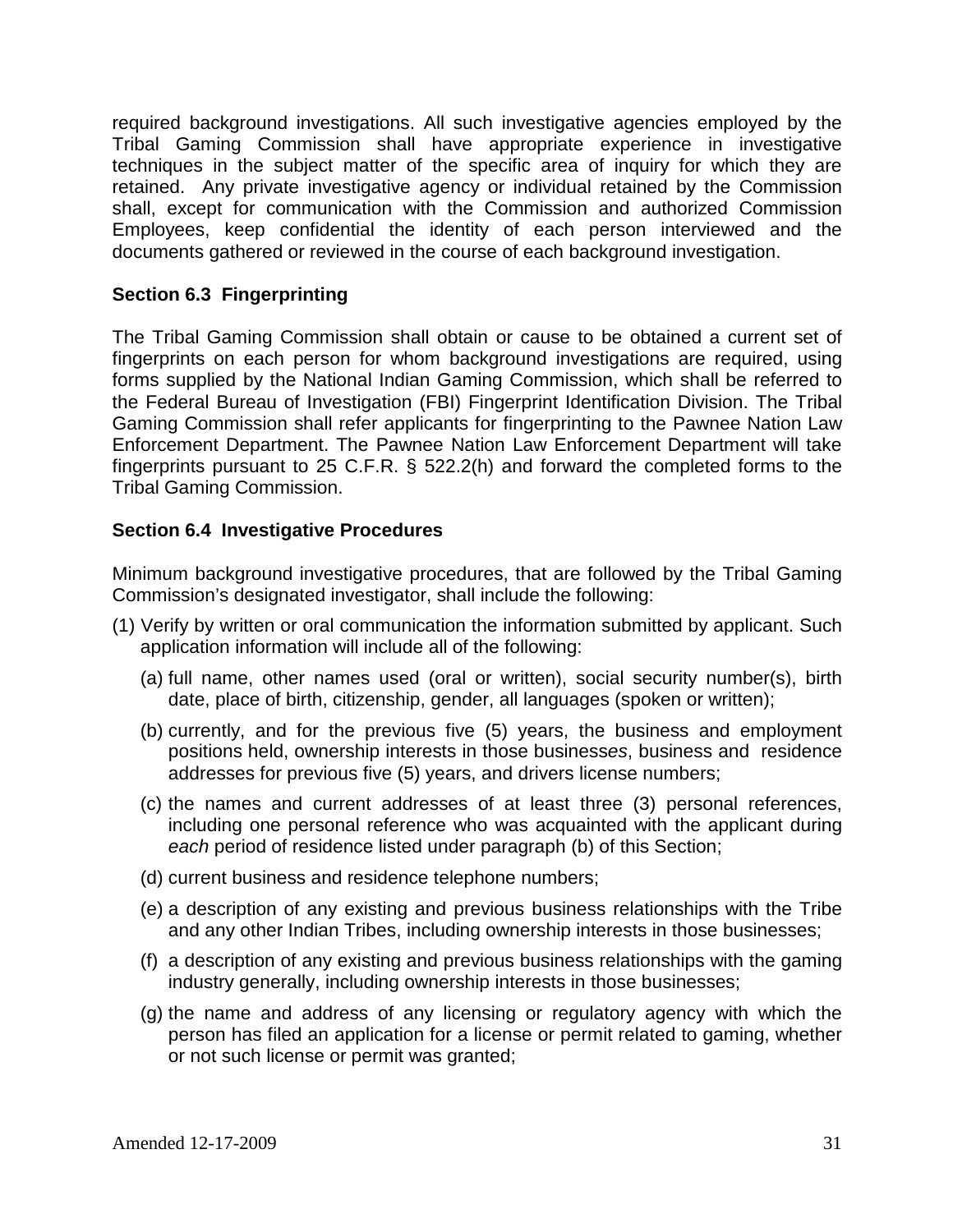- (h) for each felony for which there is an ongoing prosecution or a conviction, the charge, the name and address of the court involved, the date, and disposition, if any;
- (i) for each misdemeanor conviction or misdemeanor prosecution (excluding minor traffic violations) within ten (10) years of the date of the application, the name and address of the court involved, the date, and disposition;
- (j) for each criminal charge (excluding minor traffic charges) whether or not there is a conviction, if such criminal charge is within ten (10) years of the date of the application and is not otherwise listed pursuant to Paragraphs (h) or (i) of this Section, the criminal charge, the name and address of the court involved, the date, and disposition;
- (k) the name and address of any licensing or regulatory agency with which the applicant has filed an application for an occupational license or permit, whether or not such license or permit was granted;
- (l) a current photograph;
- (m) fingerprints consistent with procedures adopted by the Tribal Gaming Commission according to 25 C.F.R. § 522.2(h), and
- (n) any other information the Tribal Gaming Commission deems relevant.
- (2) Inquire into the applicant's prior activities, criminal record, if any, and reputation, habits and association; interview a sufficient number of knowledgeable people such as former and current employers, business associates, personal references, and others to whom referred in order to provide a basis for the Tribal Gaming Commission to make a finding concerning the eligibility for employment in a gaming operation.
- (3) Inquire into state and local law enforcement agencies, business registration and licensing agencies, and taxing authorities for purposes of conducting inquiry and investigation of the truthfulness and accuracy of all information required for each applicant.
- (4) Submit detailed written reports to the Tribal Gaming Commission disclosing the results of the background inquiry, designating areas of inquiry for which incomplete information exists following diligent efforts customary for the subject matter of the particular inquiry, and the disposition of all potential problem areas noted and disqualifying information obtained.

# **Section 6.5 Eligibility Determination**

- (1) Review. The Tribal Gaming Commission shall promptly review all investigative reports concerning an applicant at a meeting specifically called for such purpose and as the sole agenda item.
- (2) Criteria. The Tribal Gaming Commission shall ensure that any Person involved with the conduct of gaming activities is a person of good character, honesty, and integrity.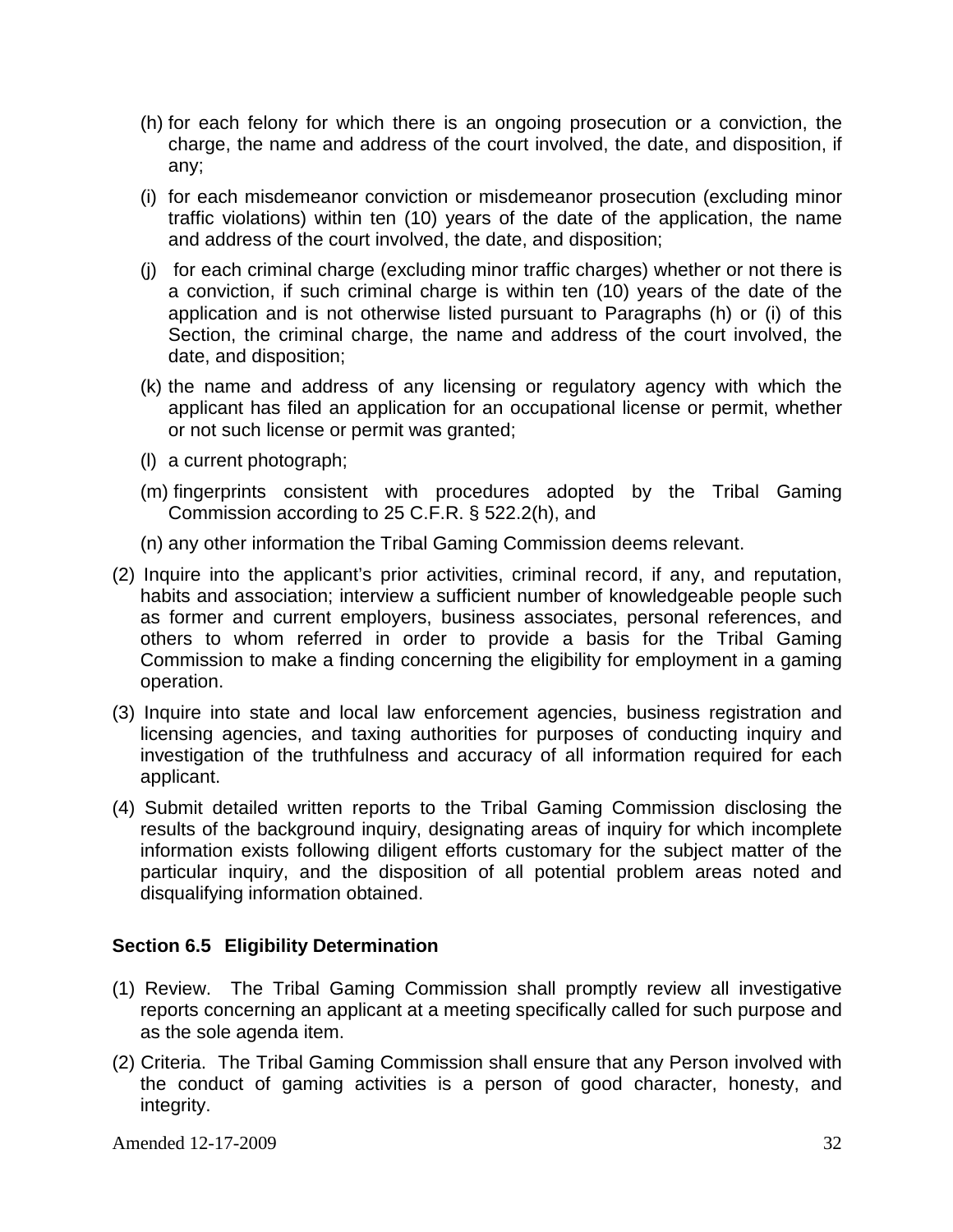(3) Findings. The Tribal Gaming Commission shall review the investigative reports covering a Person's prior activities, criminal records, if any, and business affairs, reputation, habits, and associations to make a finding concerning the eligibility of such person for employment in the Gaming Operation. If the Tribal Gaming Commission determines that employment of the person poses a threat to the public interest, or the Tribal interest, or to the effective regulation and control of Gaming, or creates or enhances the dangers of unsuitable, unfair, or illegal practices and methods and activities in the conduct of Gaming or the carrying on of related business and financial arrangements incidental to the conduct of gaming, a management contractor or the Gaming Operation shall not employ that person in a key employee or primary management official position*.*

# **Section 6.6 Procedures for Forwarding Applications and Background Investigation Reports to the National Indian Gaming Commission**

- (1) When any Tribal Gaming Commissioner, Key Tribal Gaming Commission Employee, Primary Management Official and Key Employee of the Gaming Enterprise begins work for the Tribal Gaming Commission or at a Gaming Operation authorized by this Ordinance, the Tribal Gaming Commission shall forward to the National Indian Gaming Commission a completed application for employment and conduct the background investigation and make the determination referred to in Section 6.5.
- (2) The Tribal Gaming Commission shall forward the report referred to in Section 6.5 to the National Indian Gaming Commission within sixty (60) days after a Commissioner or employee begins work or within sixty (60) days of the approval of this Ordinance by the Chairman of the National Indian Gaming Commission.
- (3) The Gaming Operation shall not employ as a Primary Management Official or Key Employee any person who does not have a license after ninety (90) days.

#### **Section 6.7 Report to the National Indian Gaming Commission**

- (1) Investigative Report. Pursuant to the procedures set out in Section 6.6 of this Ordinance, the Tribal Gaming Commission shall prepare and forward to the National Indian Gaming Commission an investigative report on each background investigation. An investigative report shall include all of the following:
	- (a) steps taken in conducting the background investigation;
	- (b) results obtained;
	- (c) conclusions reached; and
	- (d) the basis for those conclusions.
- (2) Eligibility Findings. The Tribal Gaming Commission shall submit to the National Indian Gaming Commission the investigative report on the background investigation along with a copy of the eligibility determination made under Section 6.5, and shall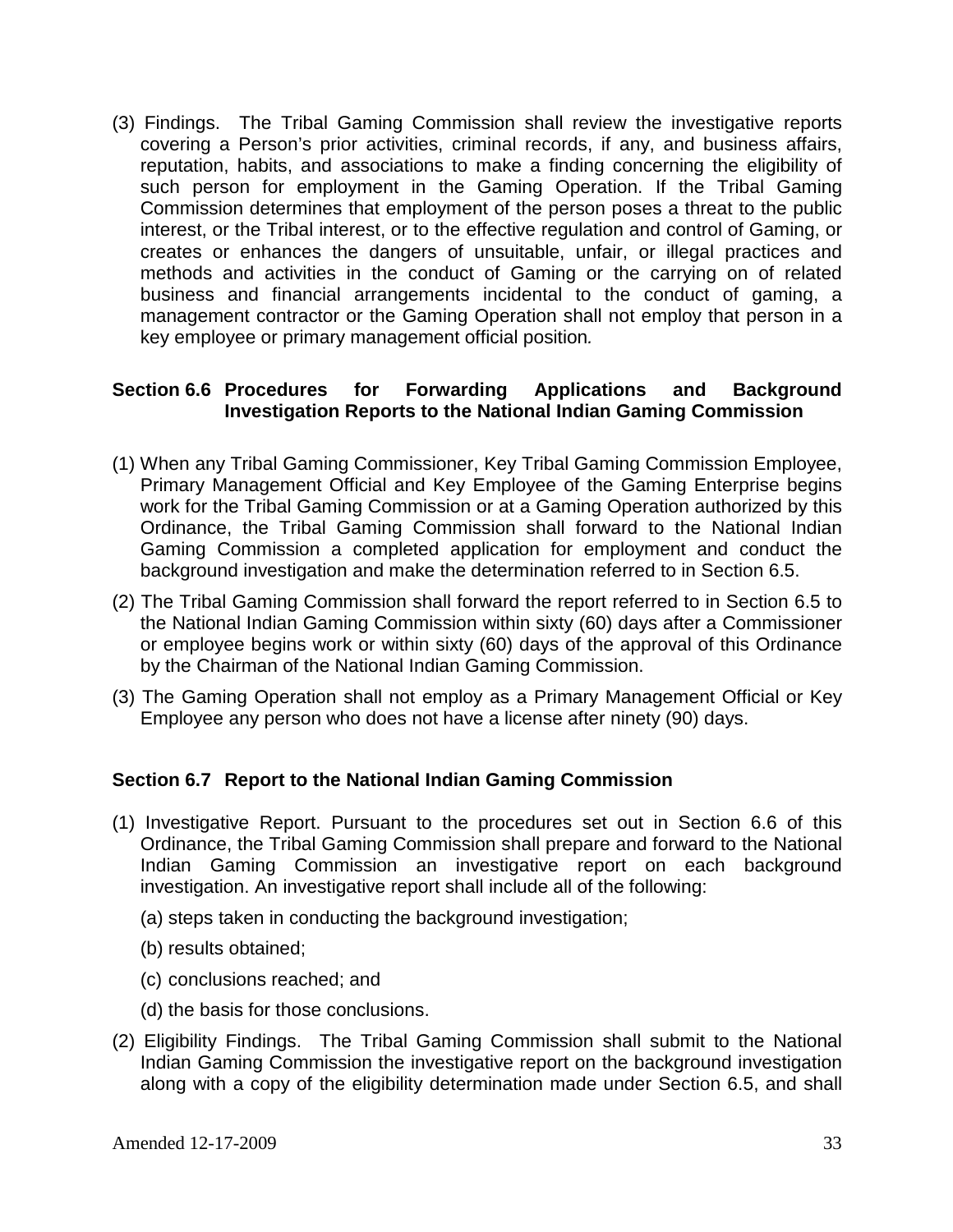update such information at any time that changes occur in prior submissions so as to allow complete background investigations.

- (3) Notification of Non-Licensing Decision. If a license is not issued to an applicant, the Tribal Gaming Commission shall:
	- (a) notify the National Indian Gaming Commission; and
	- (b) forward copies of its eligibility determination and investigative report, if any, to the National Indian Gaming Commission for inclusion in the Indian Gaming Individual Records System.

(4) Record Keeping. With respect to all licensed Primary Management Officials and Key Employees of the Gaming Enterprise, the Gaming Commission shall retain applications for employment and reports, if any, of background investigations for inspection by the Chairman of the National Indian Gaming Commission or his or her designee for no less than three (3) years from the date of termination of employment.

# **ARTICLE VII**

#### **LICENSE ISSUANCE, RENEWAL, AND SUSPENSION**

#### **Section 7.1 General**

- (1) Notification to National Indian Gaming Commission. Whenever it appears to the Tribal Gaming Commission that a proposed license would be consistent with the Act, this Ordinance, and the public interest, it may issue the requested license after thirty (30) days notice of intent to issue the license to the National Indian Gaming Chairman, unless during the notice period, the Tribal Gaming Commission is directed by the National Indian Gaming Commission to delay issuance of the license for further investigation. It shall be a condition of the license that each applicant, or proponent thereof, notify the Tribal Gaming Commission in writing within three (3) business days of any event which would change any of the answers or information submitted with a license application.
- (2) Issuance of License. If, within a thirty (30) day period after the National Indian Gaming Commission notifies the Tribal Gaming Commission that it has no objection to the issuance of a license pursuant to a license application filed by a Primary Management Official or Key Employee of a Gaming Enterprise for whom the Tribal Gaming Commission has provided an application and investigative report to the National Indian Gaming Commission, the Tribal Gaming Commission may issue a license to such applicant.
- (3) Providing Additional Information. The Tribal Gaming Commission shall respond to a request for additional information from the Chairman of the National Indian Gaming Commission concerning a Primary Management Official or Key Employee of a Gaming Enterprise who is the subject of a report. Such a report shall suspend a thirty (30) day period under Section 7.1(1) until the National Indian Gaming Chairman receives the additional information.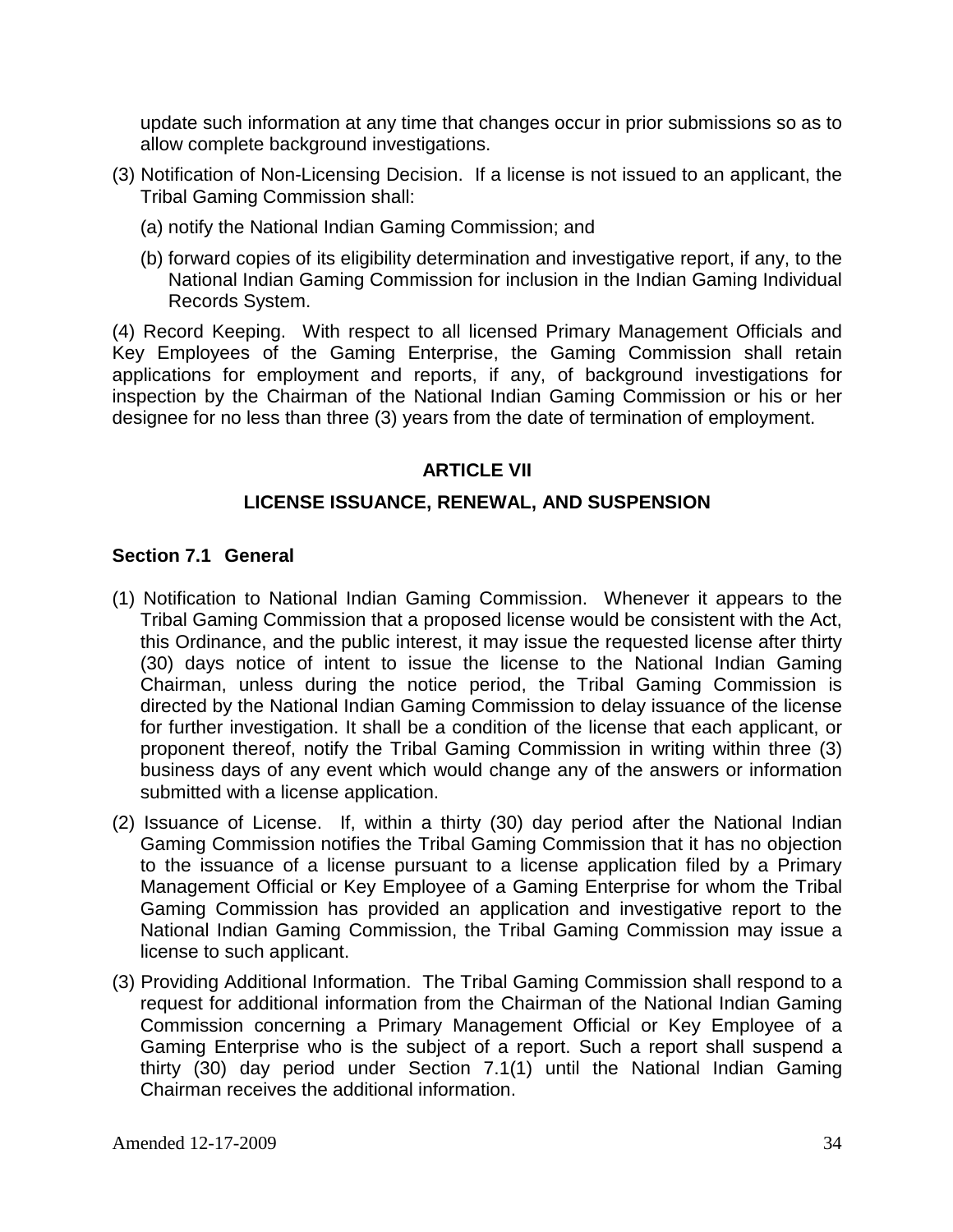- (4) Objections by National Indian Gaming Commission. If, within the thirty (30) day period described above, the National Indian Gaming Commission provides the Tribal Gaming Commission with a statement itemizing objections to the issuance of a license to a Primary Management Official or Key Employee of a Gaming Enterprise for whom the Tribal Gaming Commission has provided an application and investigative report to the National Indian Gaming Commission, the Tribal Gaming Commission shall reconsider the application taking into account the objections itemized by the National Indian Gaming Commission. The Tribal Gaming Commission shall make the final decision whether to issue a license to such applicant.
- (5) Ineligible Persons. The Tribal Gaming Commission may issue or renew a gaming license to an applicant who submits a proper and completed application and pays the appropriate annual fee, provided that no license shall be issued to or renewed for an applicant:
	- (a) who is a member of the Pawnee Business Council;
	- (b) who is not a person of good character, honesty, and integrity;
	- (c) has knowingly and willfully provided materially false statements or information to the Tribal Gaming Commission pursuant to the Act or this Ordinance, or has refused to respond to a subpoena issued pursuant to this Ordinance;
	- (d) who is not found by the Tribal Gaming Commission to be eligible for employment under the criteria of Section 6.3;
	- (e) who has had or who is business with or otherwise closely associated with anyone who has had a gaming license revoked for cause in any jurisdiction;
	- (f) who is delinquent in the payment of any obligation owed to the Tribe, the Tribal Gaming Commission pursuant to this Ordinance, any regulations that the Tribal Gaming Commission has or may adopt, or a Management Contract; or
	- (g) who has failed to comply with the Act, regulations of the National Indian Gaming Commission, this Ordinance, or any regulation that the Tribal Gaming Commission has or may adopt.

#### **Section 7.2 Validity**

Each License shall be valid for a term of two (2) years commencing from the date the license is issued. Each renewed License for all gaming employees including management officials Subject to the provisions of the Pawnee Tribe of Oklahoma and State of Oklahoma Gaming Compact shall be licensed in accordance with Part 10 of the Compact.

#### **Section 7.3 Assignment, Transfer, and Display of Gaming Licenses**

A gaming license may not be assigned or transferred and is valid only for use by the Person in which it is issued. A gaming license shall be conspicuously displayed at all times at the Gaming Facility for which it is issued.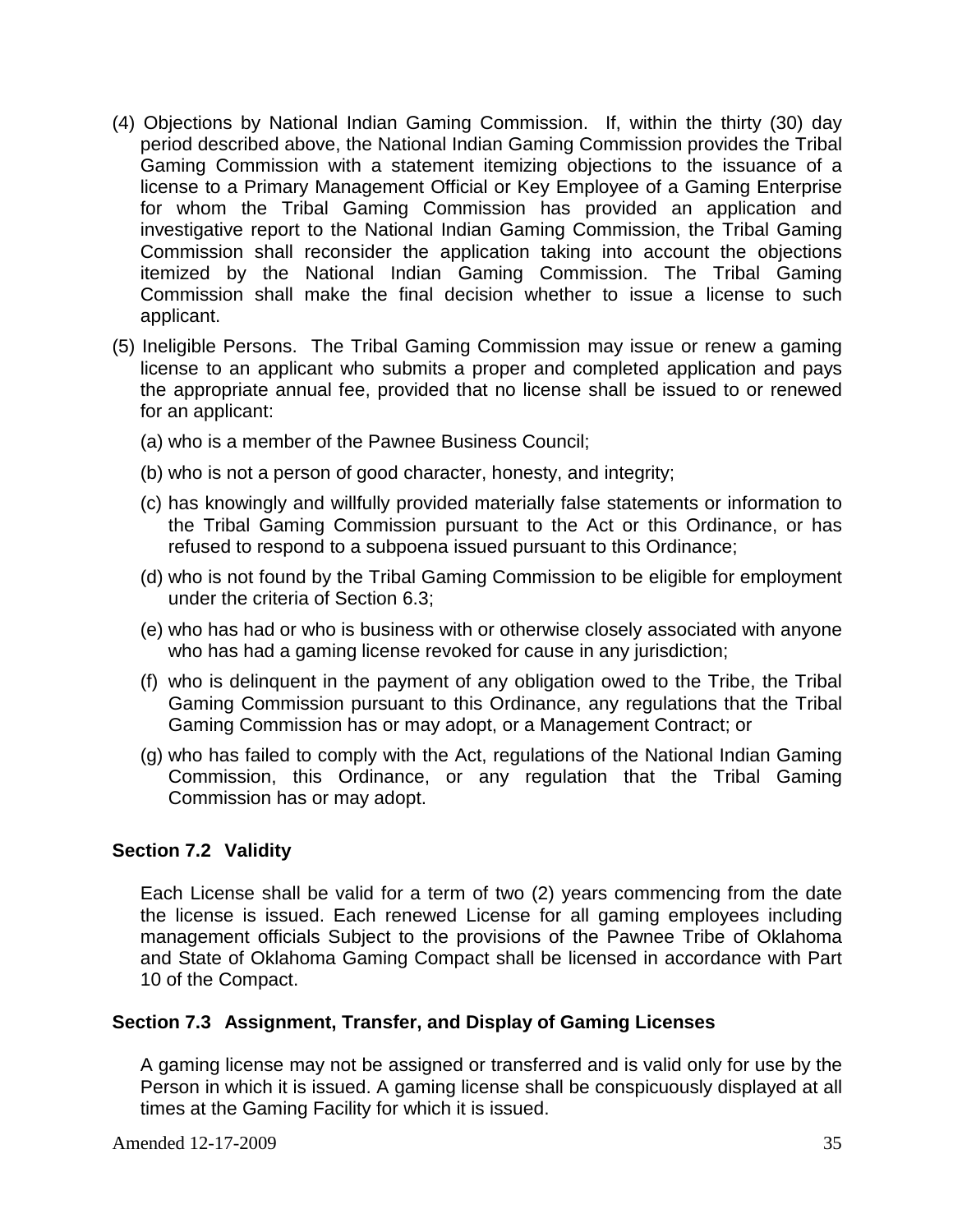# **Section 7.4 No Class III Gaming License**

Until authorized by a Tribal-State Compact, no gaming license shall be issued for any Class III gaming.

#### **Section 7.5 License Suspension**

- (1) Grounds for Revocation. If, after the issuance of a gaming license, the Tribal Gaming Commission receives from the National Indian Gaming Commission, or any other source, reliable information indicating that a Primary Management Official or Key Employee of a Gaming Enterprise is not eligible for employment, the Tribal Gaming Commission shall suspend such license and shall notify in writing the license of the suspension and the proposed revocation.
- (2) Notice and Hearing. The Tribal Gaming Commission shall notify the licensee of a time and place for a hearing on the proposed revocation of a license.
- (3) Notification to National Indian Gaming Commission. After a revocation hearing, the Tribal Gaming Commission shall decide to revoke or to reinstate a gaming license. The Tribal Gaming Commission shall notify the National Indian Gaming Commission of its decision.

#### **Section 7.6 License Renewals**

- (1) Procedure. Every license shall be renewable upon request in such form as the Tribal Gaming Commission shall, by regulation, determine, provided that the renewal request shall specifically identify any changes in the renewal applicant's original license application or renewal license application, as the case may be, since the issuance of the license being renewed.
- (2) Renewal Fee. The renewal applicant shall pay a license renewal fee established by the Tribal Gaming Commission.
- (3) Expiration. Each renewed gaming license shall be valid for a term of (2) year commencing from the date the license renewal is issued.

# **Section 7.7 No Property Rights in Licenses**

No applicant for or holder of a license shall be deemed to have acquired any property right in any license required hereunder for gaming operations. All such licenses are intended solely for purposes of the Tribe exercising its required regulation of Gaming activities. The decision to issue, refuse to issue, suspend, or revoke a license is solely a matter of the exercise of the Tribe's regulatory authority and within the discretion of the Tribal Gaming Commission, subject to the applicable notice and hearing provisions specifically provided for herein.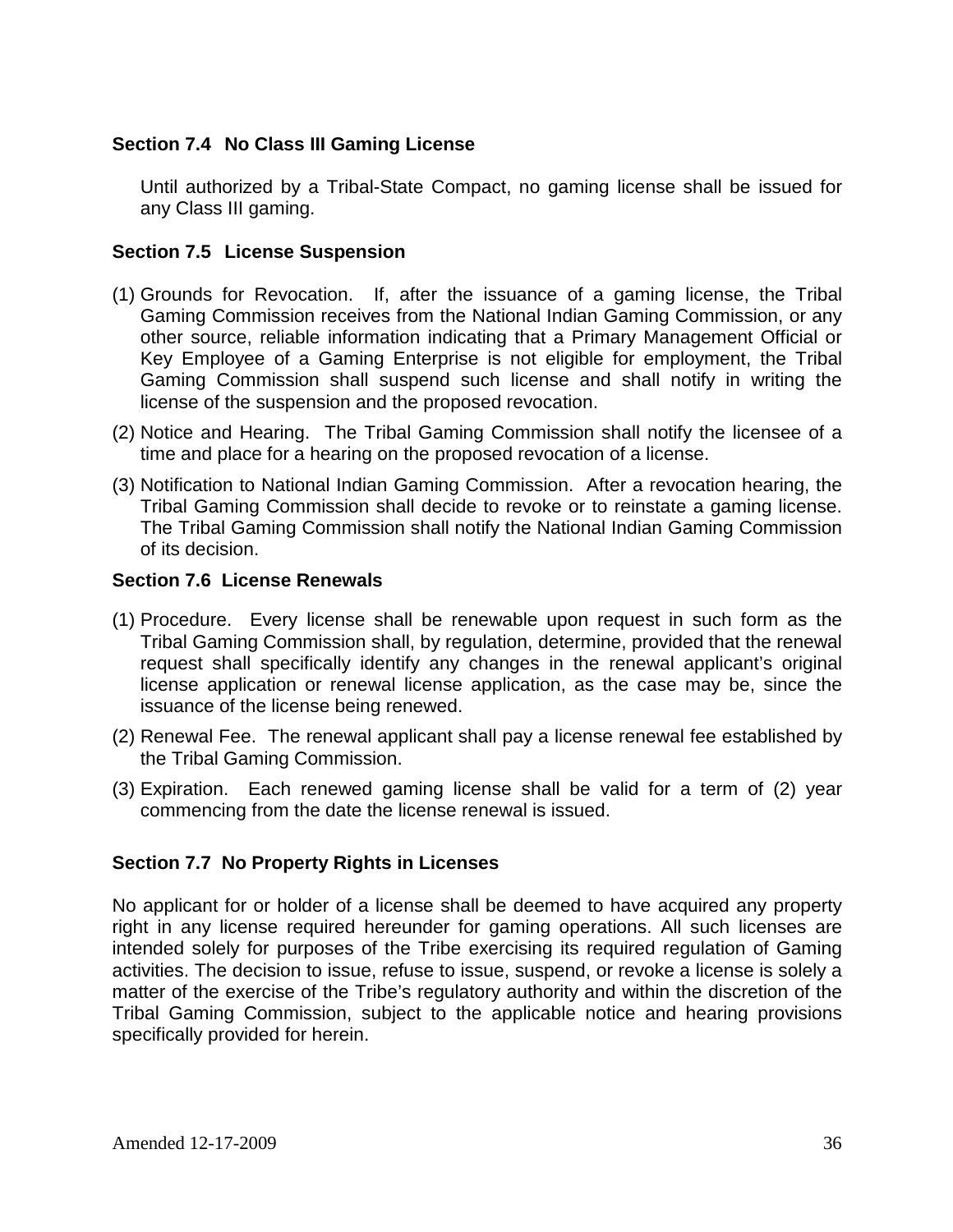# **ARTICLE VIII**

# **TRIBAL GAMING**

#### **Section 8.1 Use of Net Revenue**

- (1) Purpose. *Net* Revenue *from* any Tribal Gaming Operation*(s)* shall *only* be used for the following purposes:
	- (a) To fund Tribal government operations and/or programs;
	- (b) To provide for the general welfare of the Tribe and its members;
	- (c) To promote Tribal economic development;
	- (d) To donate to charitable organizations;
	- (e) To help fund operations of local Tribal agencies.
- (2) Per Capita Payments. No per capita payment of such Revenues may be made. If the Pawnee Business Council subsequently elects to make per capita payments, it shall authorize such payments only upon approval of a gaming revenue allocation plan submitted to the Secretary of the United States Department of Interior pursuant to 25 U.S.C. § 2710(b)(3).

# **Section 8.2 Regulations of Tribal Subdivision**

Including those gaming operations managed through Management Contractors, each separate Tribal Gaming Operation shall be regulated by the Tribal Gaming Commission as provided for and to the extent of this Ordinance and any regulations hereinafter adopted, the Act, and regulations of the National Indian Gaming Commission. All Gaming Operations shall be subordinate agencies of the Tribe.

#### **Section 8.3 Duties of the Designated Business Entity**

It shall be the duty of the Designated Business Entity, approved by Business Council, to manage and conduct all Class II and Class III Games of a Tribal Gaming Operation in a fiduciary capacity to maximize the Revenues of said operation, to cause to be prepared and submitted to the Pawnee Business Council such reports as may be required by law, to account for all monies and property entrusted to the Tribal Gaming Operation, to collect and pay over all taxes due the Tribe and all assessments due the National Indian Gaming Commission and the Tribal Gaming Commission, and to perform any other duties as may be required by law.

#### **Section 8.4 Location of Gaming Sessions**

All games and sessions of Class II and Class III Gaming conducted by a Tribal Gaming Operation shall be conducted at a Gaming Facility approved by the Tribal Gaming Commission within the territorial jurisdiction of the Tribe for that Gaming Operation.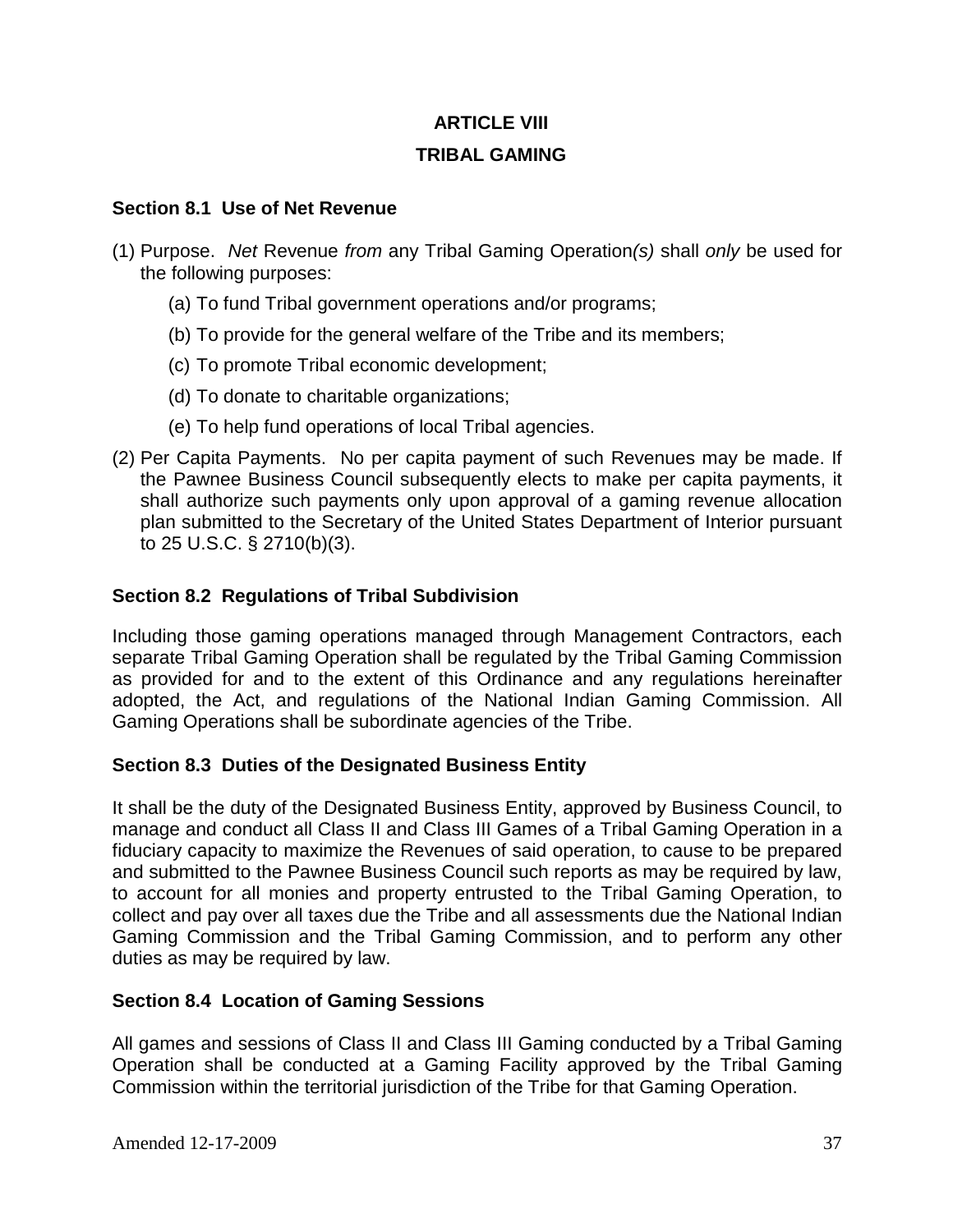# **Section 8.5 Report of Winners**

The Gaming Manager shall file with the Tribal Gaming Commission a list of each winner and winners of any Class II and Class III Game to comply with 25 U.S.C. 2719 (d). The list shall be itemized by session and game and shall include the name of the winner, the address of the winner, the social security number of the winner, dollar amount won or the amount of fair market value of prize won, and the method of identification of the winner prior to issuing payment or the prize to the winner.

# **Section 8.6 Report of Receipts and Disbursements**

The Gaming Manager shall file with the Tribal Gaming Commission a verified report of all receipts and disbursements of all funds related to said Class II and Class III Games or sessions. Such reports shall also contain an itemized list of all disbursements including, but not limited to, Operating Costs, Equipment Costs, Facility Costs, materials, supplies, equipment furnished, and prizes paid. The required reports shall be submitted on a frequency established pursuant to regulations adopted from time to time by the Tribal Gaming Commission.

# **Section 8.6 Verification of Report**

The Designated Business Entity shall verify the accuracy of each report submitted to the Tribal Gaming Commission.

#### **Section 8.7 No Tribal Liability**

Neither the Tribe nor its officers, agents, or agencies, shall be responsible for the debts or liabilities of any Gaming Operation, it being the intent that each Gaming Operation shall be a corporate entity solely responsible (with its Management Contractor when provided for by contract) for its own debts, torts, and other liabilities, and subject to suit in its own name to the extent explicitly provided for by this Ordinance. No provision of this Ordinance or regulations promulgated pursuant thereto constitutes a waiver of the Tribe's sovereign immunity from suit, except as expressly provided otherwise herein.

# **ARTICLE IX**

#### **NON-PROFIT GAMING**

#### **Section 9.1 License of Certain Non-Profit Organizations**

The Tribal Gaming Commission shall be authorized to issue a license to conduct bingo games to any organization that is a bona fide religious, charitable, labor, fraternal, educational, or other non-profit which qualifies as a 501(c) tax exempt organization and provided that such organization has been in existence for not less than two (2) years prior to making application for license, if no part of the receipts derived from such activity, except actual expenses incurred in the conduct thereof, is to insure of any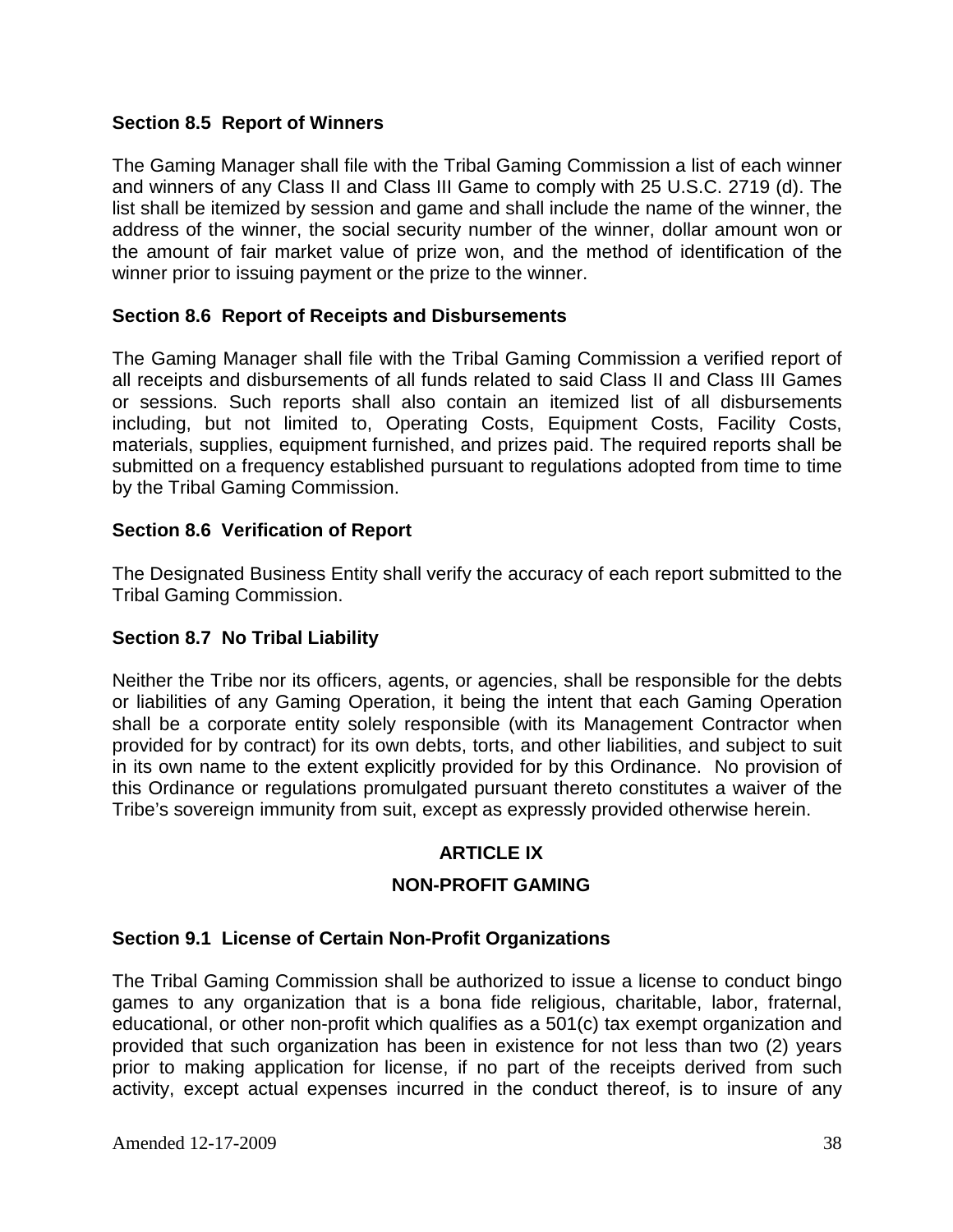individual member or employee of the organization, except as compensation for actual expenses incurred by such person in the conduct of such activity.

#### **Section 9.2 Licensing Procedure**

The Tribal Gaming Commission shall adopt regulations governing the application and licensing procedures for non-profit bingo to be conducted within Tribal jurisdiction. The application form shall be prescribed by the Tribal Gaming Commission. The Tribal Gaming Commission shall establish a schedule of appropriate license fees and any exemptions from payment of such fees for such activities and operations and specific reporting requirements.

# **ARTICLE X**

#### **RECORDS AND REPORTS**

#### **Section 10.1 Record Retention and Maintenance**

- (1) Scope. Each Gaming Operation shall keep and maintain sufficient books and records to substantiate the Gross Gaming Receipts, Operating Costs, and uses of revenues relating to the conduct of Gaming Operations authorized under a license. Included in the records of the activity shall be session summary sheets, operational budgets and projections, and tour/bus attendance and compensation.
- (2) Duty to Account. No Management Contractor shall fail to account fully for all moneys received or collected in connection with Gaming Operations.

#### **Section 10.2Statement of Gross Gaming Receipts and Net Revenues**

- (1) No later than the fifteenth (15th) day of each month, each Gaming Operation shall provide, in a report form prescribed by the Tribal Gaming Commission, a statement of Gross Gaming Receipts, Operating and net Revenues received or collected at each Gaming Facility during the immediately preceding period.
- (2) Consistent with reasonable gaming industry business practices, the Gross Gaming Receipts derived from operations of tribally-owned and licensed Gaming Operation(s) may be expended and disbursed by a Management Contractor as specifically outlined in a Management Contract.

#### **Section 10.3 Falsification of Books and Records**

No licensee shall falsify any books or records relating to any transaction connected with the conduct of Gaming Operations authorized under this Ordinance.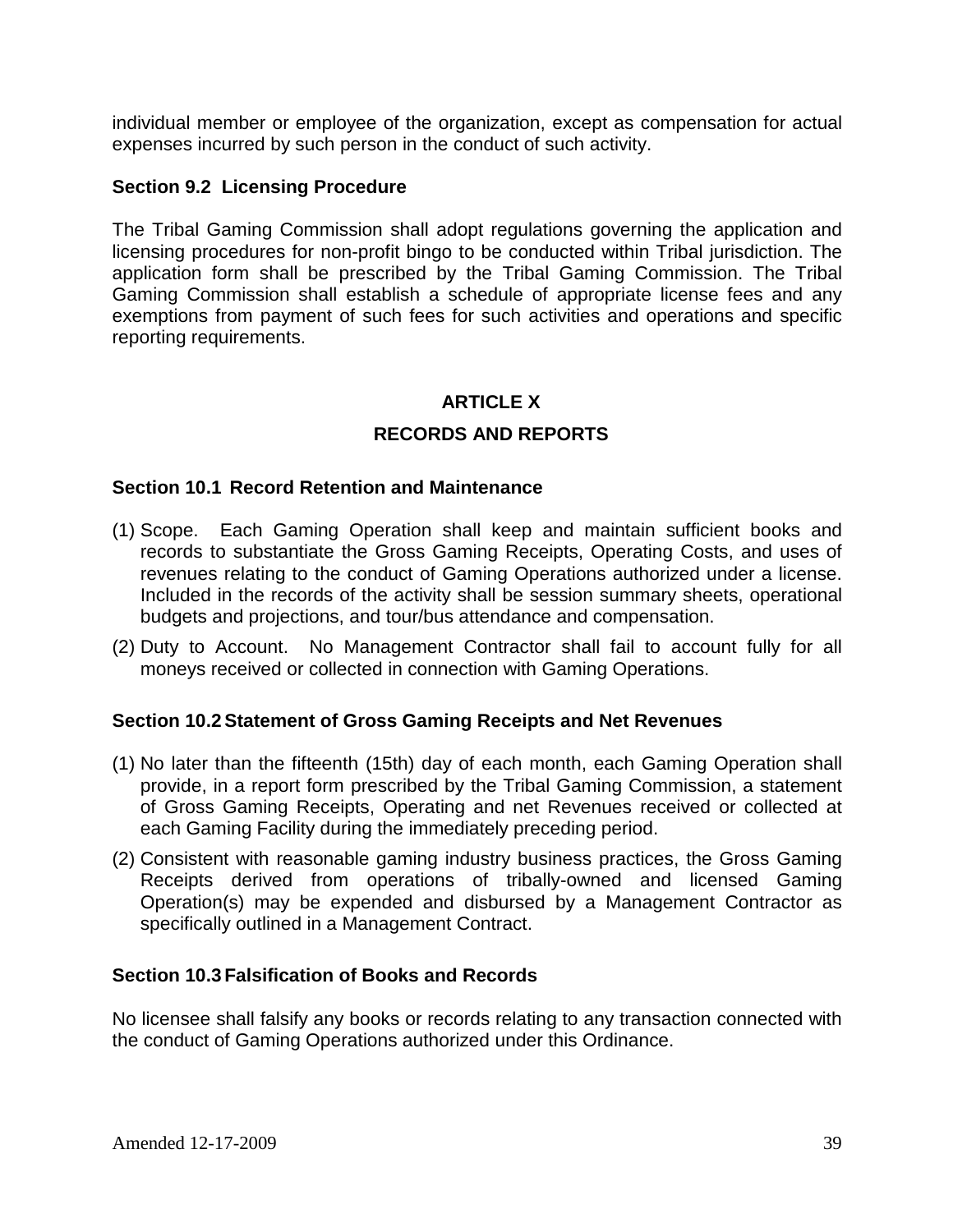### **Section 10.4 Inspection by Tribal Gaming Commission**

- (1) General Requirement. All books and records of each Gaming Operation relating to licensed gaming activities shall be subject to inspection, examination, photocopy, and auditing by the Tribal Gaming Commission or a person designated by the Tribal Gaming Commission at any time during reasonable hours.
- (2) Assured Access. In compliance with 25 C.F.R. § 571.5 or §571.6 or of a Tribal Ordinance or resolution approved by the Chairman of the National Indian Gaming Commission, a Gaming Operation shall not refuse to allow an authorized representative of the National Indian Gaming Commission or an authorized Tribal Gaming Commission official to enter or inspect a Gaming Operation.

# **Section 10.5 Insurance Policies**

A copy of the required insurance policies covering each Gaming Operation or any part thereof shall be filed with the Tribal Gaming Commission.

# **ARTICLE XI**

# **VIOLATIONS**

#### **Section 11.1General**

Each Gaming Facility licensed under this Ordinance shall be constructed, maintained, and operated in a manner which adequately protects the environment and the public health and safety.

#### **Section 11.2Gaming License**

No person shall operate or conduct any Gaming activity in a Gaming Operation within Tribal Lands without a gaming license issued by the Tribal Gaming Commission, as required by this Ordinance. Failure to have a gaming license will not be a valid defense.

#### **Section 11.3 Falsifying Information**

No licensee or license applicant shall provide false information in connection with any document or proceeding required or provided for under this Ordinance.

#### **Section 11.4 Age Limit**

No person under the age of eighteen (18) years shall be permitted to participate in any Gaming activity or any person under the age of twenty-one (21) if alcoholic beverages are served.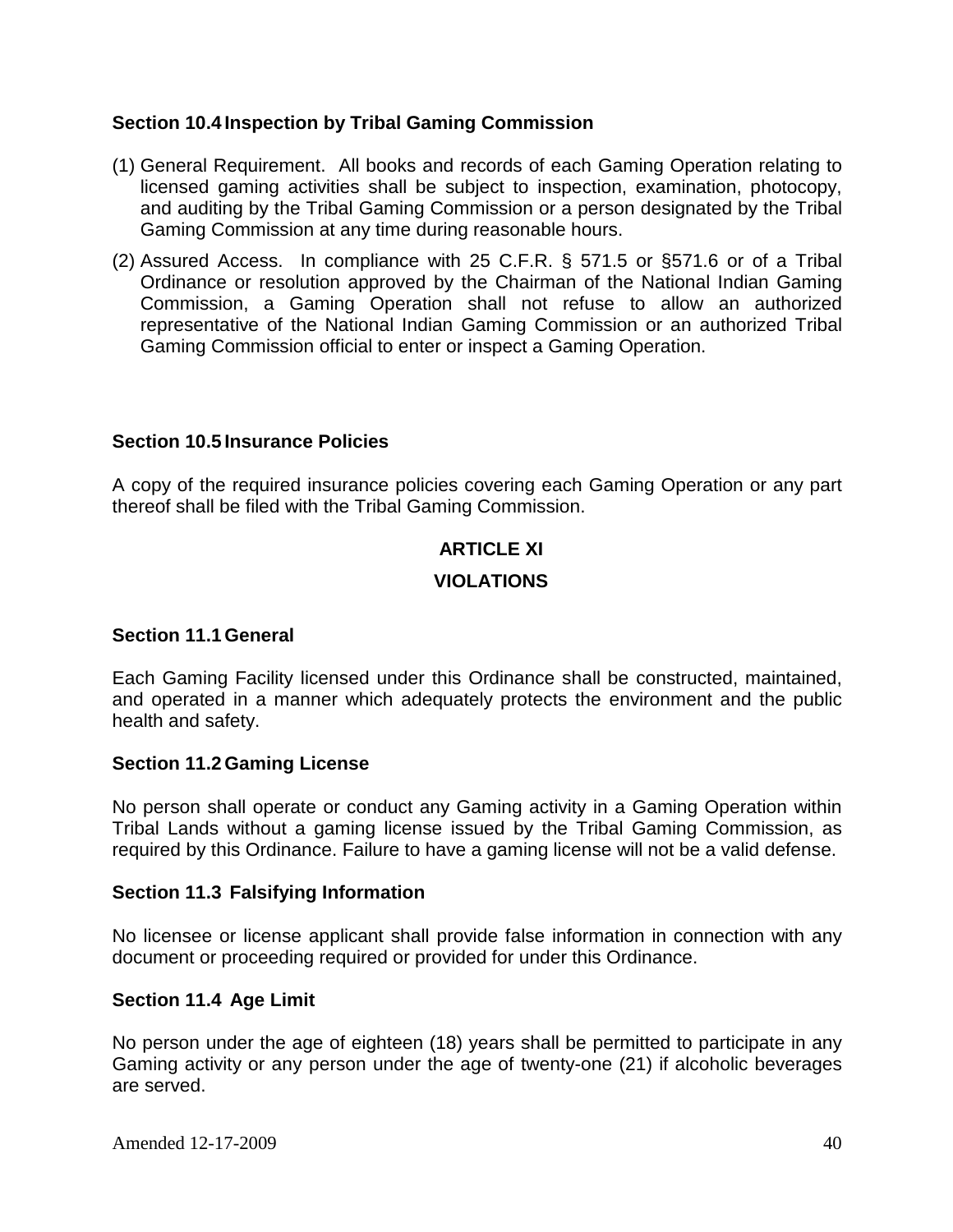# **Section 11.5 Cheating**

No person shall engage in any form of Cheating in any Gaming activity.

#### **Section 11.6 Possession of a Firearm**

No Person, other than a law enforcement officer or security personnel licensed to carry a firearm, may enter or remain in a Gaming Facility licensed under this Ordinance while in the possession of a firearm or other weapon.

# **Section 11.7 Violation of any Provision, Rule, Regulation, or Order**

No person shall violate any provision of this Ordinance, nor any rule, regulation or order that the Tribal Gaming Commission may adopt or issue, nor any provision of the Act, or regulation adopted by the Tribal Gaming Commission.

#### **Section 11.8 Accomplice Liability for Violations**

Any Person who knowingly and with a common intent aids or assists a Person who violates any provision of this Ordinance shall be deemed to be in violation of this Ordinance to the same extent as the violator.

#### **Section 11.9 Management Contractor Compliance with Ordinance**

Each Management Contractor shall comply with the applicable provisions of this Ordinance. Each Management Contractor is also responsible for ensuring that all Primary Management Officials and Key Employees assisting in Gaming Operations comply with this Ordinance. A violation by any such officials or employees shall be deemed a violation by the Management Contractor and shall subject the Management Contractor to a civil enforcement action.

#### **Section 11.10 Fraudulent Scheme of Technique**

No Person, playing in or conducting any gaming activity authorized under this Ordinance, shall:

- (1) use bogus or counterfeit cards or chips, or substitutes, or of use any game cards, tickets or coupons that have been tampered with;
- (2) employ or have on one's person any cheating device to facilitate cheating in any gaming activity;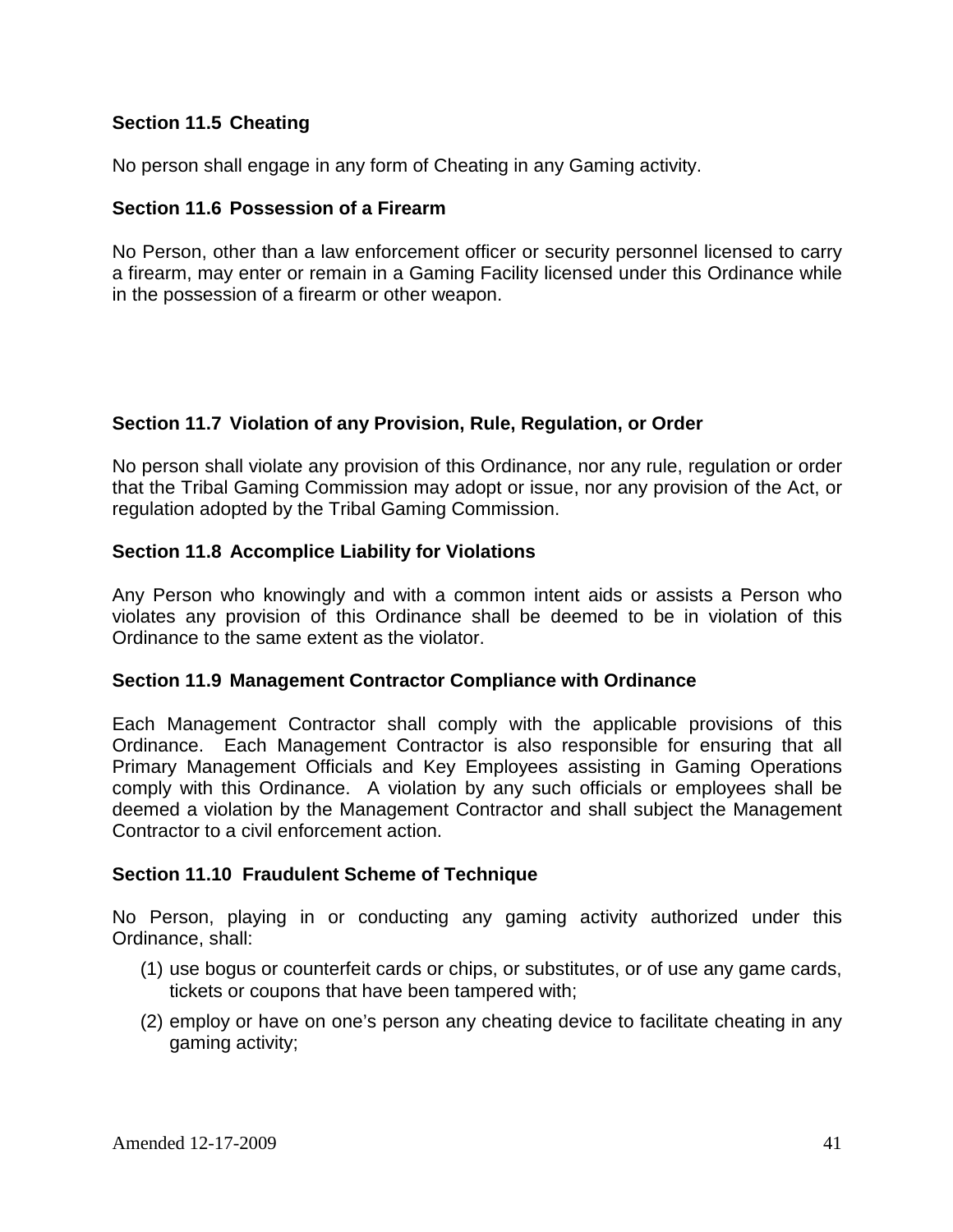- (3) use of any fraudulent scheme or technique, including when an operator or player of gaming tickets directly or indirectly solicits, provides, or receives inside information of the status of a game for the benefit of either Person; or
- (4) knowingly cause, aid, abet, or conspire with another Person or cause any Person to violate any provision of this Ordinance or any rule adopted under this Ordinance.

# **ARTICLE XII**

#### **CIVIL ENFORCEMENT**

#### **Section 12.1 Action to be Taken**

The Tribal Gaming Commission may take any one or a combination of the following actions with respect to any Person who violates any provision of this Ordinance:

- (1) Impose a civil fine not to exceed the maximum amount allowed by the National Indian Gaming Commission for each day any violation continues;
- (2) Suspend or revoke any gaming license issued by the Tribal Gaming Commission; or
- (3) Bring an action in Tribal Court for imposition of one or more of the following sanctions:
	- (a) Suspension or termination of the license and further conduct of Gaming Operations or other activities;
	- (b) Seizure of any gaming apparatus, proceeds, or other property of a licensee or property connected with the Gaming Operations engaged in by the licensee;
	- (c) Exclusion of such persons from Gaming Facilities;
	- (d) Collection of any unpaid fees together with interest at the rate of one percent (1%) per month;
	- (e) Execution on any non-exempt property of a violator located within the exterior boundaries of the Tribal Lands; or
	- (f) A penalty of fifty dollars (\$50.00) per day for failure to file any report when due and five hundred dollars (\$500.00) per day for failure to file such report after notice and demand for payment.

#### **Section 12.2 Jurisdiction**

The Tribal Court shall have jurisdiction over any civil action brought by the Tribal Gaming Commission under this Ordinance, and also shall have the authority to impose any and all sanctions imposed by the Tribal Gaming Commission pursuant to this Ordinance.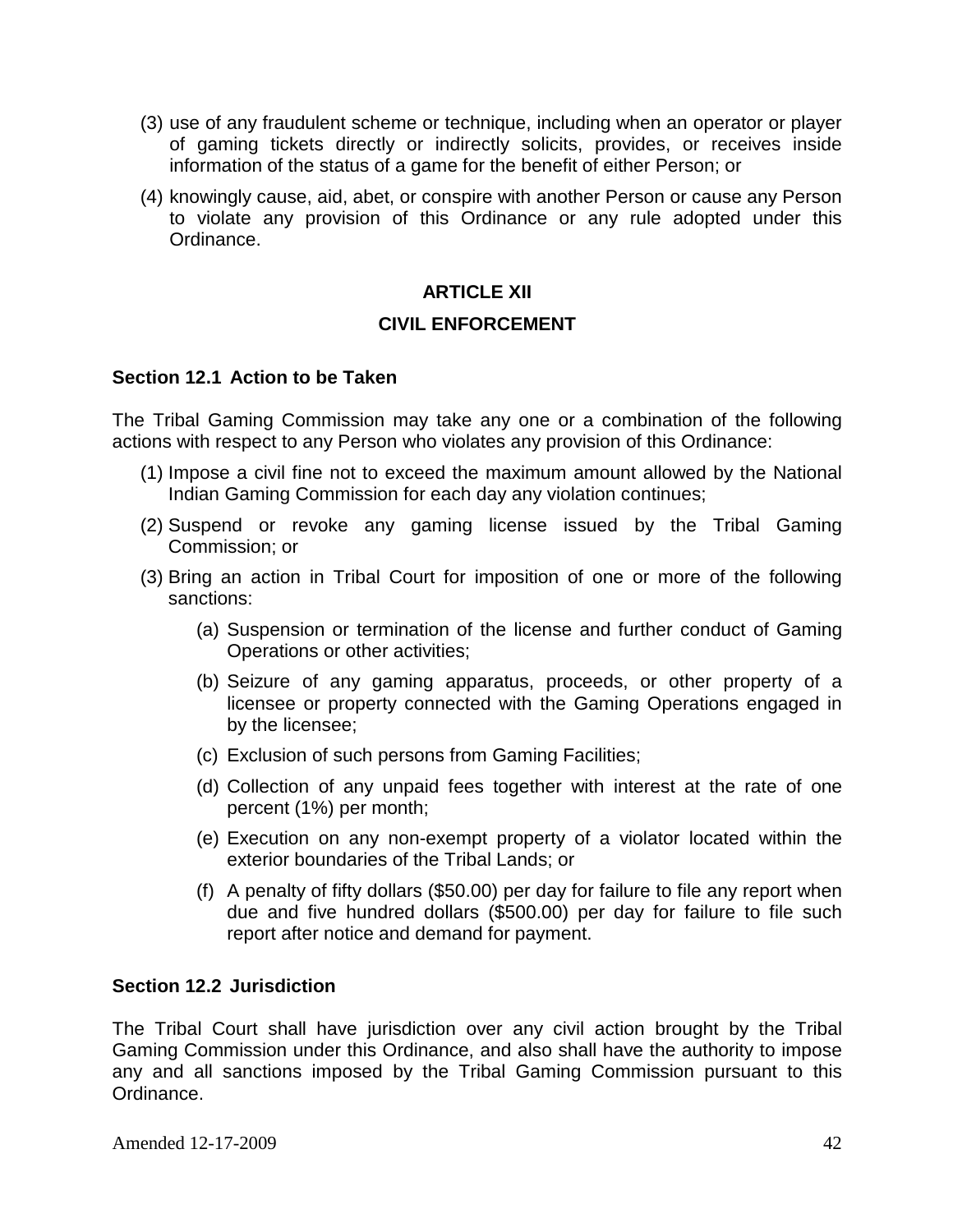# **Section 12.3 Notification**

Before taking any enforcement action authorized in this Section, the Tribal Gaming Commission shall use its best efforts to notify the alleged violator, in person or by letter, delivered to the alleged violator's last known address, of the charges against the alleged violator, and allow the alleged violator an opportunity for a prompt hearing. If the alleged violator fails to respond, or cannot be found, the Tribal Gaming Commission may proceed with a hearing notwithstanding, and take such action as it deems appropriate or take action prior to hearing if gaming operation is jeopardized.

#### **Section 12.4 Acknowledgement**

Every Person which applies for a gaming license and accepts such license thereby acknowledges the civil enforcement jurisdiction and authority of the Tribal Gaming Commission and a court of competent jurisdiction under this Ordinance to order an execution of the Person's non-exempt property, the suspension or termination of the Person's further conduct of gaming activities, and the seizure of the Person's Gaming Equipment or proceeds of other property, upon a proper finding of the Tribal Gaming Commission or the Court that the Person has violated a provision of the Act, regulations of the Commission, this Ordinance, or regulations promulgated by the Tribal Gaming Commission, despite lack of actual notice, provided that the Tribal Gaming Commission has used its best efforts to notify the Person, in person, or by letter delivered to the Person's last known address.

# **ARTICLE XIII**

# **HEARINGS AND APPEALS**

#### **Section 13.1 Petition for Payment of Penalty**

Any licensee paying a penalty for late filing or failing to file a report for which there is an acceptable excuse may petition the Tribal Gaming Commission for a credit. The petition shall be filed within thirty (30) days after the petitioner knew or should have known that payment was excusable, but not more than six (6) months after payment in any case.

#### **Section 13.2 Petition for Hearing and Reconsideration**

Any person or entity aggrieved by a decision made or action taken by the Tribal Gaming Commission without notice and opportunity for hearing, may petition the Tribal Gaming Commission for a hearing and reconsideration. The petition shall be filed within thirty (30) days after receipt of the petition, and may, upon establishing that it has jurisdiction and finds good cause, affirm, modify, reverse and/or vacate the Tribal Gaming Commission's order.

#### **ARTICLE XIV**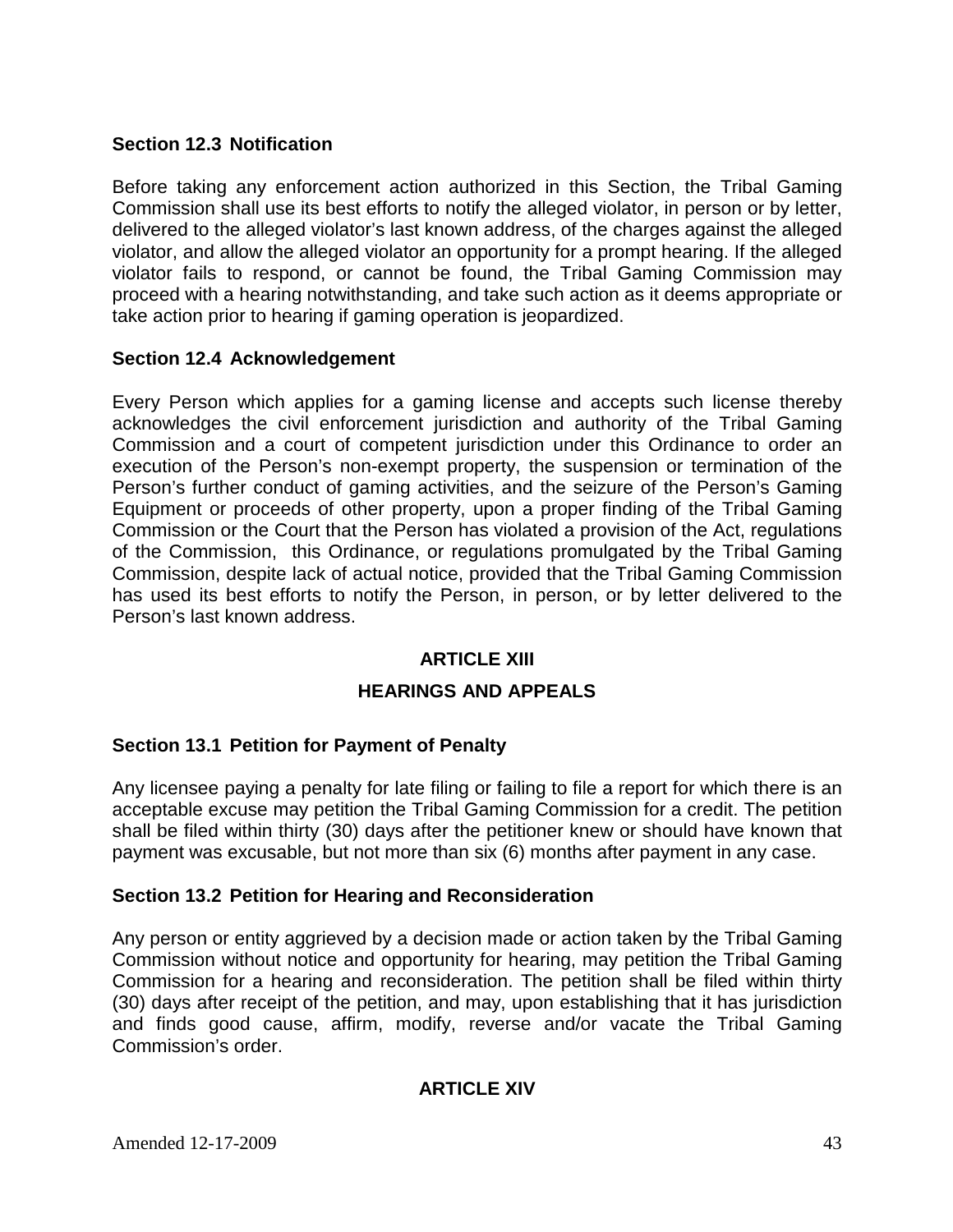# **APPLICABLE LAW**

# **Section 14.1 Controversies Involving Contract**

All controversies involving contracts relating to Gaming entered into under the authority of the Tribe on Tribal Lands shall be resolved in the Pawnee Tribal Court, as appropriate, and in accordance with:

- (1) The Act;
- (2) Regulations promulgated by the National Indian Gaming Commission;
- (3) This Ordinance;
- (4) Tribal laws, ordinances, regulations, and resolutions;
- (5) Pawnee Tribal Court decisions; and

In the event that no Federal or Tribal law, ordinance, regulation, resolution, court precedent exists to address any particular case or controversy, then disputes shall be resolved by looking first to the laws and court decisions of other Indian tribes, and thereafter to the law of the State of Oklahoma. No provision of this Ordinance or regulations promulgated pursuant thereto constitutes a waiver of the Tribe's sovereign immunity from suit, except as expressly provided otherwise herein.

# **ARTICLE XV**

# **SERVICE OF PROCESS**

#### **Section 15.1 Tribal Gaming Commission Service Agent**

The Chairman of the Tribal Gaming Commission is hereby designated as the agent for service of any official determination, order, or notice of violation. Specific confirmation of this designation shall be communicated to the National Indian Gaming Commission.

#### **Section 15.2 Management Service Agent**

Each Management Contractor shall designate, by written notification to the Tribal Gaming Commission and the National Indian Gaming Commission, an agent for service of any official determination, order, or notice of violation.

# **ARTICLE XVI**

# **SAVINGS PROVISION**

#### **Section 16.1 Invalidity**

If any provision of this Ordinance or the application thereof to any Person or circumstances is held invalid, the invalidity shall not affect other provisions or

Amended 12-17-2009 44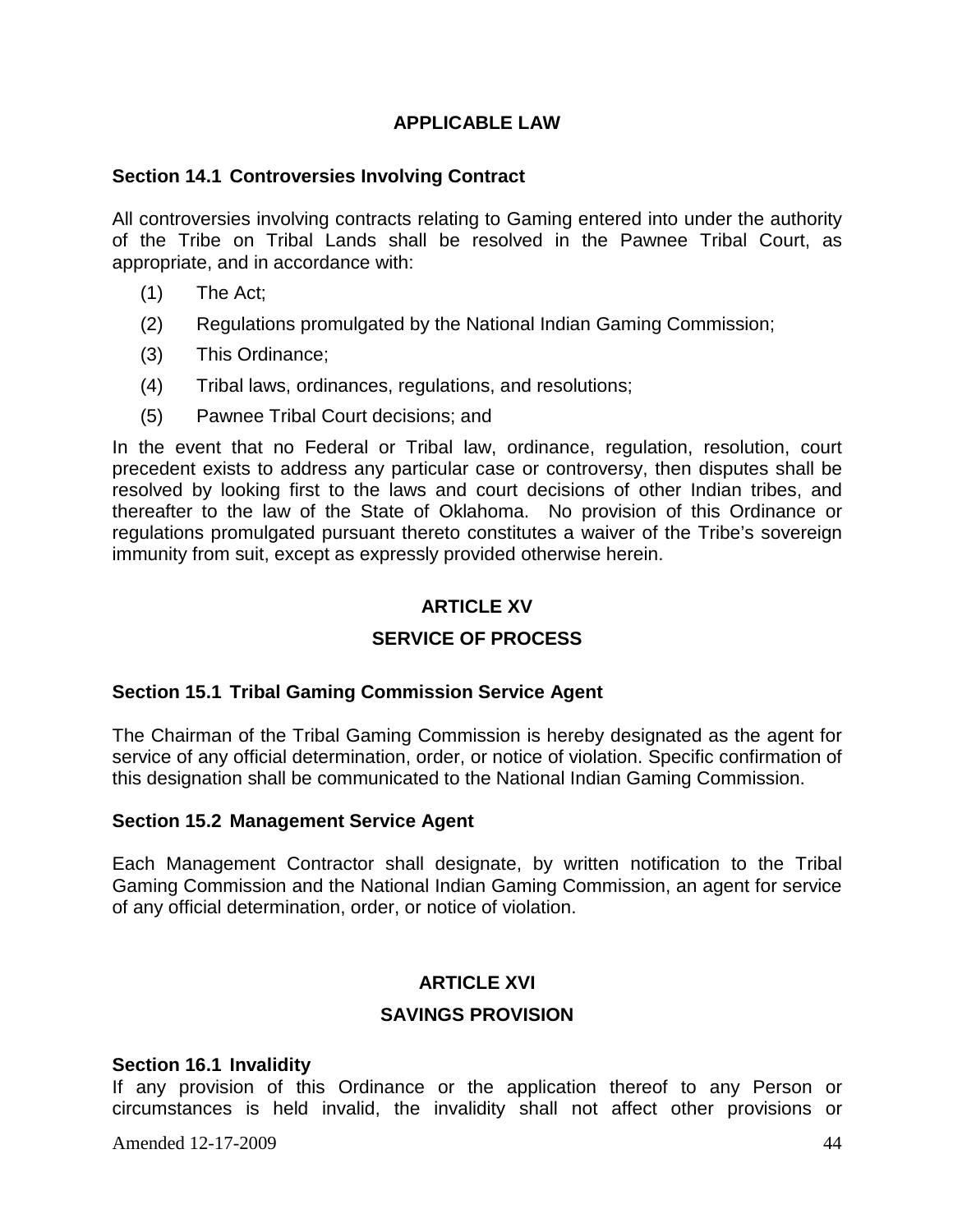applications of the Ordinance which can be given effect without the invalid provisions of application, and, to this end, the provisions of this Ordinance are severable.

# **ARTICLE XVII**

# **DISPUTES BETWEEN MANAGER AND PATRONS**

#### **Section 17.1 Improper Conduct by Customers**

- (1) Notice. Notice of warning regarding the improper conduct set out in gaming rules established and enforced by the Gaming Operation shall be posted at the entrance of the Gaming Facility and/or given to patrons upon entering the premises.
- (2) Types of Improper Conduct. The following improper conduct shall result in ejection of a Patron from any Gaming Facility and the Pawnee Tribal Reserve:
	- (a) Cheating;
	- (b) Possession of weapons in the Gaming Facility;
	- (c) Illegal possession of alcohol in the Gaming Facility;
	- (d) Illegal possession of a controlled substance in the Gaming Facility;
	- (e) Disorderly conduct, including the willful or wanton disregard for the rights of others, and any other act which is disruptive to the Gaming Operation and other Patrons.
- (3) Submission of Proof of Age. Failure by a Patron to provide proof of age when requested by Gaming Operation personnel shall result in ejection of the Patron from the Gaming Facility.
- (4) Ejection
	- (a) Ejection of a Patron shall be accomplished by security personnel, upon request of management personnel of the Gaming Facility
	- (b) Ejection of a Patron for any reasons so stated in of subsections (2) and (3) of this Section 17.1 shall result in the gaming activity entry or admission fee not being refunded.

#### **Section 17.2 Resolving Disputes Between Patrons and Tribe or Management Officials**

A designated representative of management shall be present at all times to resolve complaints by Patrons involving the Gaming Operation. Disputes between Patrons and Gaming Management shall be resolved in the following manner:

- (1) If Management is unable to resolve any dispute, the matter may, upon request of the complaining Patron, be referred to the Tribal Gaming Commission for resolution in a regular or special meeting.
- (2) If the dispute is not settled after a decision has been rendered by the Tribal Gaming Commission, then the parties may file for a hearing in Tribal Court.